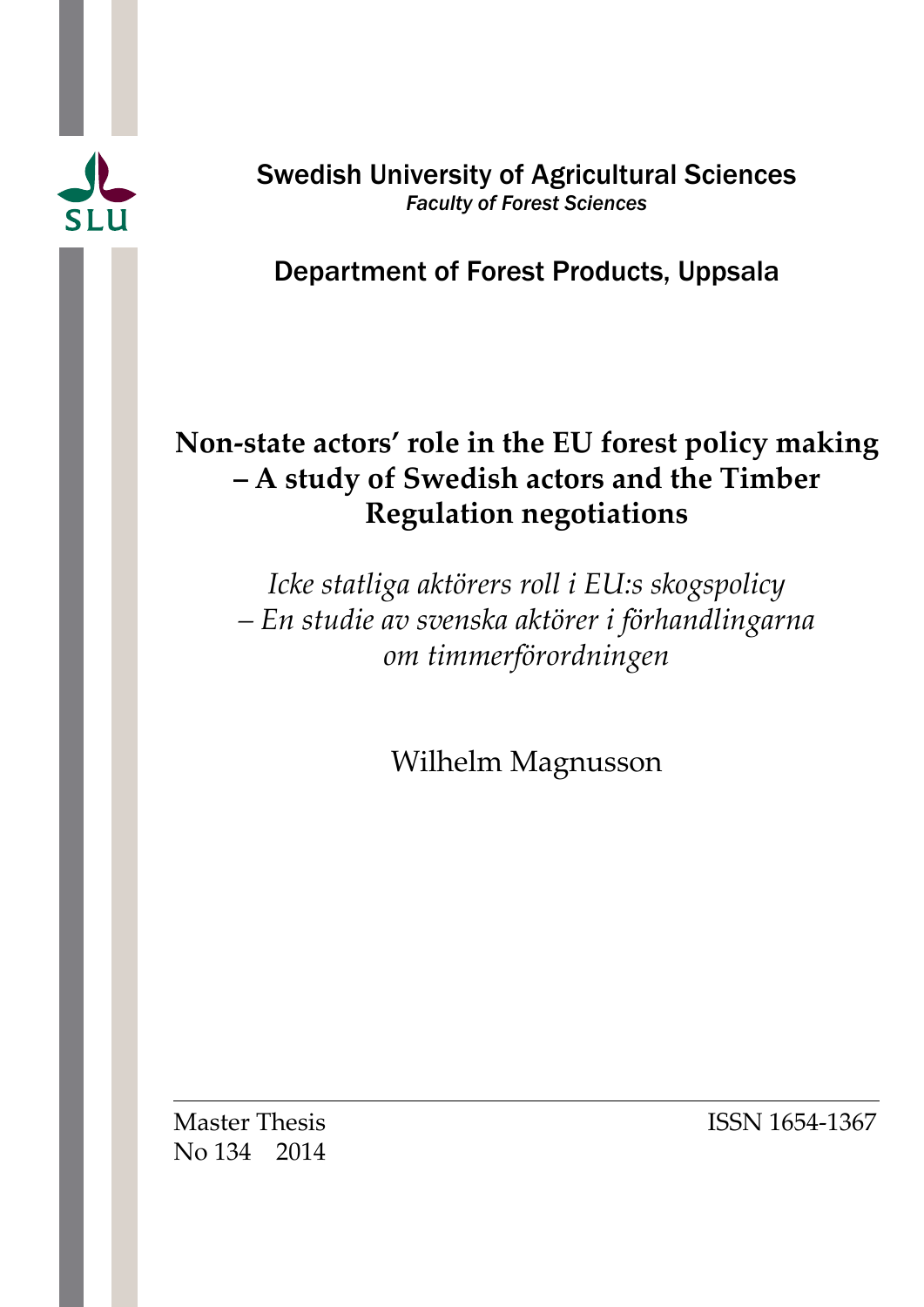

Swedish University of Agricultural Sciences *Faculty of Forest Sciences* 

# Department of Forest Products, Uppsala

# **Non-state actors' role in the EU forest policy making – A study of Swedish actors and the Timber Regulation negotiations**

*Icke statliga aktörers roll i EU:s skogspolicy – En studie av svenska aktörer i förhandlingarna om timmerförordningen*

Wilhelm Magnusson

**Keywords:** Forestry, policy making, Participation, Lobbyism, Coalitions, EU timber regulation, non-state actors, consultation, forest stakeholders, E-NGO

*Master Thesis, 30 ECTS credit Advanced level in Forest Management MSc in Forestry 08/13 (EX0660)*

*Supervisor SLU, Department of Forest Products: Daniela Kleinschmit Examiner SLU, Department of Forest Products: Anders Roos*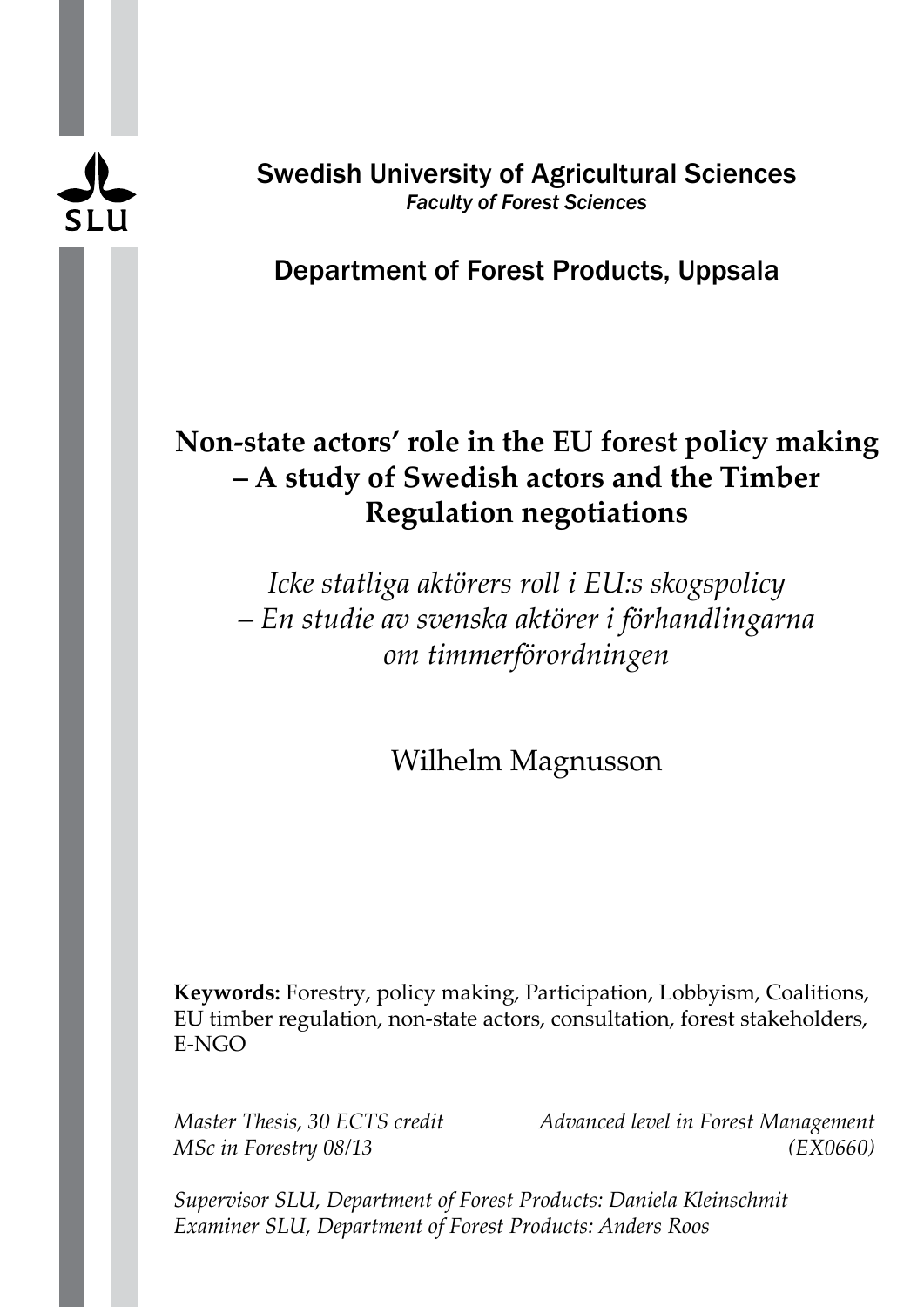# **Sammanfattning**

Syftet med denna forskning är att kartlägga hur icke - statliga aktörer har påverkat EU timmerförordning, genom deltagande och lobbying gentemot beslutsfattarna på EU- nivå och nationell nivå, för att åstadkomma justeringar i lagtexten. I studien undersöks även relationerna mellan skogs intressenter, E-NGOs och EU-institutioner, avseende kommunikation, samarbeten, informella och formella samråd. Deltagande och lobbying från icke - statliga aktörer har troligen påverkat resultatet av förordningen, genom förändringar i lagtexten samt genom att påverka attityder hos beslutsfattarna i EU - institutionerna. Flera faktorer som kan ha påverkat effektiviteten och tidpunkten för påverkan har identifierats genom intervjuer samt olika metoder för att påverka beslutsfattarna. Intervjuerna, där respondenterna är anonyma, uppnåddes med relevanta beslutsfattare, lobbyister och myndigheter som är involverade i utvecklingen av EUTR under perioden 2008-2012. Resultaten av studien kan vara till nytta för skogsrelaterade intressegrupper som är involverade i beslutsfattandet på EU - nivå och som ämne och material för ytterligare forskning gällande frågeställningar om skogspolicy på överstatlig nivå.

*Nyckelord: Skogsbruk, Policy, Deltagande, Lobbyism, EU timmerförordning, icke statliga aktörer, konsultation, skogliga intresseorganisationer, E-NGO.*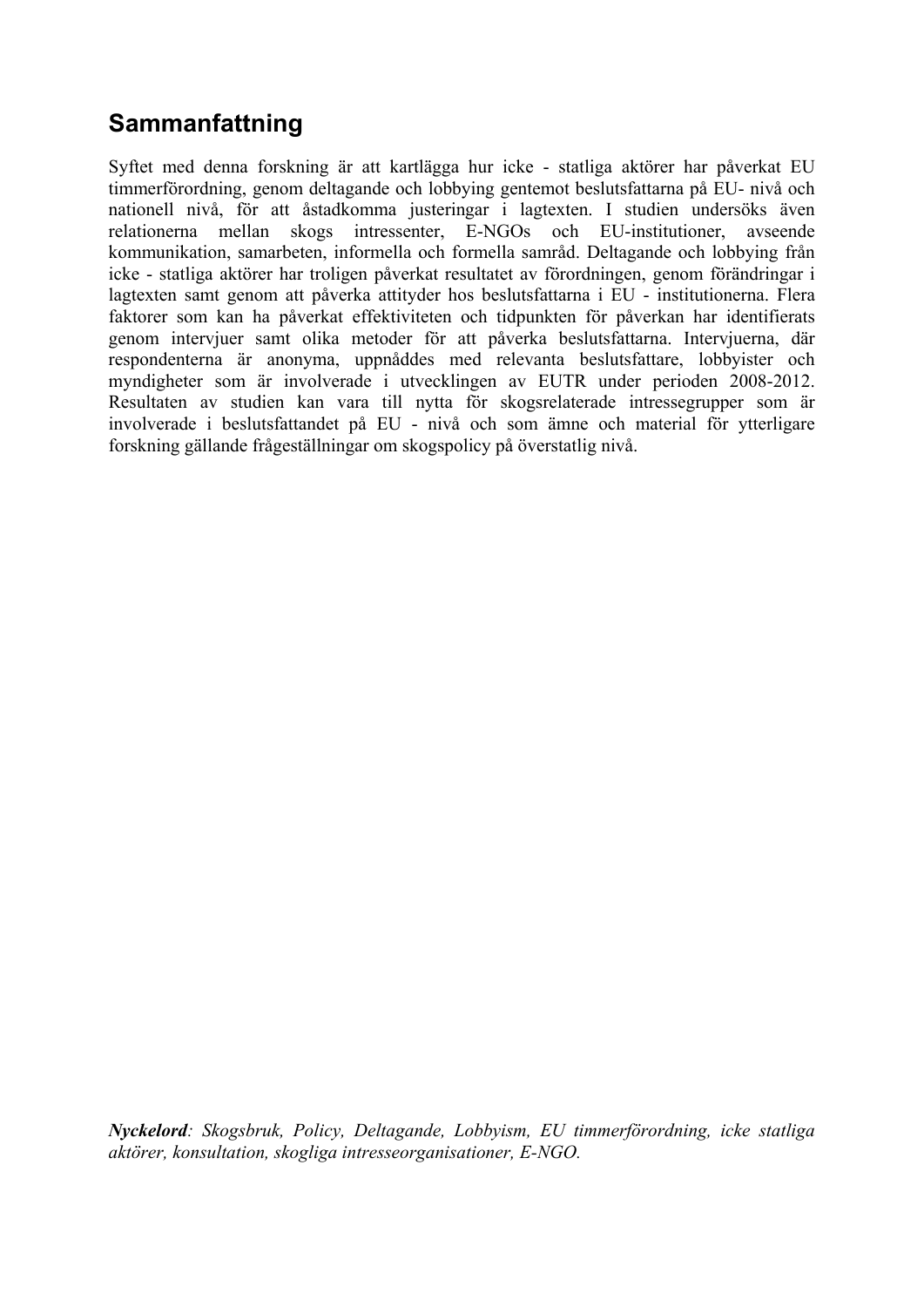# **Abstract**

The purpose of this research is to identify how E-NGO and forest stakeholders, in the study referred to as non-state actors, have influenced the EU timber regulation; through participation and lobbyism towards the decision- makers (policy makers) at EU and national level, to achieve adjustments in the legislative text. The study also examines the relationships between the forest stakeholders, the E-NGOs and the EU-institutions, regarding communication, cooperation, informal and formal consultation where interviews were accomplished with decision-makers from the EU-institutions, forest stakeholders, E-NGOS and representatives from Swedish authorities that participated under the development of the EUTR during the period of 2008-2013. The participation and lobbying from non-state actors have most likely affected the outcome of the regulation, through alterations in the legislative text and through influencing the EU-institutions. Several factors that have affected the efficiency and timing of the influence have been identified through interviews as well as various approaches to influence the decision makers. The findings of the study may be useful for forest related interest groups that are involved in decision-making procedures at EU-level and as substance and material for further research in the subject of forest policy making at supranational level.

*Keywords: Forestry, policy making, Participation, Lobbyism, Coalitions, EU timber regulation, non-state actors, consultation, forest stakeholders, E-NGO.*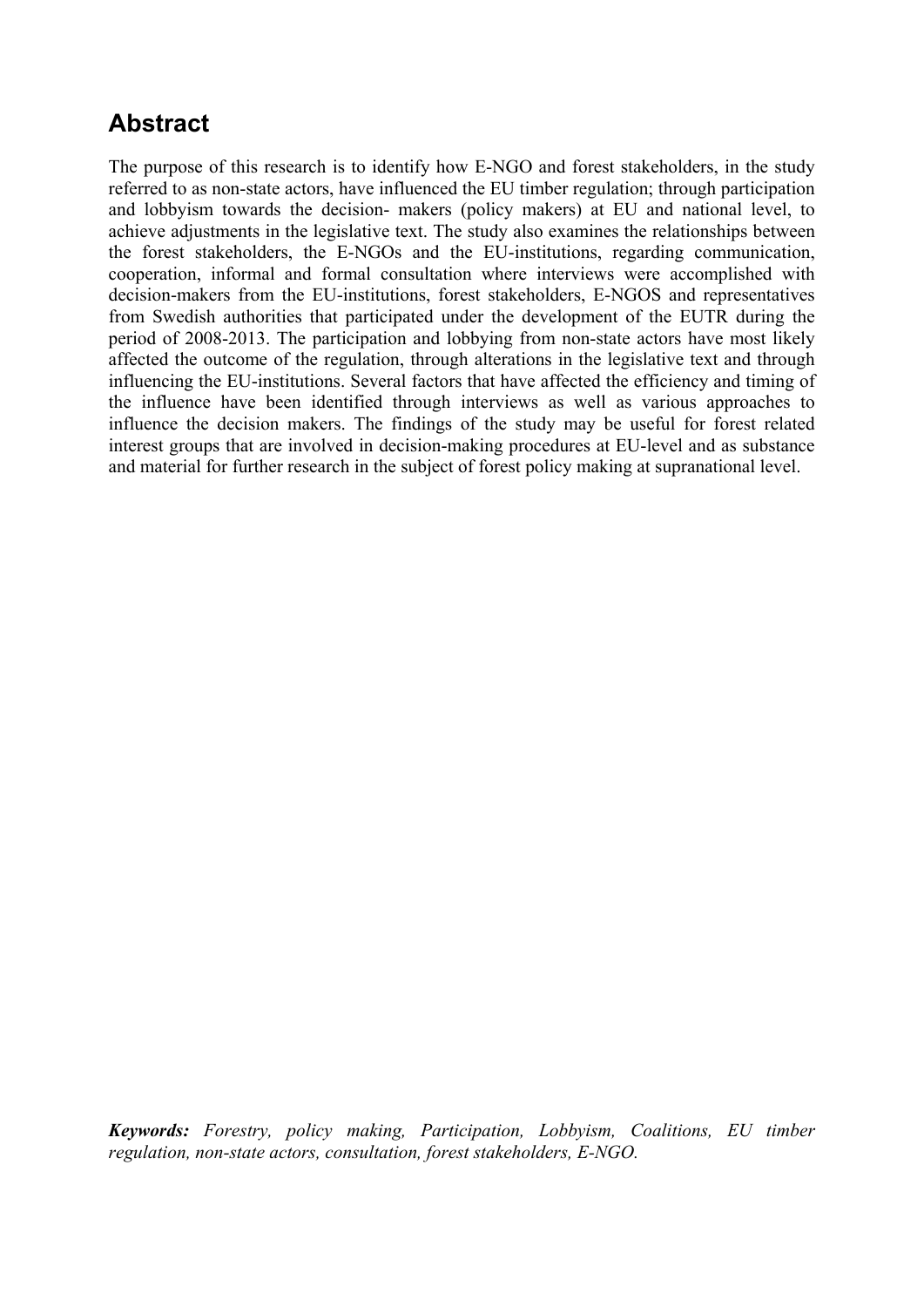# **Acknowledge**

I would first like to thank LRF skogsägarna and Lennart Ackzell for financial help, suggestions of respondents as well as text documents, my supervisor; Daniela Kleinschmit, for constructive criticism, clever ideas and superior thoughts about the structure and content of this master thesis. My second supervisor; Elias Andersson for structural assistance in the qualitative parts, Perry Taylor for proofreading of my master thesis, and most of all, my friends, my family and Viktoria, because you have endured my mood, my doubts and my shortcomings. Thank you!

# **Abbreviations**

| E-NGO       | Environmental Non-Government Organization  |  |  |  |  |  |
|-------------|--------------------------------------------|--|--|--|--|--|
| EP          | European Parliament                        |  |  |  |  |  |
| <b>SFM</b>  | Sustainable forest management              |  |  |  |  |  |
| <b>DDS</b>  | Due diligence system                       |  |  |  |  |  |
| <b>SME</b>  | Small and medium scale enterprises         |  |  |  |  |  |
| <b>EUTR</b> | <b>EU Timber Regulation</b>                |  |  |  |  |  |
| <b>PFO</b>  | <b>Private Forest Owners</b>               |  |  |  |  |  |
| DG          | General-Directorate                        |  |  |  |  |  |
| <b>ENV</b>  | Environment                                |  |  |  |  |  |
| EU          | European Union                             |  |  |  |  |  |
| <b>MEP</b>  | Member of the European Parliament          |  |  |  |  |  |
| <b>ENVI</b> | Environment, Public Health and Food Safety |  |  |  |  |  |
| <b>VPA</b>  | <b>Voluntary Partnership Agreement</b>     |  |  |  |  |  |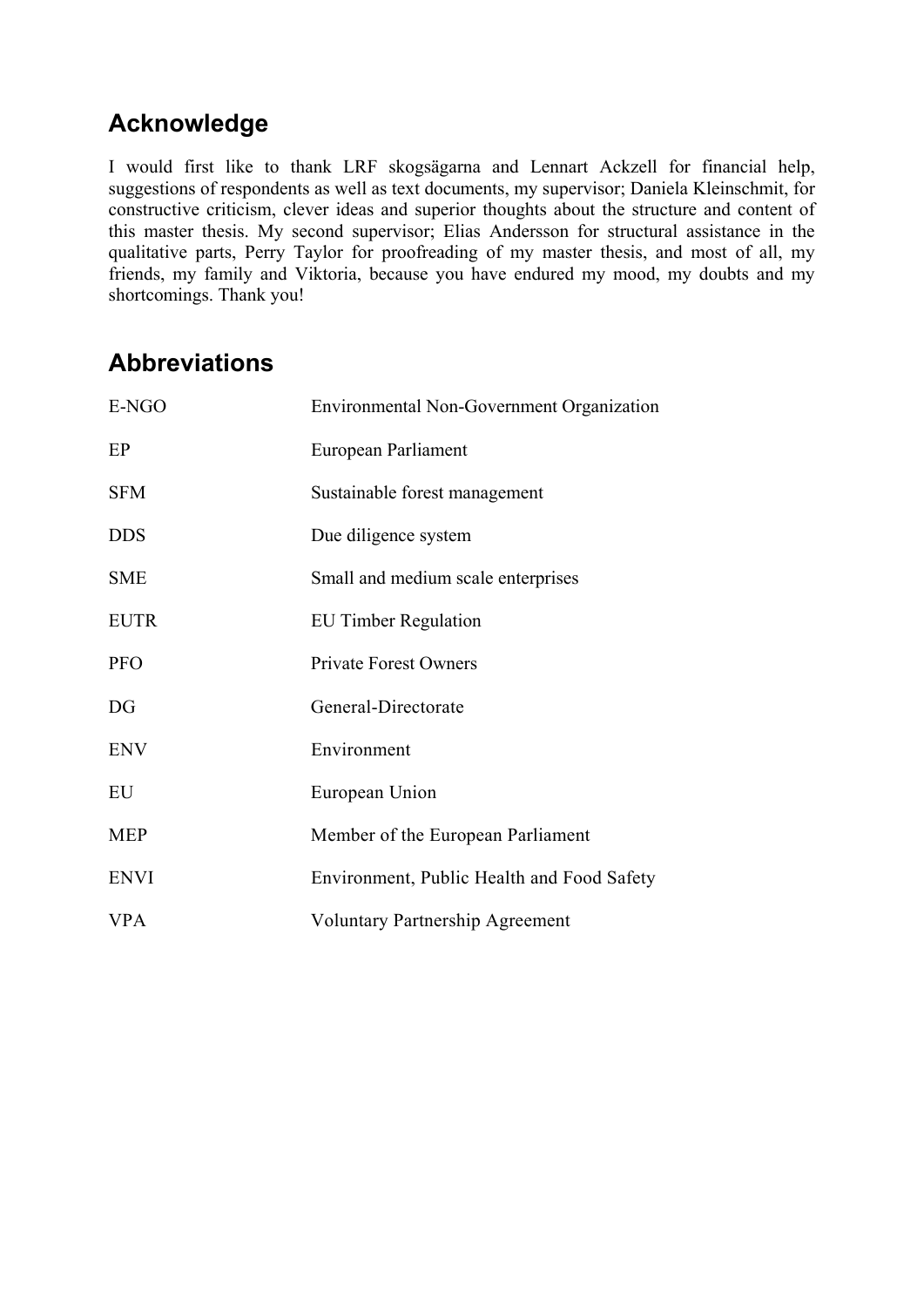"Lobby as Hell" – Forest stakeholder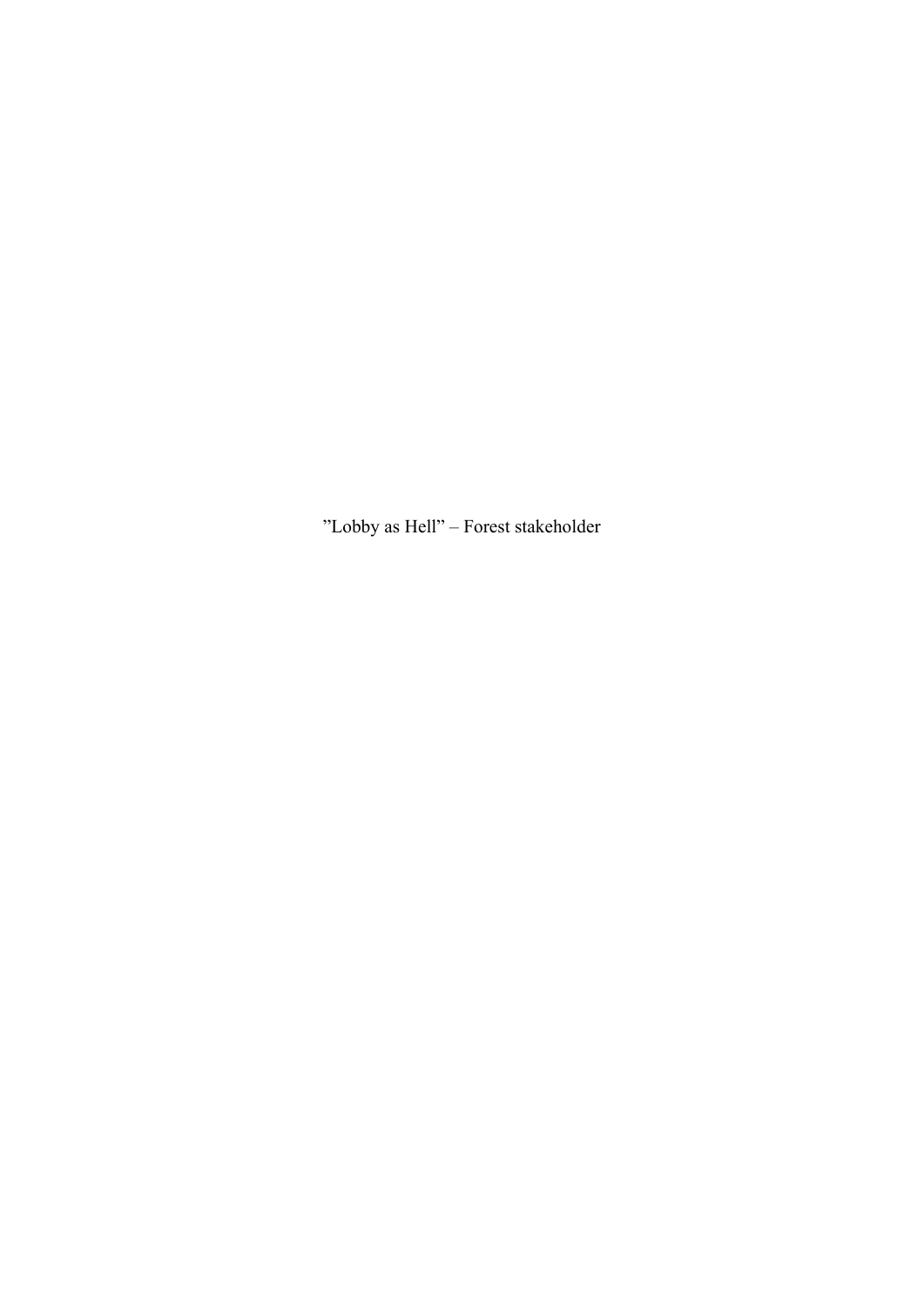# **Content**

| Sammanfattning  |  |
|-----------------|--|
| <b>Abstract</b> |  |
| Acknowledge     |  |
|                 |  |
|                 |  |
|                 |  |
|                 |  |
|                 |  |
|                 |  |
|                 |  |
|                 |  |
|                 |  |
|                 |  |
|                 |  |
|                 |  |
|                 |  |
|                 |  |
|                 |  |
|                 |  |
|                 |  |
|                 |  |
|                 |  |
|                 |  |
|                 |  |
|                 |  |
|                 |  |
|                 |  |
|                 |  |
|                 |  |
|                 |  |
|                 |  |
|                 |  |
|                 |  |
|                 |  |
|                 |  |
|                 |  |
|                 |  |
|                 |  |
|                 |  |
|                 |  |
|                 |  |
|                 |  |
|                 |  |
|                 |  |
|                 |  |
|                 |  |
|                 |  |
|                 |  |
|                 |  |
|                 |  |
|                 |  |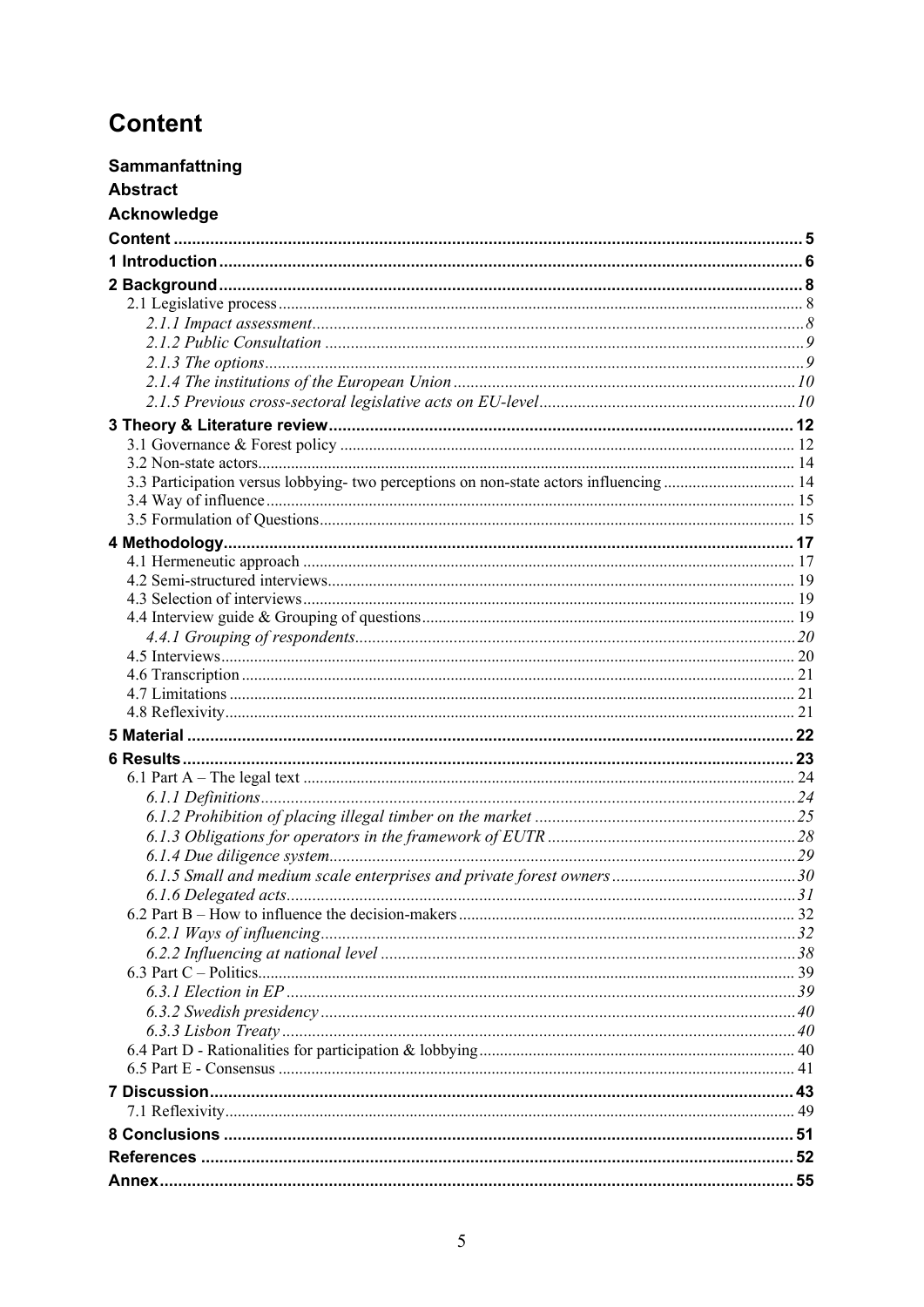# **1 Introduction**

This study has its initial background in Swedish forestry and Swedish forest management, which are defined and regulated by the Swedish forestry act (Skogsstyrelsen, 2014), and will focus on the Swedish view of the development of the EU timber regulation as well as how and if the non-state actors has influenced the decision makers throughout the process of the EUTR. Since 1995, Sweden has been a member of the European Union, which has shifted parts of decision-making from a national level to a supranational level. Sweden, as a member state, participates in the decision making process in many different policy areas.

Sweden has a long tradition of forest management and is working towards an equal fulfillment of ecological and economical goals towards forestry (Skogsstyrelsen, 2014). Furthermore, the multiple land usage of the Swedish forestry is perceived as fragmented too meet the needs and interests from the society, industry and private forest owners.

However, since other policies cut through the forest sector on national level and in particular at EU-level, forestry and the forest management become complex when regulating forestry issues at EU-level, far away from where the forest production is practice. The absence of legal competence for forests in the EU, due to the principle of subsidiary, has in turn placed the responsibility on the member states (Pülzl & Hogl 2013). Despite the principle of subsidiary, policy areas, such as trade, environment, climate, and energy impact the forest policy and the forest sector of the member states. The regulation that most recent have concerned the Swedish forestry sector is the EU timber regulation, implemented in March 2013 (ec.europa.eu, 2014).

The European timber Regulation (EUTR) has its origin in the Forest law Enforcement, Governance and Trade (FLEGT) Action Plan, which was established in 2003 to reduce illegal logging and to reach sustainable and legal forest management, improving governance while promoting trade of legally produced timber products (euflegt, 2014). FLEGT was perceived to be insufficient to reduce the trade with illegal timber and subsequently reducing the illegal felling of forests and therefore a more consistent legislation was developed (Commission, 2008).

The EUTR is a regulation, which according to the EU definitions is a binding legislative act that must be applied in its entirety among all member states (Europa.eu, 2014), in comparison to a directive that is described as a legislative act that creates a goal that all EU member states must accomplish but with a national action plan (Europa.eu, 2014). The EUTR is the first legally binding act concerning forestry and in particular forest trade and have direct impact on some forest stakeholders and in wood trade at national level. In the EUTR a prohibition for operators to place illegal timber and timber products on the EU market for the first time was implemented, which required a legal management of trade with timber and timber products. Furthermore was a system based solution called the Due diligence system used as the instrument for the member states to handle risks, risk mitigation and information, to avoid trade with illegal timber with in the EU (ec.europa.eu, 2014).

The EUTR have impact on forest owners, forest related companies and the forest sector in the member states. Sweden as a member state of the EU and one of the largest forest producing member states in EU (foresteurope.org, 2011), is highly concerned with this regulation as it is accompanied by increasing costs and administrative burden for the forest sector. The strong environmental movement at EU-level stated further that the forecasted costs for the private forest owners and the SMEs, caused by the perceived framework of regulation, should be solved and paid by the domestic industry.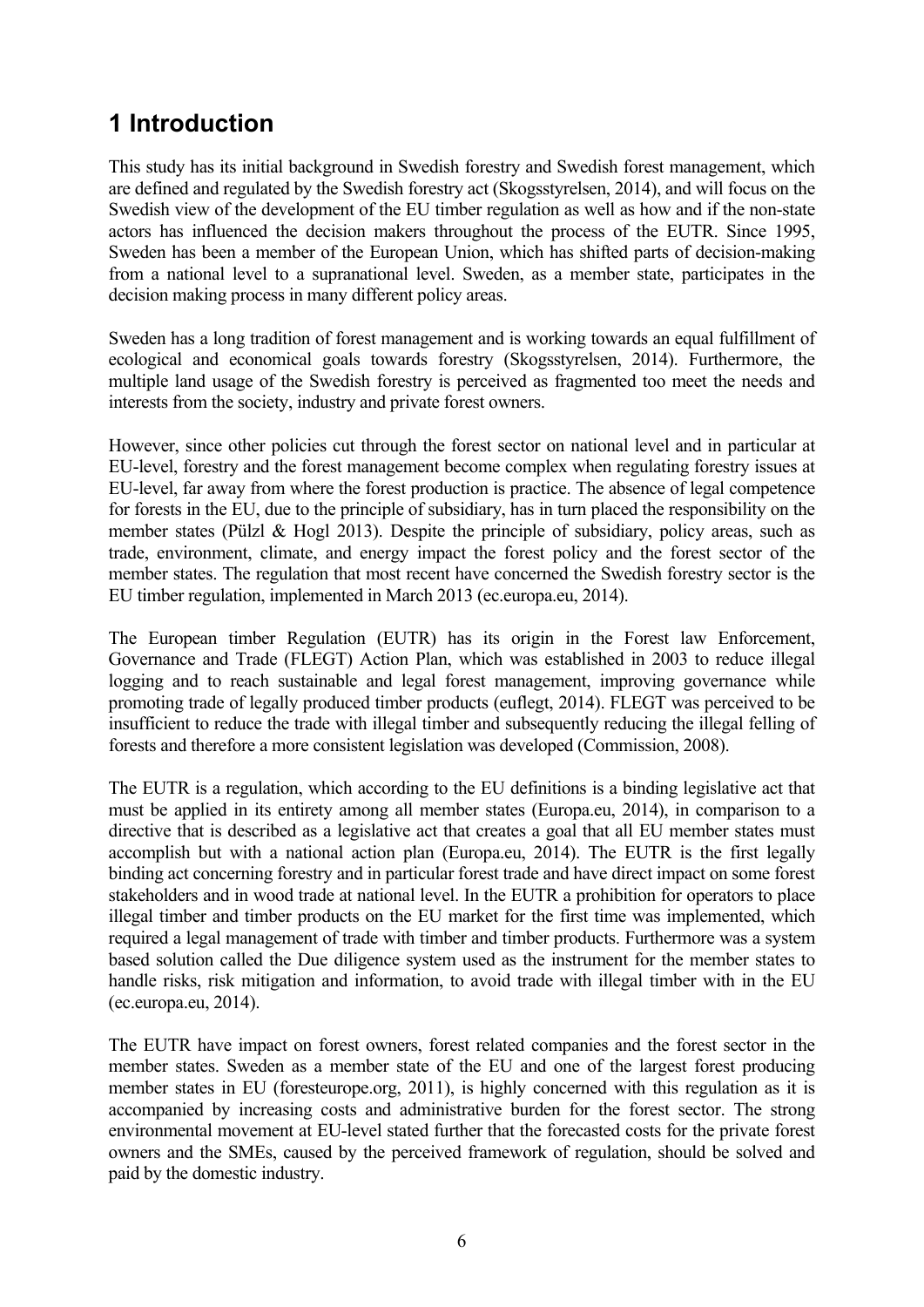Furthermore was the legislation perceived to doubling already existing systems for control of legality in trade of timber and timber products as well as the opportunities for lobbying and participation could be less approachable then the decisions regarding the EUTR was taken at EUlevel.

In Swedish national forest political decision-making, decision makers include the non-state actors in collaborative procedures at national level, due to existing actor networks on forest related subjects (Berglund et al. 2013). Then the increasing political decision-making at EU level is beginning to impact forest policy and the forest sector at the domestic level, the question arises whether non-state actors have a chance to influence these decision-making procedures. The situation of non-state actors participating and lobbying towards the EU institutions in a regulation that partly should be regulated at national level, but due to the cross-sectoral overlap from other policy areas become a question at EU –level. There is a knowledge-gap of how well non-state actors can influence the decision-makers at EU-level in policy's that have a cross-sectoral shape.

The methods of influence in decision-making processes are perceived to be *participation* or *lobbyism*. The participation of non-state actors in political decision-making process are according to Kohler-Koch & Buth (2009) legitimizing the policy making process in addition to the democratic perspective of the integration of the EU citizens. Lobbying are perceived as an action where a non-state actor are benefitting their own priorities and interest in a decision making process (Ibid). Scholars agrees further that most policy makers and political scientists perceive the public and private interests of policy making in EU as essential components of legitimizing of the policy process (Coen, 2007).

Furthermore does the situation of the non-state actor regarding power, legitimacy and level of urgency divide the non-state actor into different categories of stakeholder classes (Mitchell et al 1997), depending of the level of the fulfillment of each attribute that by Mitchell et al (1997) are described. The individual shape of each non-state actor define them as more or less connected to a certain attribute which equalize them with a behavior in the decision-making process. The behavior of the non-state actor can add an extra layer of understanding of how different non-state actors influencing the decision-makers at EU-level.

The commission, the council and the European parliament are the three institutions that non-state actors can possibly influence with proposals for amendments, analysis and diversified thoughts of possibilities and consequences of the regulation. Greenwood (1997) found out that over 20 per cent of the interest groups, active at EU-level were environmental, citizen, social and public interest groups. The long history of direct involvement by unions, farmers and other interest groups (non-state actors) in Europe lead to a communicative tradition where non-state actors interests almost always are given the opportunity to communicate their views (Doh & Guay, 2006). The non-state actors can be considered to promote and seek environmental actions that they perceive as more ethical and social into the decision-making procedure (Doh & Teegen, 2002). In this study, both the private forest owners and E-NGOs are considered non-state actors. The term non-state actors served both as an umbrella term, when both actors may be considered to participate and lobby the decision makers in the development of the EUTR.

The aim of this study is to survey how and if the participation and lobbying towards the decisionmakers, by non-state actors, have influenced the outcome and the development of the decisionmaking process of the EU timber regulation.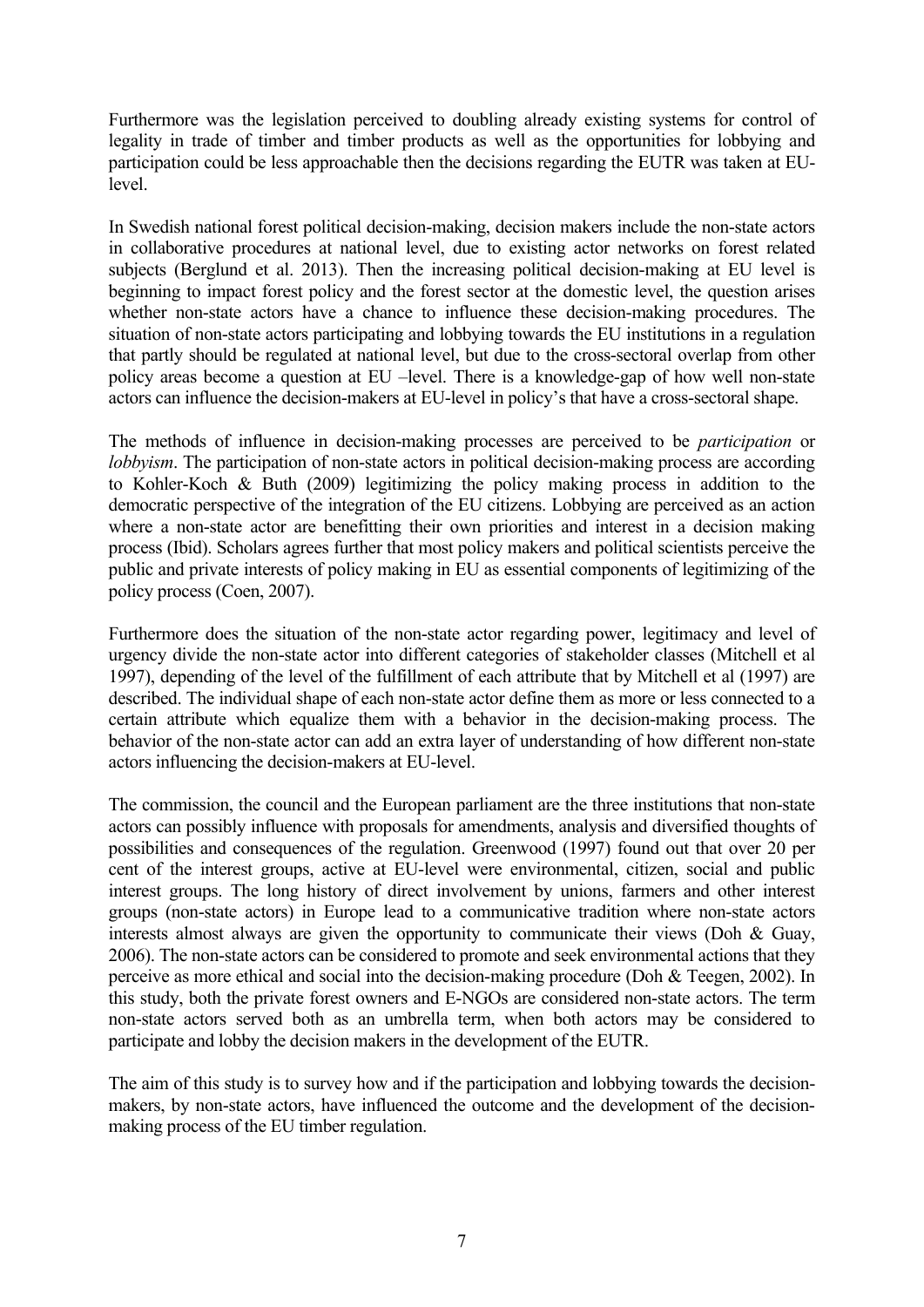# **2 Background**

There is no strict competence regarding forestry in the EU. Forestry as a forest policy isn't included in the treaties between the EU and the member states. The existence of other policies implying the forest and the forest policy, all of which cut through the forest sector and occupy a unit that are adjusted at EU-level and thereby affect forestry and forest policy on national level (Pülzl et al, 2013).

At EU-level, there are certain policy locations that handle forest related questions, such as the standing forestry committee, advisory group on forestry and cork, advisory committee on community policy regarding forestry, forest based industries, council working party on forestry, think forest etcetera that are creating a complex structure of communication links between the different groups and committees. (KSLA, 2010). These committees and groups are connected to the national decision makers at member state level that creates a flow of information amongst the member states and the decision-makers at EU-level. The non-state actors have a chance to influence these committees as the MEPs and the civil servants at EUlevel but the existence of a common platform for forest policy questions isn't present.

Some examples of former legislative acts from the EU that have concerned forestry due to the multilevel of governance and the cross-sectoral policy making work, are the bird and habitat directive, the water framework directive and FLEGT action plan.

## **2.1 Legislative process**

The legislative process explains the regular formal process and the different steps in the legal process of EU timber regulation. The legislative process includes the impact assessment, public consultation and the role of the institutions at EU-level.

### *2.1.1 Impact assessment*

The impact assessment of the EUTR is the documentation that the Commission prepared and measured to examine the impact the EUTR can have on social, ecological and economical factors through highlighting a number of options that described the approach and shape of the regulation. The impact assessment comprised options on how to combat illegal logging with the lead DG as DG environmental, together with a number of other involved DGs.

The EU timber regulation came out of the FLEGT action plan that was considered limited due to the VPAs, which inadequately prevented the illegal logging and trade of timber and timber based products that was illegally logged. The impact assessment report characterizes the problem of illegal logging with the three pillars; economic, social and environmental (Commission, 2008). A short explanation of each of the options is located below. In the impact assessment Commission consider all possible variables that may be influenced by the proposal, which means that the Commission need to measure possible impact on the social, economical and environmental sectors among the EU members. Additionally, what need to be measured are the countries that may be affected outside and inside the EU on different governance levels, such as supranational, national and sub-national level (Commission, 2008). In the impact assessment report option five, which was a combination of "voluntary measures by private sector and enforceability through the need for burden of proof" was perceived to be the most effective option.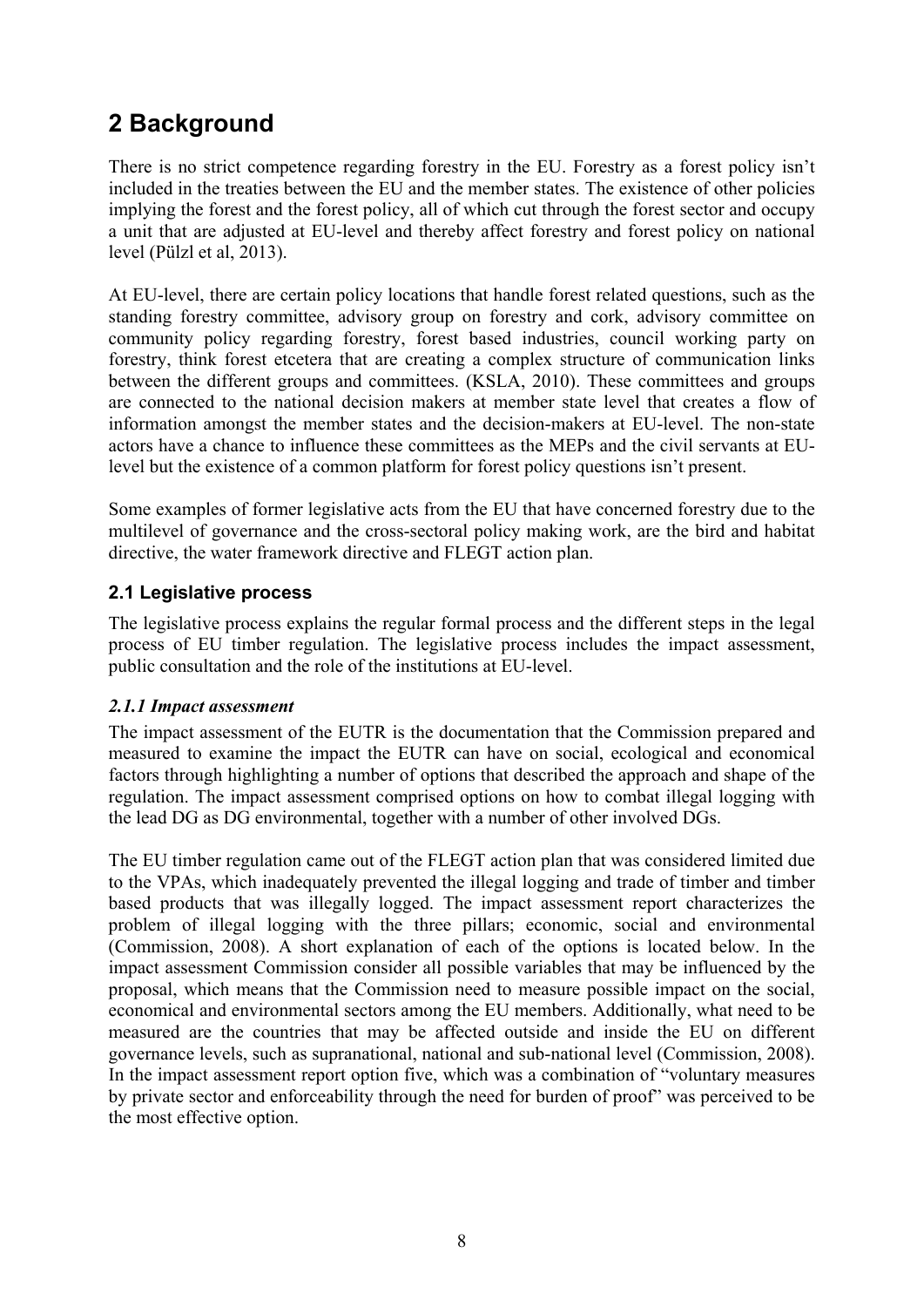Option five with the due diligence system appeared to have a limited affect on the cost for the private forest sector and would most likely reduce the amount of illegal logging (Commission, 2008).

### *2.1.2 Public Consultation*

A part of the impact assessment is the public consultation where the commission addresses the problem of illegal timber and timber based products to the public. The participation was low in numbers where thirty of the respondents came form private sector, night teen from NGOs and three from national member states in the EU, beyond that 7.161 e-mails was received from Greenpeace through the campaign Ban illegal timber (Commission, 2008). According to the impact assessment report of EUTR, a majority of the respondents felt that the FLEGT action plan with the bilateral voluntary partnership agreements was inadequate addressing the problem of fighting illegal timber and timber based products and asked for an alternative approach for solving the problem of illegal timber and timber products on the EU market.

The ad hoc consultation of the stakeholders and E-NGOs were asked to rank the options (see 2.1.3) from best to worst. Option one (see 2.1.3) was voted as best of about half of all respondents. At the time of the ad hoc consultation option five wasn't developed yet. It was developed on the basis of the findings of the impact assessment.

Consultations were also made on a national level and with third countries, mostly with major timber importers such as China, Japan and USA. FLEGT partners such as Indonesia and Cameroon and other countries that had shown interest in the VPA where included (Commission, 2008).

#### *2.1.3 The options*

The four courses of action to decrease the trade of illegal timber and timber-based products were present in the impact assessment report;

*Option 1:* To expand the coverage of the bilateral approach through FLEGT VPAs.

*Option 2:* Voluntary measures by the private sector further developed.

*Option 3*: Border measures to prevent the importation of illegally harvested timber.

*Option 4:* Prohibition on the placing on the EU market of illegally harvested timber.

Tied to option 4 were two alternative approaches:

*Option 4a:* Legislation that prohibits the trading and possession of timber and timber products harvested in breach of the laws of the country of origin.

*Option 4b:* Legislation that requires that only legally harvested timber and timber products be placed on the market.

Option 5 with the due diligence system was developed after the impact assessment was evaluated.

> Option 5: Legislation which requires due diligence by all timber traders to ensure that they trade in legally harvested timber (Commission, 2008).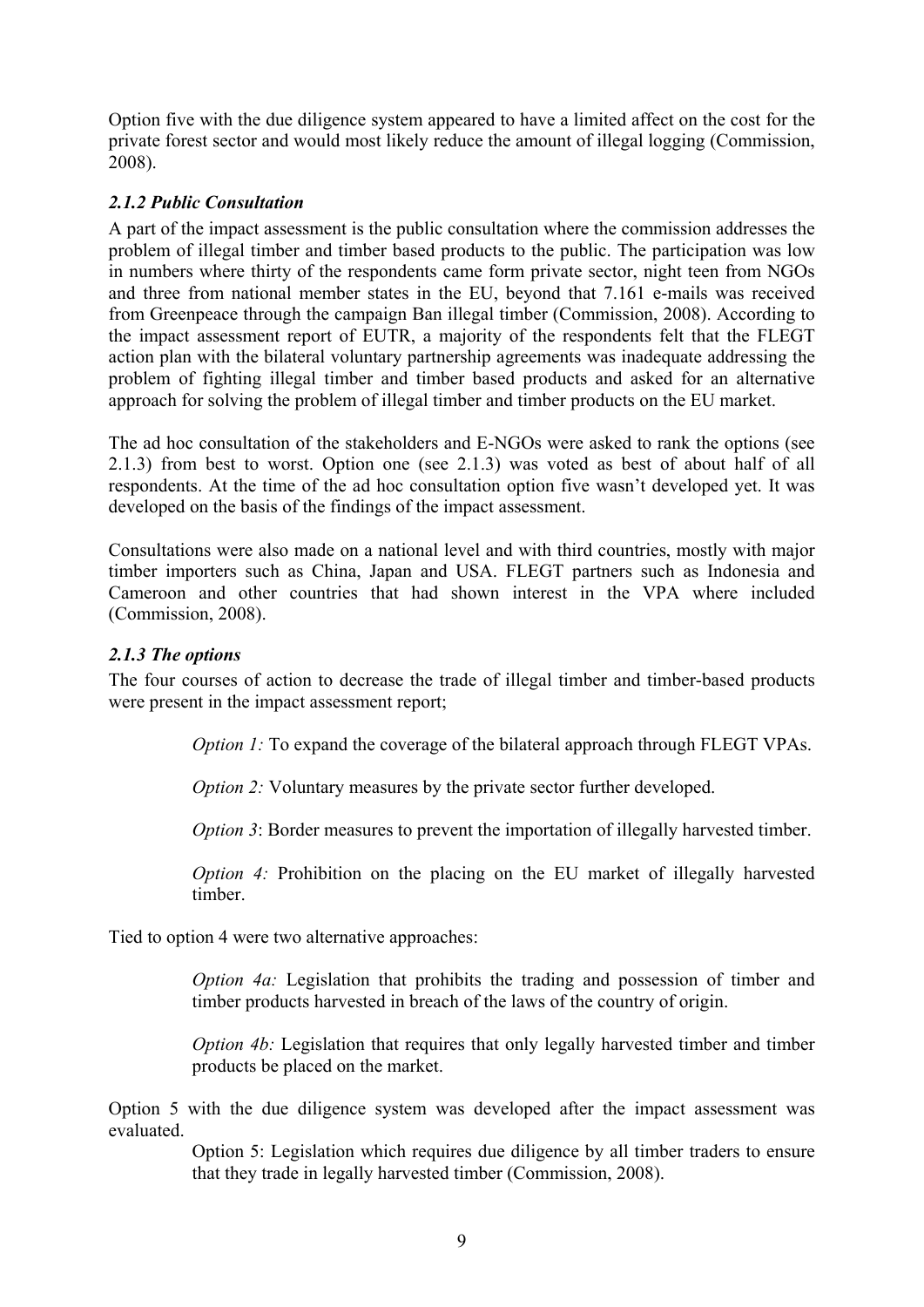In the impact assessment of the EUTR in the early 2008 the Commission took a number of variables into consideration e.g. social impacts on EU, the third countries involved in trade with timber and at national level (Commission, 2008). The impact assessment also considered the economical calculations for which of the options that may address the heaviest burden for the forest sector and how the environmental conditions will be affected by each option, through risk assessments and the standpoints of Commission regarding monitoring and evaluation (Commission, 2008).

### *2.1.4 The institutions of the European Union*

The different EU institution concerned with political decision-making are the European parliament, the Commission and the Council of ministers all offer different opportunities to influence and participate in the decision-making processes. When creating a legislative act on EU-level, the governance are specific and follows a number of stages before it is adopted as an conventional law in the shape of a directive or regulation. The European union does generally make their decisions as co-decision where the MEPs in the EP need to find an agreement through a co-decision together with the member states in the Council. The governance of the EU starts with the Commission's proposal, for new legislative act, but after that the economical, social and environmental consequences have been evaluated in the impact assessment report. The Commission confers with stakeholders and E-NGOs, to get a clearer understanding and fulfill the needs for those who primarily concern the regulation. The internal negotiation in the Commission then begins, which subsequently leads to a proposal that each and every member of the commission agrees upon (europa.eu, 2014). After the proposal from the Commission the European parliament and the council debate and discuss amendments and try to reach an agreement in plenum. If they don't reach an agreement in the negotiations under the first reading, the negotiations continues onto a second reading where new amendments can be made by the EP and the council. If an agreement is not decided at this stage a conciliation committee tries to find a solution that can be approved by the council and the EP (europa.eu, 2014).

### *2.1.5 Previous cross-sectoral legislative acts on EU-level*

The EU timber regulation can be viewed as a process of legislative work to achieve a compulsory legislative framework to regulate trade with illegal timber and timber products. In retrospect, one can see the numerous forest related policies made on EU-level that cut straight through the forest sector, such as the water directive and bird directive. There has been a process where some actors that strive for a common forest policy deem that there isn't so much forestland left to regulate by a directive or a regulation (Interview, respondent E). The earlier cross-sectoral decisions taken at EU-level have mostly concerned the agricultural sector, that indirect has a connection to forestry. The decisions taken regarding other things than forestry has affected the forest sector slightly but not direct as the EUTR did, with the regulation put on the trade of timber and timber products.

(i) The bird and habitat directive that protect valuable species and habitats was implemented in the Swedish law in 2001, which led to the Natura 2000 network to decrease the extinction of animals and plants while preventing their habitats from being ruined. The bird and habitat directive did affect forest owners through limitations on forest managements in concerned areas.(Naturvårdsverket, 2014) The bird and habitat directive was proposed by DG environment, in 1979 for the bird directive and a complementary directive that concerned the habitats in 1992. Their work can be seen as a cornerstone in the European nature conservation policy (ec.europa.eu,2014).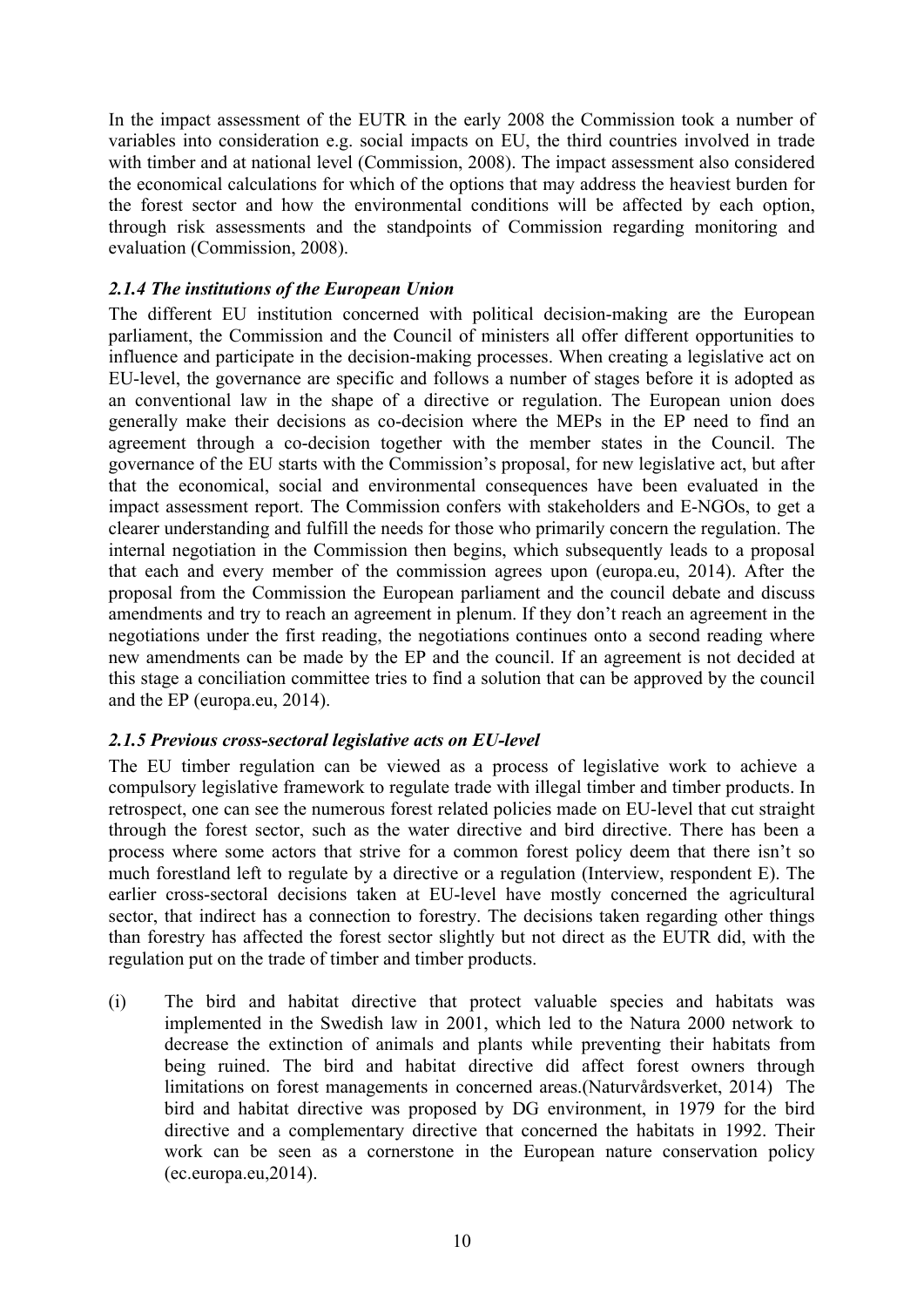- (ii) Water framework directive was accepted as a Swedish law in 2004 and comprises inter alia cooperation over national boarders to improve sustainable use of water, reduce the pollution of groundwater and prevent the ecosystem of water to deteriorate. (Jordbruksverket, 2014). The water framework directive does concern the forest sector and consultation among stakeholders was made before implementation.
- (iii) Forest law enforcement, governance and trade (FLEGT action plan) is based on the idea of voluntary schemes to ensure that no illegally harvested timber is imported into the EU from countries participating in scheme. (ec.europa.eu,2014) The regulation was adopted in 2005 and allowed control of timber entering the EU from countries entering the bilateral FLEGT voluntary partnership agreements (VPA) with the EU (ibid). Once agreed the regulation also promote better enforcement of the forest law as well as involvement of the private sector and civil society.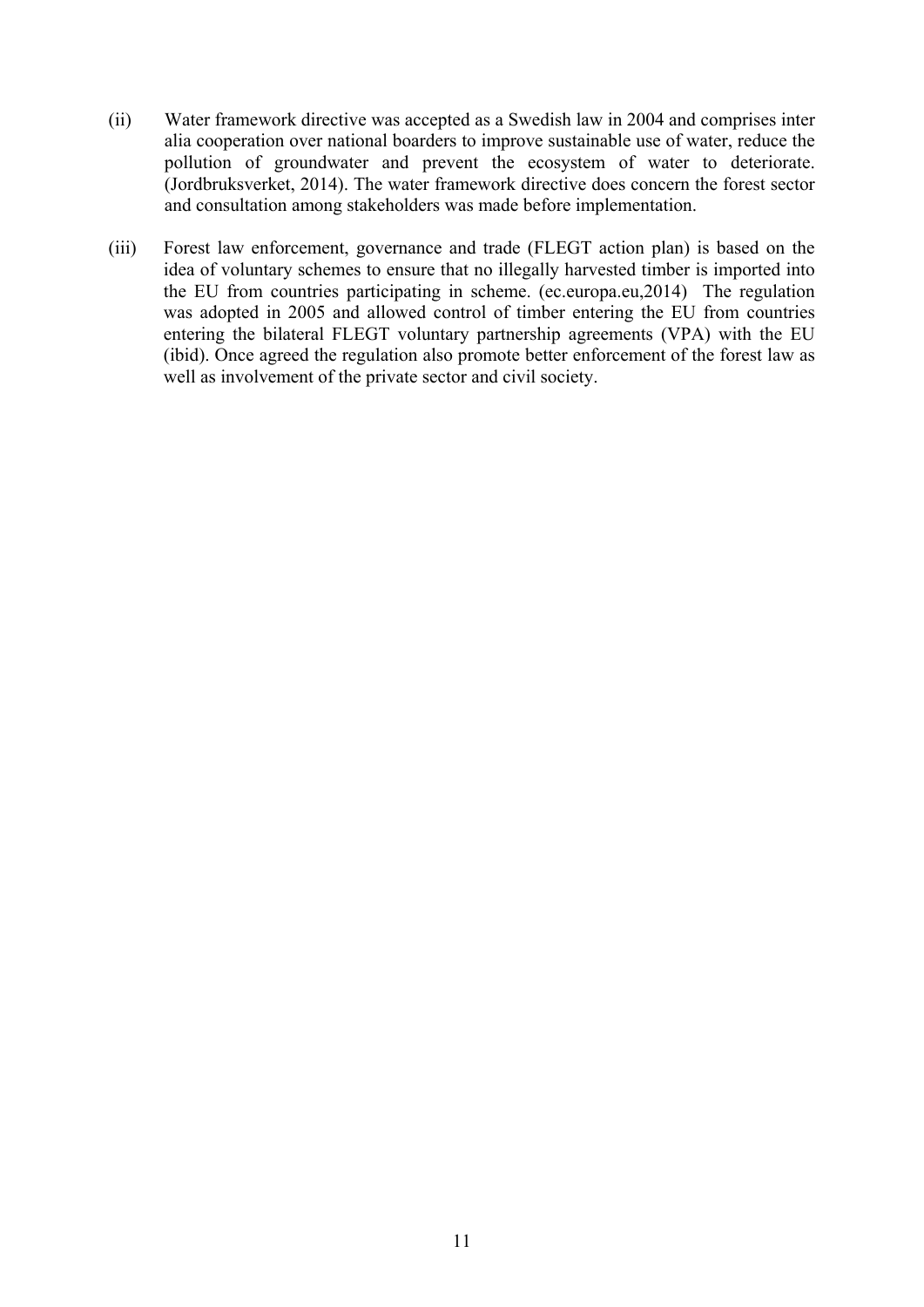# **3 Theory & Literature review**

## **3.1 Governance & Forest policy**

The expansion of the EU policy-making power has been followed closely by NGOs and other interest groups (Doh & Guay, 2006), whilst forest-focused policymaking has increased its importance over the years at the EU level (Pülzl et al, 2013). Furthermore has the political activity regarding energy and climate issues increased (Bjärstig & Keskitalo, 2013) where goals and objectives are related to forestry such as nature conservation, climate change mitigation and the provision of biomass for energy production (CEPF et al, 2012).

The responsibility for EU policy making are scattered over different directorate-general (DG) in the Commission. Forest issues are dealt with in different DGs, e.g. DG agricultural and rural development, DG environment, DG climate action and DG energy (ec.europa.eu, 2014).

In the report *"En gemensam europeisk skogspolitik"* Andersson (2007) concludes that the Swedish non-governmental organizations have change strategy due to other policy areas affecting the forests and forestry directly and indirectly. Furthermore deems Andersson (2007) that a common forest policy not is desirable amongst the forest stakeholders, the industry, environmental movement and other representatives from the forest sector, but cooperation and supporting action regarding forest issues at EU-level would be perceived as exemplary.

The Commission is the initial drafter of legislation and welcome the civil society and nonstate actors to discourse in order to receive information while the increased power to European parliament has included them in the co-decision-making procedure with the council in most policy areas, owning the right to make legislative decisions (Doh & Guay, 2006). Furthermore, non-state actors influence the council by directly approaching domestic governmental actors of the different member states in the Council (Ibid). With the increased power of influence legislation outcomes have been a major reason why non-state actors have put considerable resources to lobby the European parliament (Ibid).

Scholars regard the presence of the civil society as a reaction of the allege lack of democratic shortage in the EU and reflects a way to make EU governance more effective and democratic (Greenwood, 2007). Civil society is supposed to bring in a variety of perspectives into the policy work in the EU. The outcomes may therefore be more reflective of the views the EUcitizens have. Hence, the organized civil society is regarded as an attractive partner in the EU governance in the scenes of bringing a diverse view of "down-to-earth experience" and knowledge into the policy making process (Kohler-Koch & Buth, 2009).

The civil society can on the one hand side be seen as the European people proposing demands and support the pro or con the political system of the EU. On the other hand the organized civil society form the civil society through e.g. interaction and give the society a voice, which according to Kohler-Koch & Buth (2009) does compensate for the deficiencies of democratic participation, by bringing Europe closer to the people.

So, in one way does the participation of non-state actors increases the legitimacy and the democratic dimension of the participation and also where interest organizations participate and influence by the reason of benefit their priorities and interests. Regardless of either view it addresses the same issue; influence the EU political decision-making process.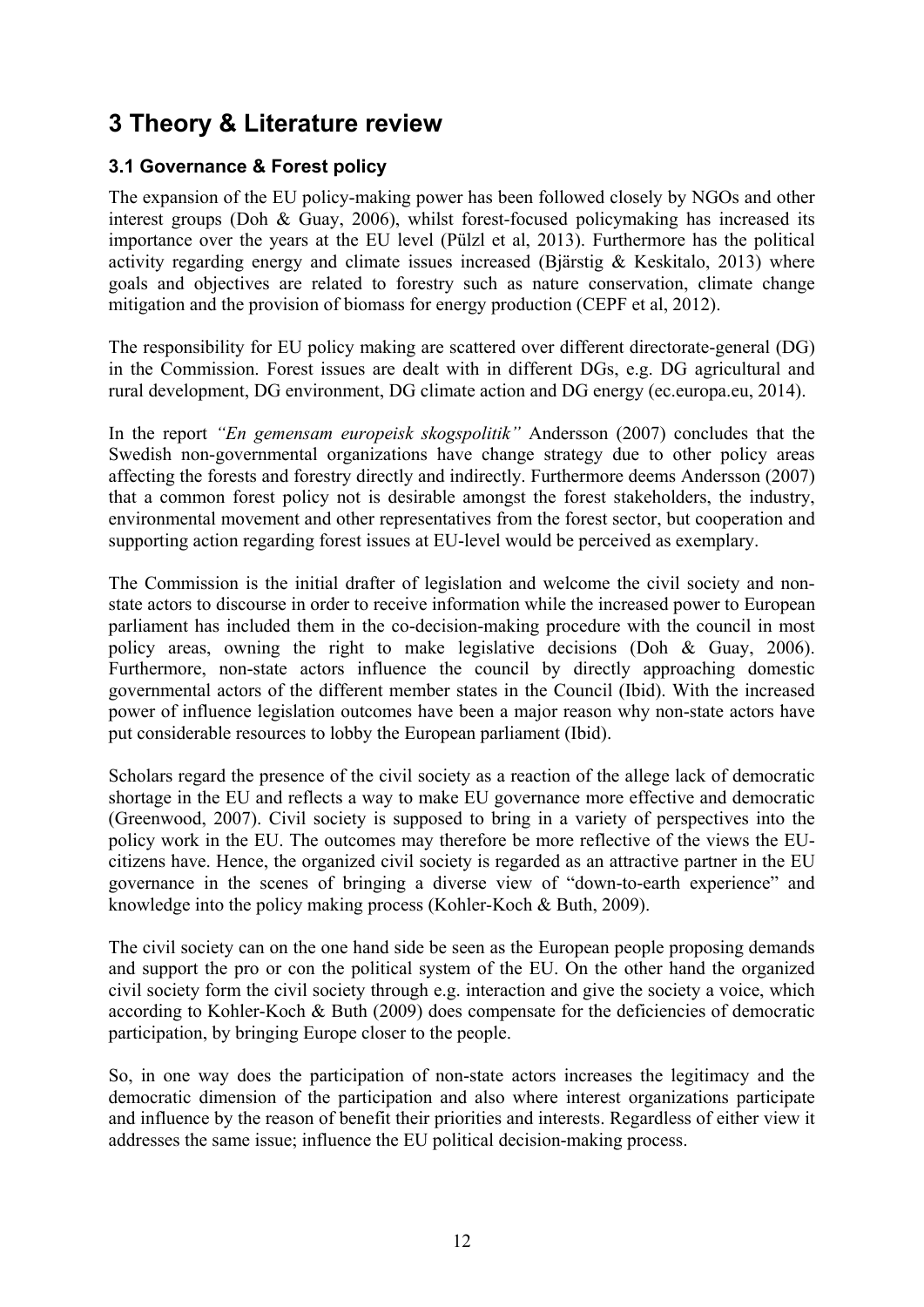In the last decade, scholars have increasingly approached the issue of non-state actors and their influence on EU policy making related to forests mirroring the political trend.

Pülzl & Hogl et al (2013) states the key concerns of the forest policy actors in Europe, which includes concerns of: the non-legal competence at EU-level, that the forestry sector is overruled by other sectors, lack of coordination and coherence while policy areas expand and inconsistencies of policy goals. The assembled key concerns that are presented in the report Pülzl & Hogl (2013) can negatively affect the possibilities of relevant participation and lobbying by forest related interest groups.

Pülzl & Nussbaumer (2006) investigated the different models of governance including all coordination, co-operation and communication. Their conclusion was an ideal form of communication based on dialogue (circle- communication) is difficult to achieve and that communication activities were aggravated by institutional fragmentation of forest ownership, representation of forest stakeholders and the EU community etc (ibid.). The authors suggested an urgent improvement of the external and internal communication amongst the forest stakeholders, Commission and member states which can be seen as a way of influence the decisions-makers at EU-level.

Andersson (2007) conclude that transnational organizations advocates some sort of formalized cooperation regarding forestry furthermore concludes that the Swedish non-governmental organizations have change strategy due to other policy areas affecting the forests and forestry directly and indirectly. Andersson (2007) furthermore identify three different approaches among governmental and non-governmental organizations when it comes to EU political decision-making. Besides the national approach, where actors express that less EU governing is desirable, and the pragmatic approach; where the actors are perceived as reactive towards forest related issues are govern at EU-level. The tactical approach can, according to Andersson (2007) be perceived as the lobbying approach where the actors prioritize their own interests and priorities.

Mitchell, K.R et al (1997) come up with different stakeholder classes connected to three different attributes: power, legitimacy and urgency. The different stakeholder classes further describe the different behavior and salience of the stakeholders and how they can be perceived to influence the decision-makers. The salience and behavior of the stakeholders described by Mitchell, K.R et al (1997) does differ among different stakeholders depending on the concentration of the three attribute; power, legitimacy and urgency within the stakeholder organization.

It is obvious that a lack of legal competence in forestry at EU-level, the fact that other policy areas overlap the forest sector and the national resistance of a common EU forest-policy complicates the decision making process for domestic actors, regarding forest related issues, at EU-level. The absence of a common legal platform for forestry issues and the ongoing overlap from other policies provides a lack of communication and co-ordination between the member states and the institutions at EU-level. The lack of co-ordination, communication and cooperation can in the long run make the opportunities for influence by non-state actors limited, hard to achieve and that forest issues are regulated nationally without a common legal framework regarding forestry.

An increase communication between forest stakeholders and the EU institutions where the situation for, in particular the forest producing member states and the organizations connected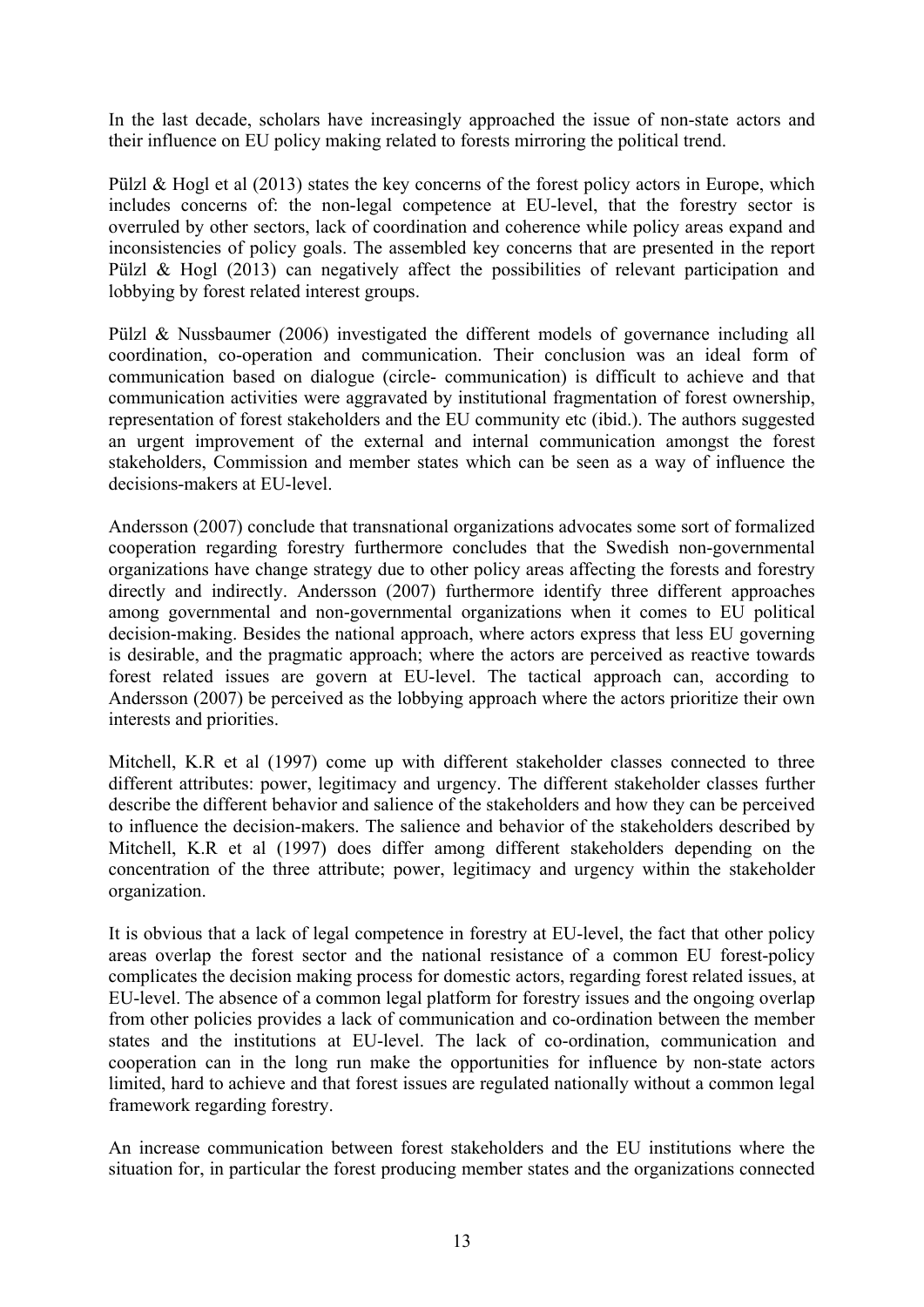to the forest sector can communicate present problems, views and improvements would be exemplary. Previous research states that there is a lack of communication among the EU institutions and the forest stakeholders, that the occurrence of multilevel governance and other policy areas overlapping the forest sector can result in a lack of coherence while these overlapping areas expand. In the long run, if this expanding overlaps continue grow, it may lead to a national forest sector, which are governed at EU-level.

## **3.2 Non-state actors**

In the study has following actors been used as non-state actors (annex 3):

- 1. A representative from the Confederation of European Forest Owners (CEPF)
- 2. A representative from the Nordic Family Forestry (NSF).
- 3. A representative from the environmental movement that in the study required to be anonymous.

The terminology of non-state actors is rather unclear within research. The term non-state is actors often chosen in studies on international relations and supposedly comprises all actors included in policy making except governmental actors and intergovernmental organizations (Risse-Kappen, 1995).

Other authors use instead the terminology of Non-governmental organizations (NGOs) (Doh & Guay, 2006; Dür, 2008;Bjärstig & Keskitalo, 2013). However, the term of NGO is often linked with the idea of a group of actors representing civil society and acting for the common will of the people. The stakeholders concept capture specific groups and individuals that affect or are affected by a an organizations purpose, such as governments, corpora-tions and organizations (Freeman, 1984), though the stakeholders fall into the category of non-state actors referring to as a group of actors following private interests and benefits. The different perception of the two groups, the NGOs and the stakeholders, can as be linked to the perception of their reasoning for influencing political decision making procedures. In contrast to the EU institutions locked in administrative rules and procedures the more dynamic nonstate actors become complementary actor in policy-making.

## **3.3 Participation versus lobbying- two perceptions on non-state actors influencing**

According to Doh & Guay (2006) the rising influence of the NGOs is one of the most significant developments in international affairs over the past 20 years. NGOs do have a prominent place in the decision making process in a consultative role towards the decision makers (Commission, 2001). The participation of non-state actors has led to major changes regarding governance and corporate behavior, non-state actors is viewed as ethical and socially responsible (the economist, 2003; Doh & Teegen, 2002). However, the level of influence from non-state actors on EU political decision-making is a contested subject amongst scholars, Dür & Bièvre (2007) argue for example that the impact from non-state actors on the trade policy is limited. One of the reasons discovered for limited impact was the difficulties to fulfill the aims and that the non-state actors lacked public backing (Dür & Bièvre, 2007).

The role of non-state actors in political decision-making can furthermore be perceived from two different normative standpoints.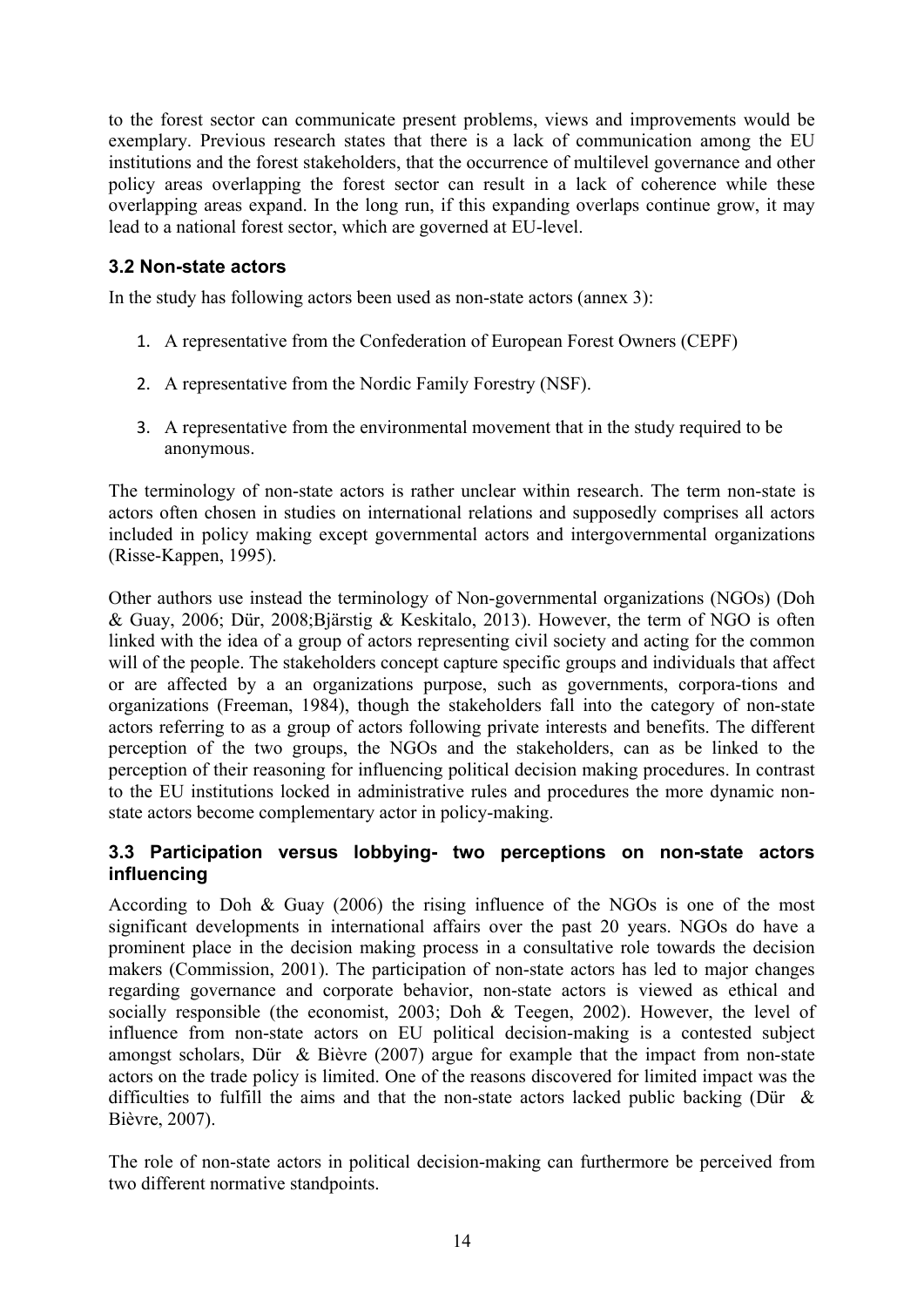First as a way of give the civil society a voice in political decision-making process, by addressing problems & demands of the society. At the EU level scholars perceive this *participation* aspect of non-state actors in political decision-making as a step towards European integration, legitimizing policy making and increasing the democratic perspective (Kohler-Koch & Buth 2009). Furthermore can participation only take place when the institutions initiate it and the responsibility for decision-making is not actually shared (Scott  $\&$ Trubek, 2002). Non-state actors represent the civil society supporting the goals of common goods. Secondly, the role of non-state actors in political decision making is perceived as *lobbying*, as actions benefitting their own priorities and interests, establishing contacts and relations with key actors in political decision making procedures (Kohler-Koch & Buth 2009). Furthermore is a distinctive feature of lobbying that the very exchange of information takes place behind closed doors without public scrutiny (Andersson, 2007). On the other hand is useful expertise and information provided and translated by the lobbyists, which make details, concerns and opportunities visible for the decision makers (OECD, 2012).

Be aware of the two different connotations of non-state actors in EU political decision-making process. This study uses an analytical approach while trying to avoid a pre-set normative connotation. Hence, the focus is placed on the influence of non-state actors on political decision-making. Whether this influence can be interpreted as participation or lobbying will be discussed in the discussion of the empirical results.

## **3.4 Way of influence**

The descriptive elements of influence consist of three factors; 1) the existence of different channels – non-state actors can use different channels such as direct or indirect (informal  $\&$ formal) lobbying, influencing the public opinion, participate in coalitions with others, 2) the occurrence of counteractive lobbying – an non-state actor might not mange to shift a decision in a preferred direction, caused by the counter lobbying from another non-state actor, but manage to avoid an even worse outcome, 3) influence can be exercised at different stages of a policy process – non-state actors can influence at different stages, in the agenda setting stage, when decisions are taken or when decision are implemented (Dür, 2008).

Hence, Dür (2008) refers to the questions on how non-state actors perform influence, what non-state actor are influencing and at which phase in the political process non-state actors influence the process. The question also lies in with whom they are collaborating to influence the political process. In addition to this external effects e.g. elections in EU parliament, can affect how actors influence that may impose pressure on some actors, which can affect how the influence are submitted (Dür, 2008; Michalowitz, 2005). Whether and how non-state actors influence EU political decision-making is at the focus of this study.

Examining influence is amongst many topics of relevance when taking into account the different pathways of participation and lobbyism (Dür, 2008). By taking a pragmatic approach with respect to defining influence and power, by knowing that interest groups may use different pathways when formulate conclusions and by unifying different methods when measuring influence, Dür (2008) assumes that these factors will lead to greater success in measuring the affect and how influential interest groups are in the European Union.

## **3.5 Formulation of Questions**

The purpose of this master thesis is to survey how non-state actors has influence the supranational policy process and the content change of EU Timber Regulation, through theoretical assumptions from the document analysis together with semi-structured interviews,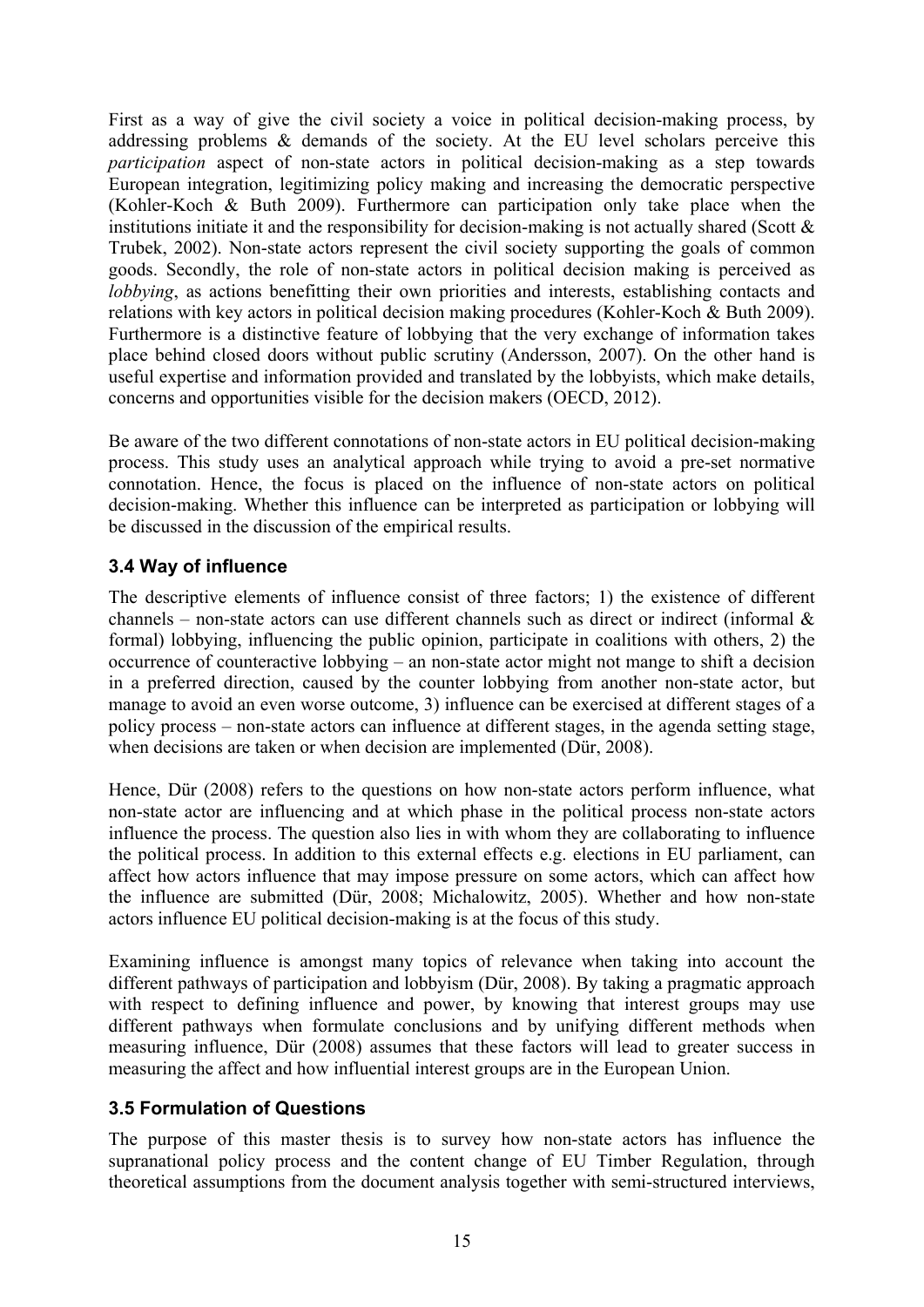as methodology. The research question is built on the assumption of non-state actors influencing the political decisions and decision-makers at EU level with different approaches, which is connected to the literature of different ways of influencing decisions, the present situation of forest policymaking at EU-level and the key concerns regarding forestry issues at EU-level, with the example of EUTR.

The literature states that influence can be made as direct and indirect, in coalitions with others, through informal and formal channels, as counteractive lobbying and at different stages in a decision-making process (Dür, 2008), which have been considered in the formulation of the questions. The different approach of influence is by the literature described as participation and lobbying and the distinction of the meaning of the terms (Kolher-Koch & Buth, 2009), which have been linked with the formal and informal concept stated in the interview guide. The cooperation and communication among forest stakeholders and the EU institutions is in an urgent need for improvement according to Pülzl & Nussbaumer (2006), which reflect the present situation for forest stakeholders and forest related policy making at EU level. The lack of coherence and coordination while the overlapping policy-areas expand (Pülzl & Hogl, 2013) reflect the general approach of the study. To increase the knowledge of how the nonstate actors have influenced the EUTR, with focus on the Swedish view of the process, three research questions were formulated;

1. How and if have the non-state actors influenced the formalized processes under the development of the EUTR?

2. How and if have the non-state actors approached major actors by using informal consultation?

3. How and if have the non-state actors built coalitions in approaching governmental actors under the EUTR process?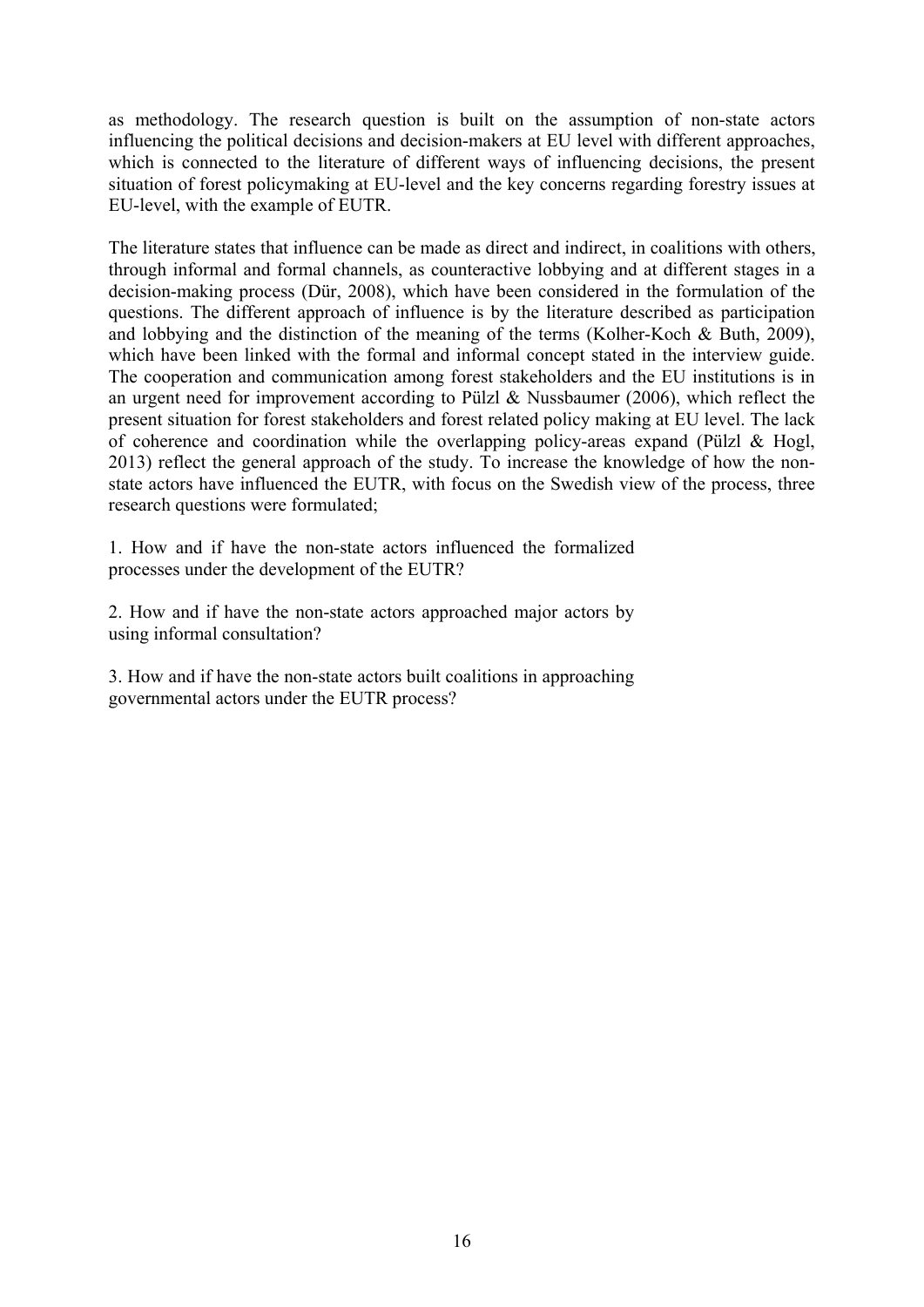# **4 Methodology**

In the study has a qualitative approach been used, conducting document analysis and semistructured interviews as methodology to identify breakpoints and content changes in the documents, through the document analysis and by further legitimize the identified changes through the semi-structured interviews. The empirical work of the study started in the designing of the general research questions that was formulated from the document analysis, which provided the background for the interview guide. By study and analyze the document regarding the EUTR by the EU institutions and the non-state actors between 2008-2013, an indication of which articles that may have been debated and discussed was given to the author. Through amendments, position papers, PowerPoint and written correspondences by different the forest stakeholders and the E-NGOs as well as specific amendments made by MEPs in the EP, amendments on the origin proposal for a regulation from the Commission. Some of the suggested amendments on the articles from the MEPs were possible to deduce to the position of the non-state actors and were therefore assumed to be important topics in the development of the EUTR process.

## **4.1 Hermeneutic approach**

The hermeneutic approach that Bryman (2008) refers to has been used in this study as the general scientific approach, to increase the understanding of the development of the EUTR, and to further develop a deeper understanding of the documents and later of the material from the interviews. The idea of the hermeneutics is in this study to identify the content change in the documents over time (Annex 1). The specific approach being used during the analysis of the documents is an interpretation-reinterpretation approach where new insight has led to new interpretations through reflection of the theory (Bryman, 2012) In a first step the EUTR official documents have been examined by identifying content changes over time from the early proposal from the Commission to the final adoption by the European parliament and the Council of ministers.

The documents were ordered chronologically, including the suggested amendments and position papers by non-state actors, to identify content changes and key events as well as phases and issues marked of high participation. The identified changes in content through amendments from MEPs and the council could later be deduced to the position of the nonstate actors active in the development of the EUTR process. The document analysis builds further the basis for the interviews with the non-state actors where the interview guide was adapted to the identified changes found in the document analyze. Throughout the interviews, additional knowledge of how and if the content change in the draft documents could be linked to non-state actor influence in the development of the legal process of creating EUTR.

The interviews were transcribed and categorized in different categories that compose the structure of the results. The categories used are partly build on the theories on influencing political processes described in the theoretical section, in how influence can be performed, according to present research as well as on the identified changes in the content of the documents, where positions, through position papers, from non-state actors were recognized. Then the purpose of the study was to survey if and how the non-state actors have influence the decision-makers in the process of the EUTR. The categories of the different ways of influence and on which level the influence had been carried out, in order to visualize if and how the non-state actors could influence the development of the EUTR on different levels was of importance in the study. Furthermore was the category [Politics] developed after the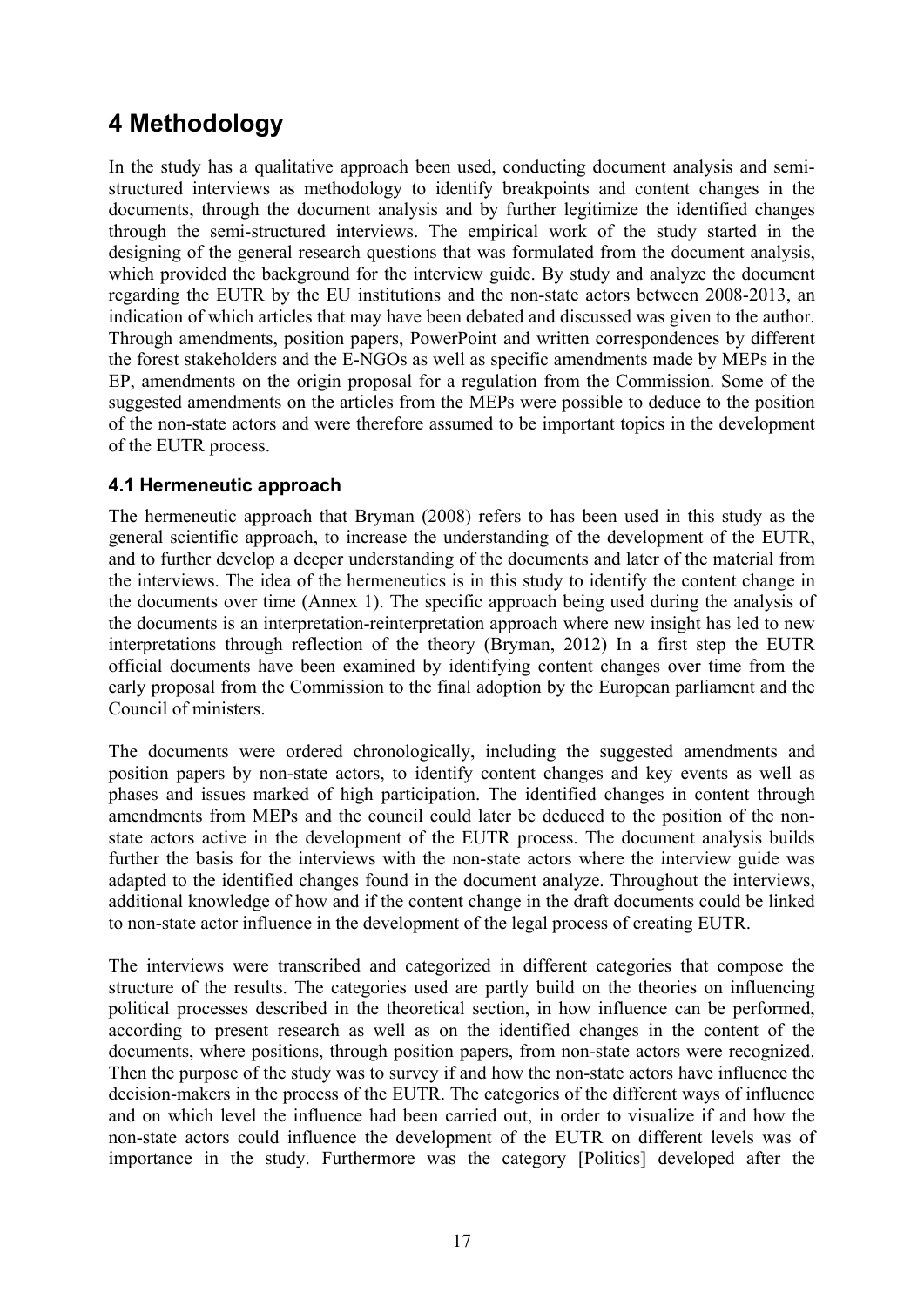interviews were conducted, due to new findings from the interviews that weren't discovered in the document analysis.

The categories [Definitions], [Prohibition of placing illegal timber on the market], [Obligation for operators], [Due diligence system], [Small and medium forest owners] and [Delegated acts] where carried out from the document analysis as topics of high concern and where a change of the content had been present. By the reason of the content change in those categories/articles, an assumption was made, that the influence on the development of the EUTR from the non-state actors, as well as from the EU institutions had been high when negotiating the above mentioned categories/articles. The category of [Rationalities for participation, lobbying and communication] was linked to the research of communication, the diversity regarding objectives and perspectives as well as the ways of approaching decisionmakers via lobbying activities and participation, described in the theory and literature review section. Furthermore was the category [Consensus] developed after the analysis of the interviews due to the situation of agreement of the EUTR.

The categories used in this study were; [Definitions], [Prohibition], [Obligation for operators], [Due diligence system], [Small and medium forest owners], [Delegated acts], [Way of influence], [Influencing through national level], [Politics], [Rationalities for participation, lobbying and communication] and [Consensus].

However, the process of filling the categories with relevant content was made with the background of the document analysis where the content changes and certain breakpoint were found, from the semi-structured interviews where further and deeper understanding for the EUTR process was recognized and in the process of visualize the different ways of influence at EU-level and at national level together with the theory and present literature. The codes used when coding the interviews were based on the process of filling the categories.

In the coding procedure was following codes used to reach full saturation in each category; "informal", "coalitions", "formal", "participation", "influence", "lobbyism", "arguments", "contacts", "collaboration", "decision making", "process", "due diligence system", "definitions", "obligations of operators", "prohibition", "communication", "friends", "trust", "relationship", "national", "authority", "election", "Lisbon" and "presidency".

During the process of creating categories and coding the interviews the author was resuming to the theory.

The categories are partly built on what Bryman (2008) presents as the main steps of qualitative research: (1) General research questions, (2) selection of relevant respondents (3) collection of material (4) Interpretation of the material, (4a) tighter specification of the research questions, (4b) collection of further material (5) conceptual and theoretical work and (6) discussion/conclutions.

As the approach of the study is based on theoretical assumptions of influence and lobbying through informal and formal consultation and coalitions, the deductive approach that Bryman (2008) presents isn't fully compatible with the approach of the study. The inductive approach represents an alternative strategy, in comparison to deductive approach, to link theory and research and does furthermore explain that once a phase of theoretical reflection, on a set of empirical data has been carried out, further empirical data is collected in order to establish the conditions to whether a theory will or will not hold (Bryman, 2012). The approach of fluctuate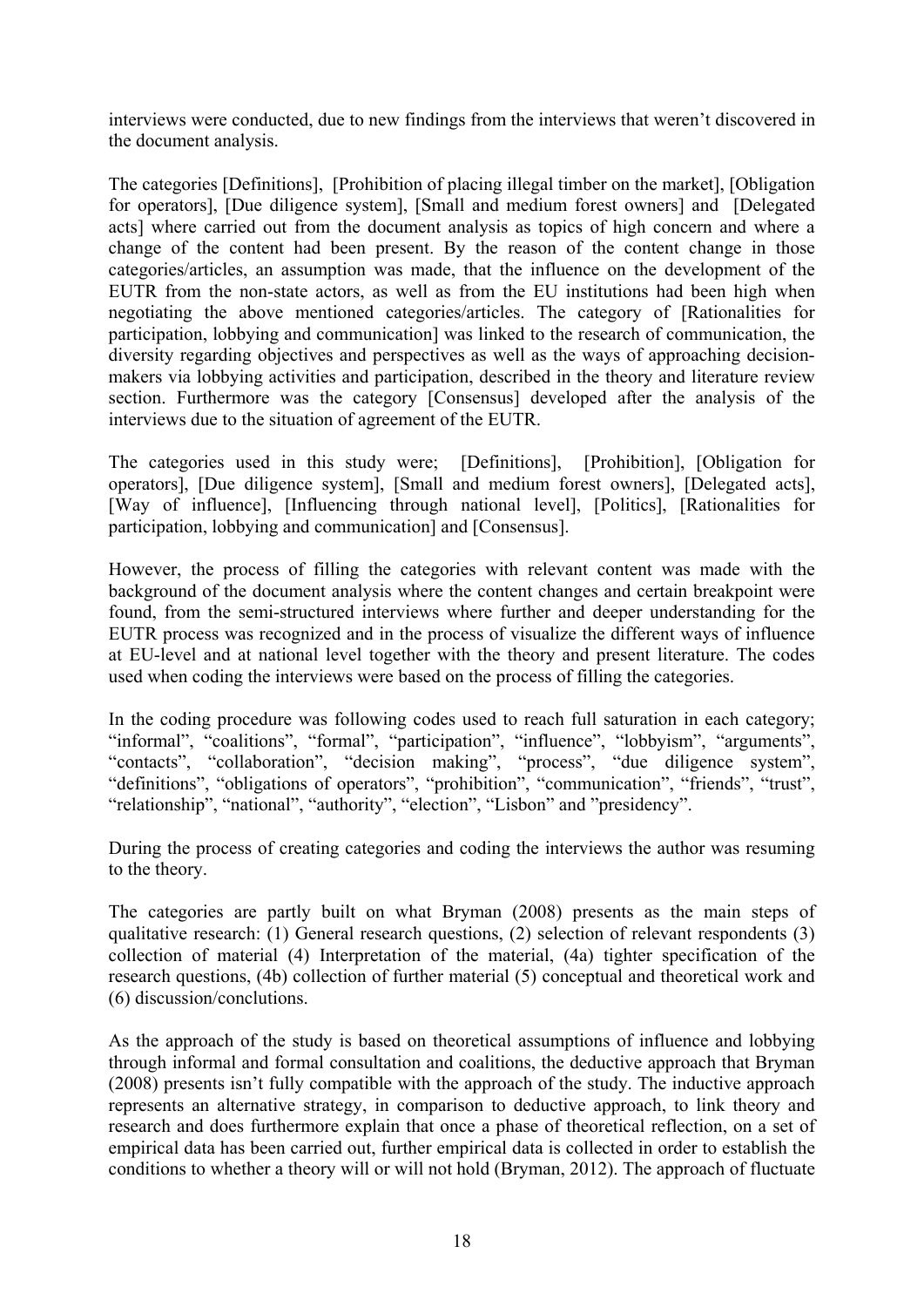knowledge between empirical material and theory to gain increased understanding suit the idea of using a stepwise deductive inductive method or an iterative approach, which involves a weaving back and forth between empirical findings and theory (Tjora 2012; Bryman, 2012).

## **4.2 Semi-structured interviews**

A semi-structured interview with an interview guide was developed based on the results of the document analysis and the theoretical framework regarding the different approaches of influence and the key concerns mentioned in the theory & literature review part. According to Bryman (2008) questions in semi-structured interviews do not necessarily need to follow the exact path the outline from the interview guide and the questions that not are included. Follow up questions can be asked as the interviewer proceeds and flows. Some questions were added due to the process of learning related to the stepwise deductive inductive approach that was used in this study. This approach is based on the hermeneutic circle that emphases the relationship between the inner reflecting process of the author and the external dialog during the interviews and the processing of the theory (Bleicher, 1980).

## **4.3 Selection of interviews**

The strategy to select interviewees to the study has its theoretical background in the purposive sampling theory where specific groups of respondents with a given role in the development of the EUTR were in mind, such as respondents from relevant non-state actors and the EU institutions. Initially, a convenience selection approach was used, which was the result of restrictions placed on the author where the author, to some extent, didn't have power to affect the selection of interviewees and received a number of respondents selected from the outsourcer (Bryman, 2012). Through the received respondents a snowball selection strategy was used, to get additional contact with other respondents that had been active in the process of the EUTR (Bryman, 2012). However, the approach of through sampling interviews until the categories achieved theoretical saturation, with a movement forwards and backwards between sampling and theoretical reflection was used to legitimate the content of the categories (Bryman, 2012).

## **4.4 Interview guide & Grouping of questions**

The questions to the interview guide were formulated to fit a semi-structured approach and had the scope of 12-14 questions per group of respondents and the interviews were estimated to be approximately 45 min long. Furthermore were the interview guide divided in four different parts;

- *i) General question* of the organization and their role in the development of the EUTR, where the questions were linked to [Rationalities for participation, lobbying and communication]
- ii) *Participation* and/or *lobbying* how the respondent had participated and/or lobbied or how the respondent perceived the lobbying and/or participation towards them had been, where the questions were referring to the categories of the legal text, such as [Definitions], [Prohibition], [Obligation of operators],[Delegated acts], [SMEs and private forest owners] and [Due diligence system] that through the document analysis had been discovered to have a content change over time.
- iii) *Influence* how the respondents had influenced the decision makers or how the decision makers had been influenced by the non-state actors, where the questions were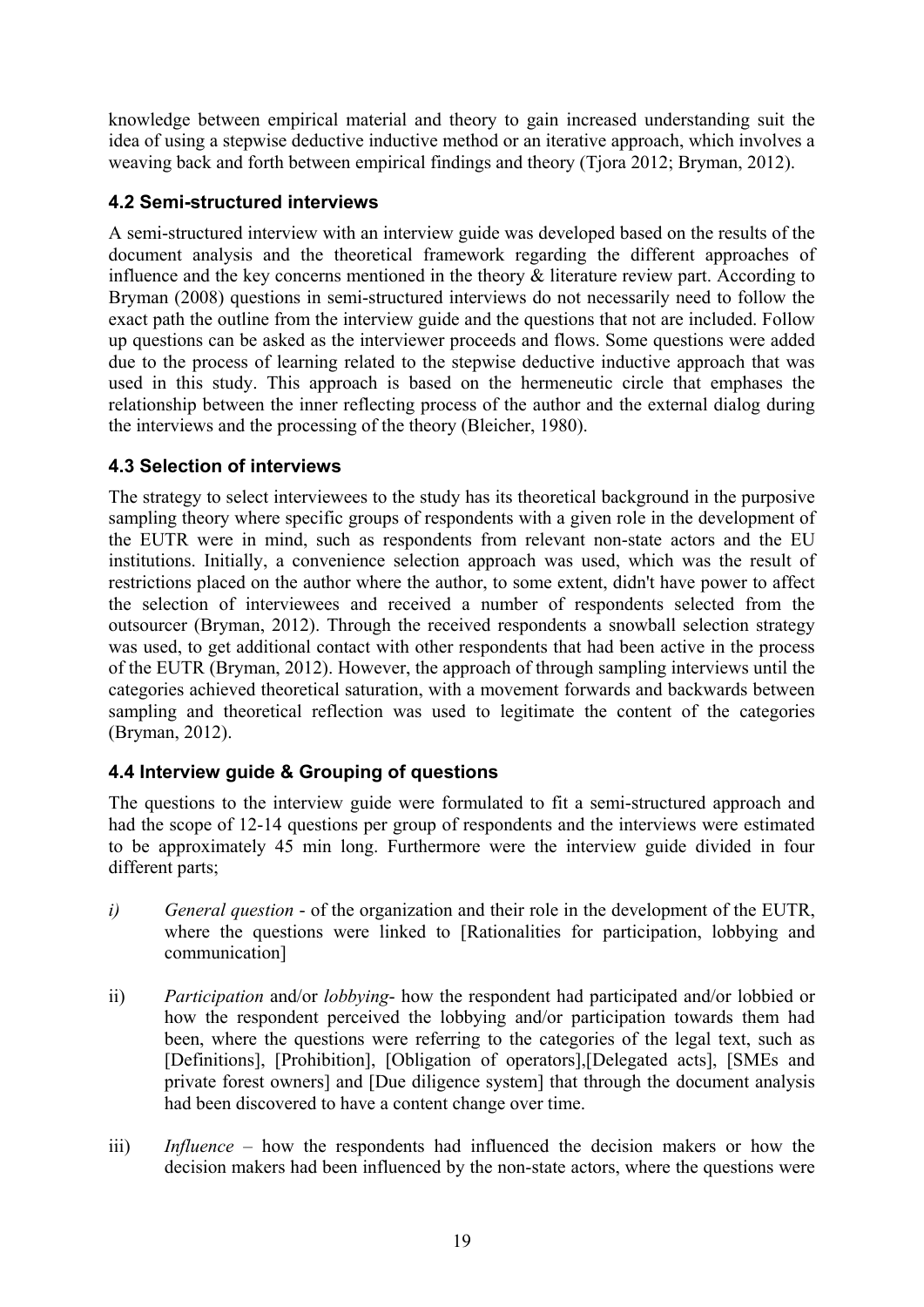linked to the categories of [Way of influence], [Influencing through national level] and [Politics]

iv)*General question of consultation* – questions regards informal and formal consultation, which was linked to [Way of influence] and [Influencing through national level].

The questions were formulated as open questions to avoid the respondent from any specific direction, which can be caused by closed question. The purpose is to let the respondent answer the question with his or her respective words as well as it leave space for unusual and unexpected answers (Bryman 2008).

## *4.4.1 Grouping of respondents*

Based on the analyzed documents the questions were adapted to the four different groups of respondents and their role in the development of the EUTR (Table 1). Group 1 consists of the Non-state actors, group 2 of the Swedish forest agency and the representatives from the ministry of rural affairs, group 3 consist of one representative from the European parliament and group 4 of two representatives from DG environment in the Commission. The nationality of the respondents is overrepresented by respondents from Sweden.

*Table 1 consist of the different groups of respondents participating in the study, which organization/institution they represent and the nationality of each respondent* 

| Group              |                        | Group 1                |                        |                          | Group 2                  |                          |                  |                  |                  |     | Group 4           |
|--------------------|------------------------|------------------------|------------------------|--------------------------|--------------------------|--------------------------|------------------|------------------|------------------|-----|-------------------|
| Representing       | Non-<br>state<br>actor | Non-<br>state<br>actor | Non-<br>state<br>actor | Swe-<br>forest<br>agency | Swe-<br>forest<br>agency | Swe-<br>forest<br>agency | Rural<br>affairs | Rural<br>affairs | Rural<br>affairs | EP  | The<br>Commission |
| <b>Nationality</b> | Fin                    | Ger                    | Den                    | Swe                      | Swe                      | Swe                      | Swe              | Swe              | Swe              | Swe | Eng/Esp           |

## **4.5 Interviews**

The interviews were performed between  $1 - 7$  November 2013, both as face-to-face interviews in Brussels and in Stockholm and as phone-interviews. The phone-interviews were conducted due to geographical constraints and economic reasons. Phone-interviews lack social interaction in contrast to a face-to-face interview, which was compensated by allowing the respondents to explain deeper through follow-up questions on the specific issues verifying that the questions were correctly understood (Tjora 2012; Bryman, 2008).

All interviews were recorded under the rules of ethical framework to ensure the respondents anonymity Tjora (2012). One interview was performed as a group interview due to lack of time by two respondents. The situation led to the two respondents responding on each other sayings. The author captured the interaction that occurred between the two respondents in the dialogue, where a flow of knowledge was present, as a social process of exchange of experiences (Bryman, 2008; Tjora, 2012). A group interview can bring beneficial effects such as; the respondents react to each other's opinions, where important attitudes and experiences can be raised while linguistic nuances can be neglected that can be of high relevance of the study (Bryman, 2009).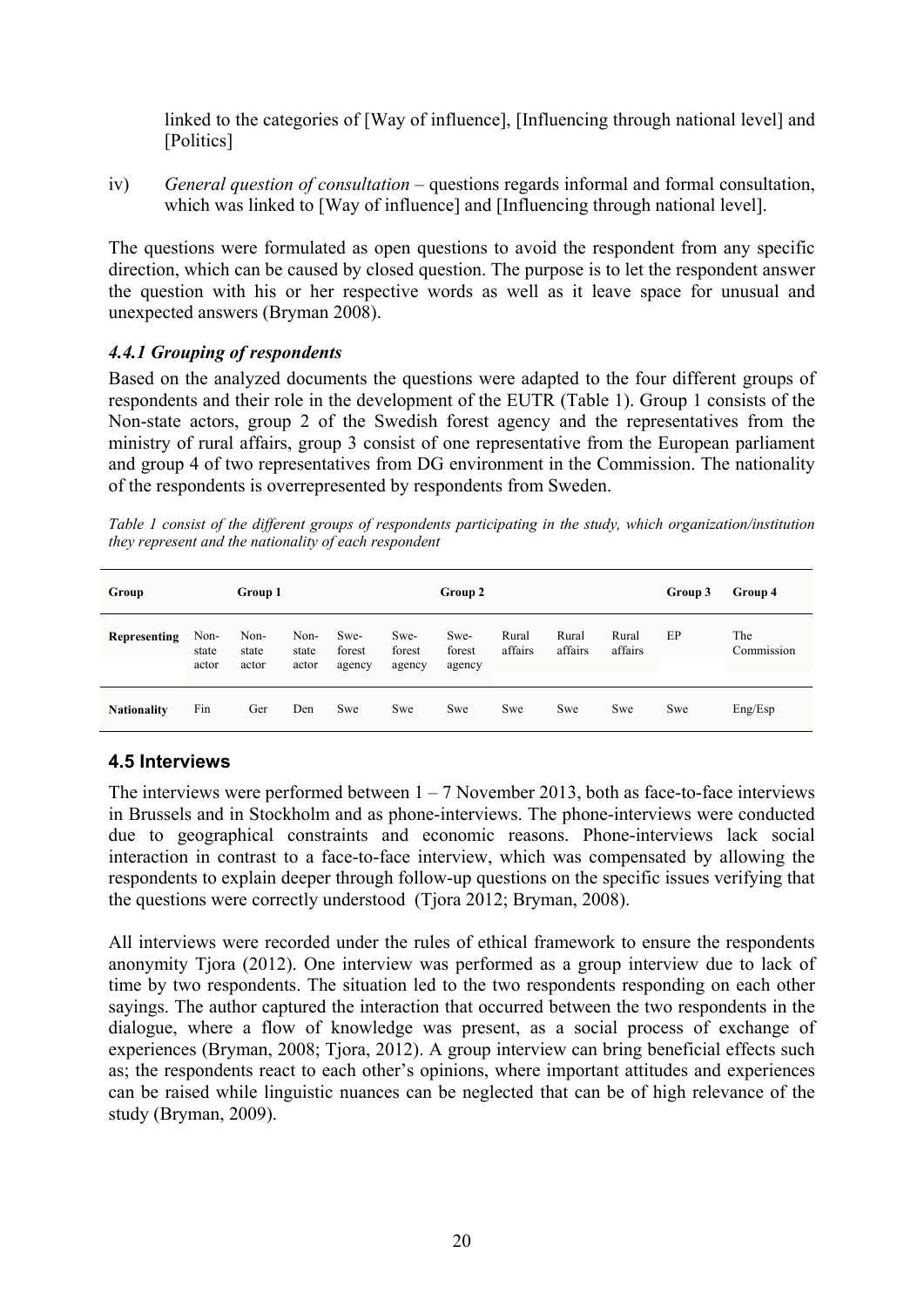## **4.6 Transcription**

According to Tjora (2012) doesn't translation from oral speech to written text-form exist. Instead, it is argued by Kvale & Brinkmann (2009) that transcription should be made in a suitable way, connected to the context of the situation of the interview. In this study have details events such as hesitation, laughs or other expressions been observe and transcribed using different symbols. The quotes shown in the results, taken from the interviews with Swedish speaking respondents, have been translated from Swedish to English by the author.

## **4.7 Limitations**

Then the author has a Swedish nationality, an education in Swedish forestry and the study was supported from a Swedish agency it makes the study less objective in terms of diversified thoughts and positions from a broader variation of actors regarding the development and process of the EUTR.

Several interviews were conducted via telephone, some social patterns perceivable in face-toface interviews might be not assessable in telephone interviews, and thus, descriptive nuances that further explain an experience or reasoning. Due to the time between the process of the EUTR and the interviews, memories of respondents were selective. The consequences of the selective memory can be that important events and actions has fallen in oblivion and that respondents may have modified their role and the procedure in the development of the EUTR.

## **4.8 Reflexivity**

According to Alvesson & Sköldberg (2008) does the shape of the translation and interpretation of oral messages to written text depend on a number of different conditions. Tjora (2012) argues that it is necessary to reflect over how the translations and interpretations appears and justify the translation by "translating" it, e.g. the political, linguistically theoretical background can affect a translation. To clarify the position of the author in this master thesis a discussion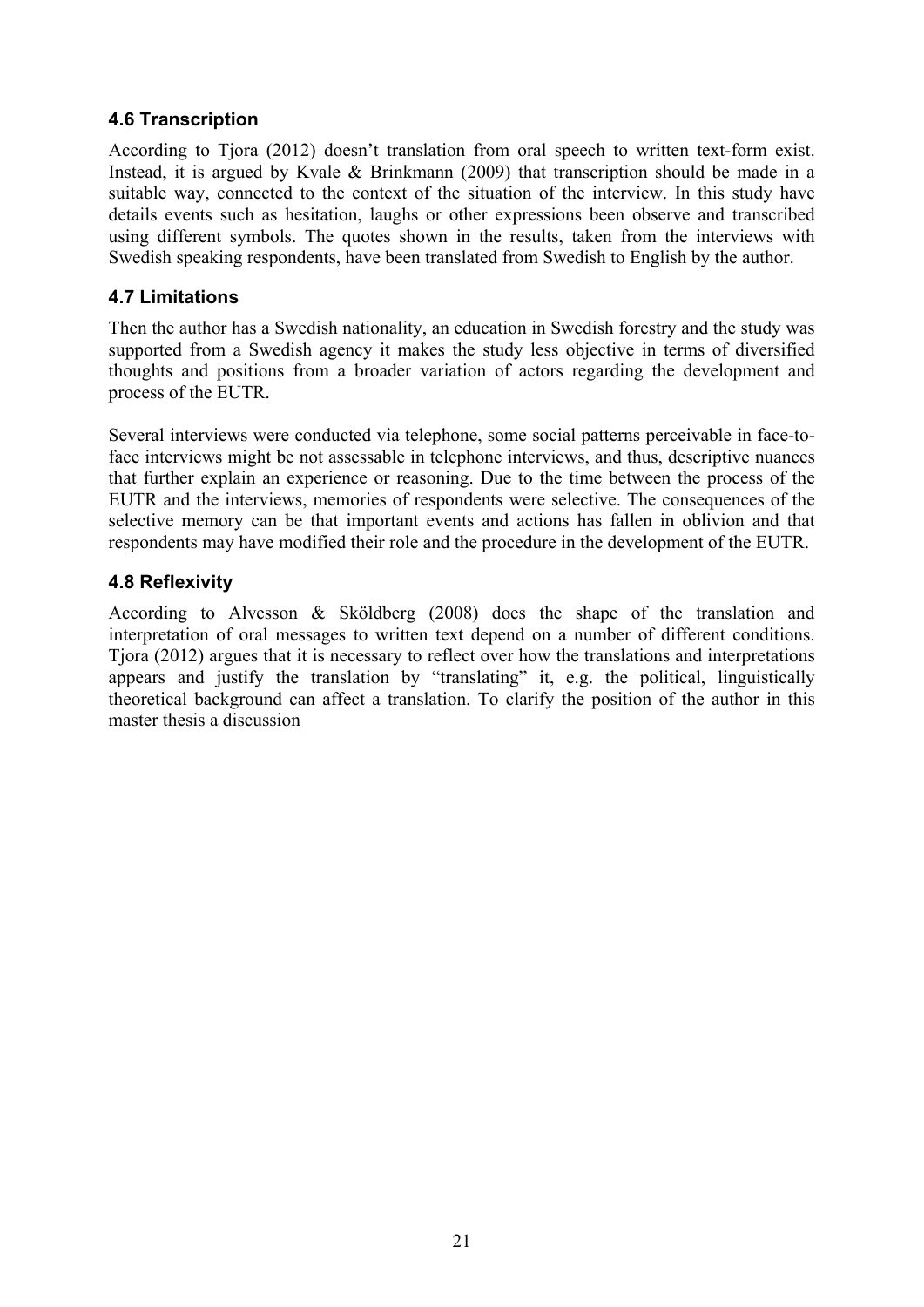# **5 Material**

In this study 38 different documents from the Commission, European parliament, the Council and position papers addressed from non-state actors during the development of the EUTR between 2008 -2013 have been used. The documents were found in prelex database, on the separate web pages of the different institutions on EU-level and provided by the Swedish agency (Annex 1) (ec.europa, 2014).

The interviewees were selected amongst those organizations and institutions represented in the process of the EUTR, according to their level of participation, covering the different EU institutions and CEPF, NSF and the environmental movement. In order to link the EU process with the Swedish position and understand how non-state actors influenced the EUTR process through the national level, domestic Swedish authorities involved in the EUTR process have been interviewed as well. In the following the respondents of interviews are listed:

1. Two Civil servants from the European Commission (DG environment) during 2008-2013 taking part in the EUTR decision-making process.

2. One representative from the European parliament during 2008-2013 taking part in the EUTR decision-making process

3. The non-state actors that had a frequent agenda between 2008-2013 and participated during the development of the EU timber regulation. The non-state actors were influencing the decision-making process through both participation and by lobbying the decision-makers. The non-state actors represented both the environmental movement, where the respondent required being anonymous, and two representatives from the private forest owners association represented by CEPF and NSF.

4. Six respondents from Swedish authorities, three from the Swedish forestry agency and three civil servants from the ministry for rural affairs that were representing Sweden, as members of the European Union in the Council, under the development of the EU timber regulation.

The interview material has been aggregated to protect the identity of the respondents. A randomly generated letter has referred to the respondents and the quantity of the respondents will be identified by represented organization in Annex 2. Furthermore, the author made repeated attempts to enact contact, primarily with E-NGOs but also with representatives of the EU parliament to increase the variation of respondents in the study, without success.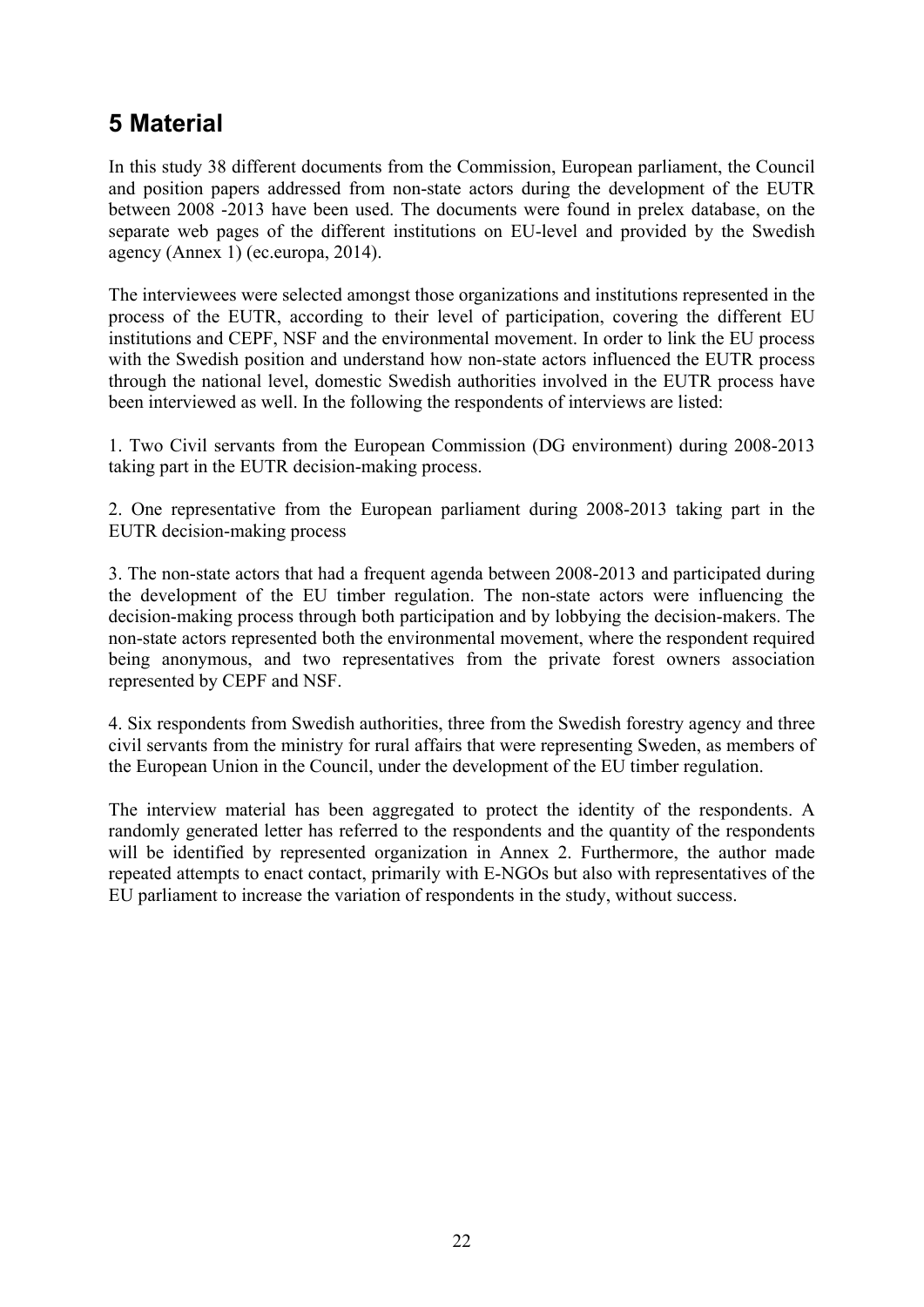## **6 Results**

*The results are designed to follow the development of the EUTR through the most important topics relating to the theory and to certain events that were of major concern in the legal text. Each of the different categories declare the circumstances of the specific category and how the non-state actors has influenced the decision making process of EUTR. The results are furthermore divided in five different parts where; Part A discourse the legal text and the change of the content over time, Part B explain the ways of influence that the non-state actors used towards the decision makers and Part C the politics examines the external events that may have affected the regulation. Part D explain the rationalities for the non-state actors to lobby, participate and communicate and part E shows the consensus of the findings. The structure of the results, the mix of citations and body text summarize the most interesting results of the semi-structured interviews and captures how the non-state actors have influence the decision-makers in the process of the EUTR. The respondents are divided into five different groups where respondent A represent the forest stakeholders, respondent B the E-NGOs, Respondent C the Swedish authorities, respondent D the European parliament and respondent E the Commission. Furthermore is each category is linked to the context from the findings in the study.* 

In order to account for when the participation of non-state actors have been intensively a timetable over the years of when the various political events have taken place and how the level of participation has been perceived over time. Each year, cross-refers to the relevant part in the results where deeper understandings of the perceived participation are presented.

#### *2008*

The Commission held formal consultation meetings, released the impact assessment and proposed for the regulation. The participation by non-state actors was perceived as high in the formal joint meetings and through the whole consultation process where non-state actors via formal, informal and through coalitions influenced the decision-making process. The events that took place under 2008 are cross-referred in part A & B.

#### *2009*

EP and the Council propose for amendments on the regulation proposed by the commission (first reading) where participation was perceived as high among non-state actors, influencing the MEPs in the EP regarding the matters of the content of the articles in the legal text (categories). The events that took place under 2009 are cross-referred in part A & B as well as in part C in the results, due to the external effects of election in EP, Lisbon treaty and the Swedish presidency.

#### *2010*

EP and the Council propose for amendments on the regulation, released by the Commission (second reading) and found an agreement and adopt the regulation where the participation and lobbying by non-state actors to influence was perceived as high. The events that took place under 2010 are cross-referred to part A & B in the results.

#### *2010-2012*

The EP and council initiate the development of the delegated acts where the influence by nonstate actors decreased to an observational approach, while other actors increased their participation. The events that took place between 2010-2012 are cross-referred to part A & B in the results.

### *2013*

Implementation of the EU timber regulation at member state level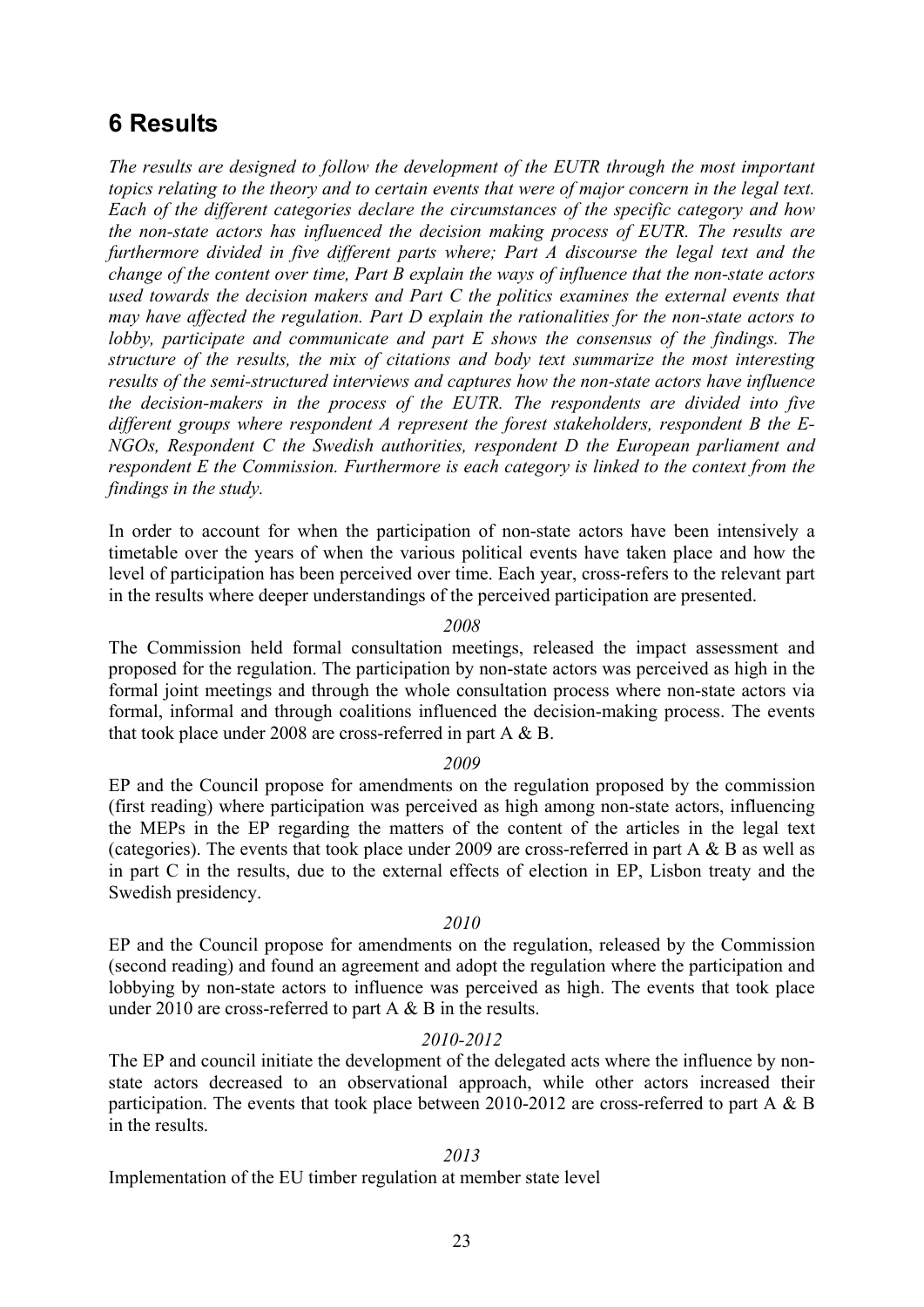## **6.1 Part A – The legal text**

Part A consists of the different sub-headlines that are linked to the articles in the legal documents, which have been of high importance regarding debate, discussion and influence from the non-state actors. In each sub-headline the position of the different actors in the study are examined, based on the interviews.

### *6.1.1 Definitions*

*The definitions were perceived as a major issue concerning the content and meaning during the EUTR process. Disparity in participation, involvement, strategies and the agenda setting were found among the non-state actors, concerning the influence and position.* 

Forest stakeholders and E-NGOs were participating in the discussion and debate when the definitions were negotiated in the EU-institutions, with a variation in perspective regarding the content and position, between the non-state actors (respondent D). However, the influence from the forest stakeholders was from them selves and by the some EU-institutions perceived as modest in (respondent A). Furthermore is the motivation to take part in the debate/discussion, regarding the definitions, varying between the different participants then the perspectives to participate differ.

Amongst the forest stakeholders, in particular the forest industries, has been identified as more interested in the definitions and how one define them than some of the forest related non-state actors (respondent C). It was perceived by the representative from the EP that the E-NGOs were more frequent in influencing the definitions under the negotiations in the EP in comparison to the forest stakeholders (respondent D). Additionally, the interest in the definitions was of high concern from the E-NGO side where they proposed for amendments and where more specific in their criticism towards how the definitions were defined, such as the definition of waste and what's included in it (respondent B). The participation and lobbying in the debate/discussion of the definitions amongst forest stakeholders varied, where some participants focused on the definitions and its content while other concentrated on more specific topics such as the due diligence system and the question of traceability, which divided the forest stakeholder in two groups, one as involved and one as more reserved (respondent A).

### *"We were highly involved and proposed for changes, we had a problem with waste and the definition of what waste was" (Interview, Lx2)*

The approaches of establish contact and convey standpoints through amendments regarding the definitions differed between E-NGOs and forest stakeholder, where forest stakeholders mostly handed over the position paper with amendments and arguments when approaching the decision-makers in the process of EUTR (respondent D). The E-NGOs on the other hand gave the impression of mainly present their arguments by conducting dialogue with the decisionmakers, which EP perceived as the general approach for the E-NGOs in the negotiations of the definitions (respondent B & D). The apprehensions from other participants were that E-NGOs mainly had a dialogue-oriented approach towards decision makers, when deliver their amendments, positions and standpoints regarding the content of the definitions and in general through the whole process of the EUTR. Simultaneously was one single E-NGO representative perceived as not dialogue oriented when approaching the EP and the Swedish authorities, both under the negotiations of the definitions and in general under the whole process of the EUTR;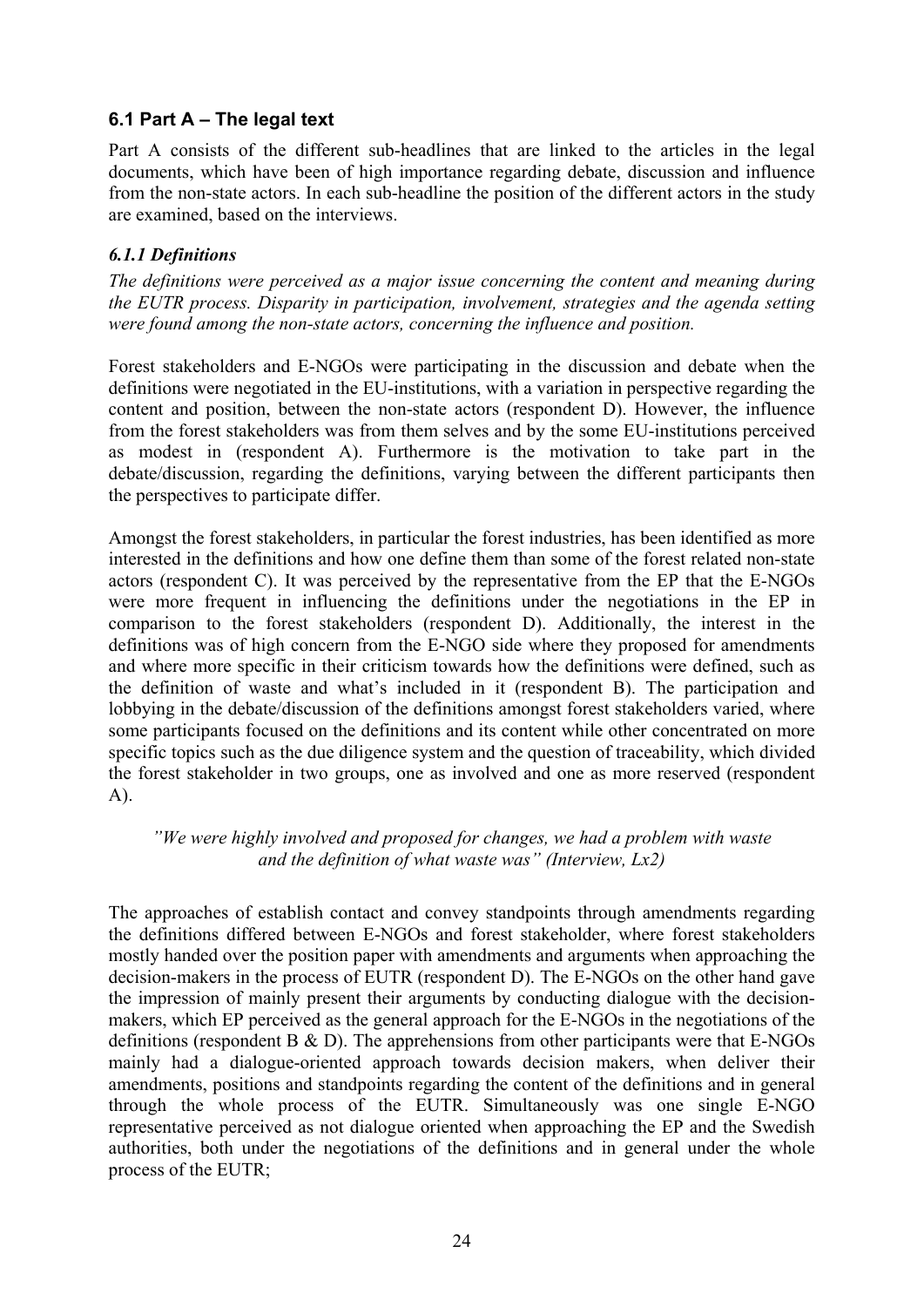#### *"There was 5 or 6 person who was fantastic and really involved and they came from the E-NGO side. But one of the E-NGO representatives were aggressive and not at all dialog minded" (Interview, Ix1).*

Definitions that have created more interests in participating and influencing the debate are e.g. the definition of placing timber on the market, the elements in the due diligence system and the discussion of traders, operators and suppliers (respondent  $E \& C$ ). Some of the Swedish participants from the ministry of rural affairs and the Swedish forest agency perceived some parts of the definitions as problematic and hard to apply in practice, particularly the definition of operators, where an agreement wasn't reached immediately (respondent C).

*"We didn't quite understand what a due diligence system was and how to interpret it" (Interview,Sx1 )* 

#### *6.1.2 Prohibition of placing illegal timber on the market*

*The prohibition of placing timber and timber products on the market was perceived as the main issue in the EUTR process from a majority of the respondents. The debate of the prohibition of placing timber on the market generated conflicts in perceptions of the development of the EUTR between the respondents. The forest stakeholders were mainly against a prohibition and tried to release burden and exclude the forest stakeholder from the regulation, while the E-NGOs tried to get through additional reinforcements to achieve a solid regulation. Hence, has the influence from the non-state actors been intense during the discussion of the prohibition of placing timber and timber products on the market.* 

A majority of the participants in the EUTR process perceived the proposal for prohibition as the major subject of the development of the regulation, where the participation and lobbying was intense during the negotiations, in the EU institutions (Respondent A, B, C & E), simultaneously a single participant from the EP perceived that the discussion of the a prohibition of placing timber on the market wasn't of a significant character in terms of high influence from non-state actors (respondent D). The prohibition came originally from the ENVI Committee in EP, which has strong environmental interest, the forest stakeholder perceived that the ENVI committee and some E-NGOS had good connection and contacts that influenced the development of the content in the EUTR, in particular the development of the prohibition of placing timber on the market (respondent A).

The forest stakeholders perceived the proposal for a prohibition of placing timber and timber products on the market as alarming and the respondents amongst the forest stakeholders were expressed as unified, regarding a resistance against the proposal for a prohibition (respondent A & C). Furthermore was the prohibition seen as a heavy action to solve the problem of illegalities, wherein amendments and position papers were produced by the forest stakeholders proposing for a more flexible solution (respondent A  $\&$  C). The proposal for the prohibition came, as mentioned above, from the EP and the ENVI committee and it was implicit that it would cover traders and suppliers as well, which would affect not just the forest sector, but rather surrounding sectors in the value chain (respondent A). Furthermore felt a majority of the forest stakeholders that the ENVI committee ran errand and took the E-NGO arguments and formulations as their own, straight into the debate in the EP (respondent A). However, the E-NGOs proposed in EP for an inclusion of traders and suppliers in the prohibition idea, which wasn't adopted in the end due to lack of sympathy among other participants (respondent B).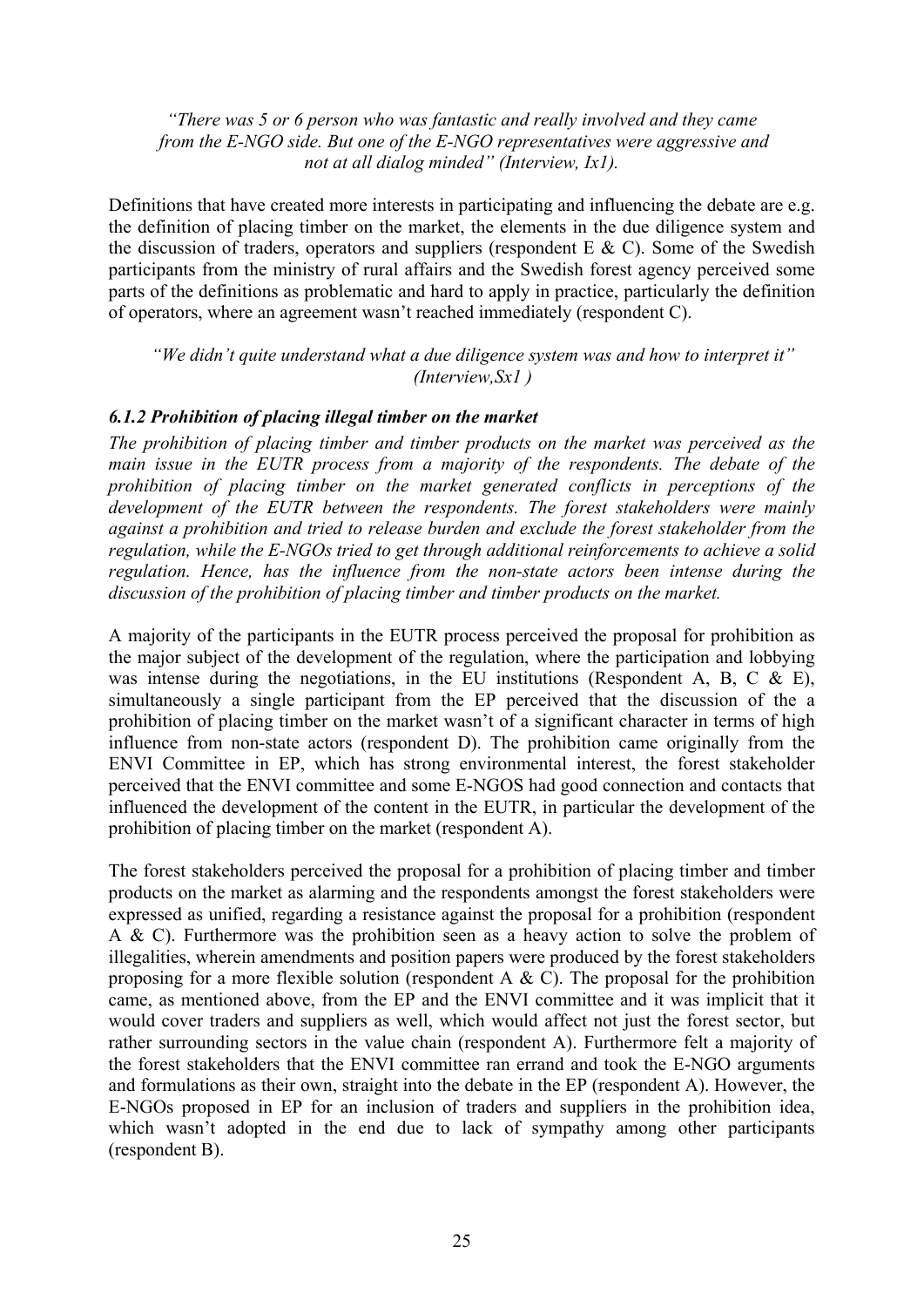*"There we lost, we wanted to have all of them, traders, suppliers and operators, we thought is should be much more fair to include everybody"(Interview,Lx2).* 

The interest of the prohibition of placing timber and timber products on the market has clearly divided the respondents into two different phalanxes. The E-NGOs perceived that the only reasonable solution to decrease the illegal trade of timber and timber products within the EU market was through a prohibition, more specifically to avoid loopholes that a more flexible solution could have caused (respondent B). Furthermore was the desired outcome from the E-NGOs that the prohibition should include all actors in the value chain to avoid deficiencies in the regulation (respondent B). The forest stakeholder on the other hand where clearly against the prohibition of the reason that it would hurt the PFO and the SMEs, caused by the forecasted administrative burden and the increment in cost linked to the prohibition in particular and the regulation in general (respondent A). Furthermore attempted forest stakeholders to gain sympathy for an exclusion of private forest owners from regulation, which wasn't accepted by the EU-institutions or the E-NGOs.

*"We proposed to exclude the primary producers, the forest owners, from the process, both outside and in Europe. But this was not really acceptable to anybody, because the concern were that this would be a loophole for illegal timber to be exported to Europe anyway, that was our foremost argument" (Interview, Lx3).* 

The E-NGOs have strongly worked in collaborations with likeminded, both with other green NGO as with the institutions on EU-level, towards a fulfillment of the prohibition (respondent B). A majority of the respondents pointed at the collaboration between E-NGOs and the ENVI committee and refer to that as the key process and the main contributor for consolidate the idea of a prohibition in EP and furthermore the adoption into the regulation (respondent A, C & E). The collaboration was perceived as fruitful and bilateral by the E-NGOs whom didn't withhold the co-operation (respondent B).

*"It is well evident that the environmental organizations have worked quite hard on the EP and the members of the EU parliament, one have, so to speak, been getting good contact with them."(Interview, Rx1).* 

The discussions and negotiations concerning the prohibition have been communicated in a morality loaded way. Forest stakeholders and forest producing member states that opposed the prohibition felt neutralized by the discussion that was loaded with morality arguments, which located the discussion into a moral dilemma (respondent A & C). Furthermore perceived the forest stakeholders that one couldn't be against the prohibition without being pointed out as pro-illegal, which from the forest stakeholders view was a hard wave to work against (respondent A). The perceived consequence of the morally loaded argumentation was that the forest stakeholders had difficulties of highlighting arguments that explained how a prohibition of placing timber and timber products on the market could affect the forest sector and in particular the PFO (respondent A). The morally loaded discussion and the emotions that the regulation brought up to the surface prevented the forest stakeholders to fairly influence the decision makers;

*" […] there was so hard to put facts on the table, it was just ignored, because who can be against illegal logging?" (Interview,Lx3 ).*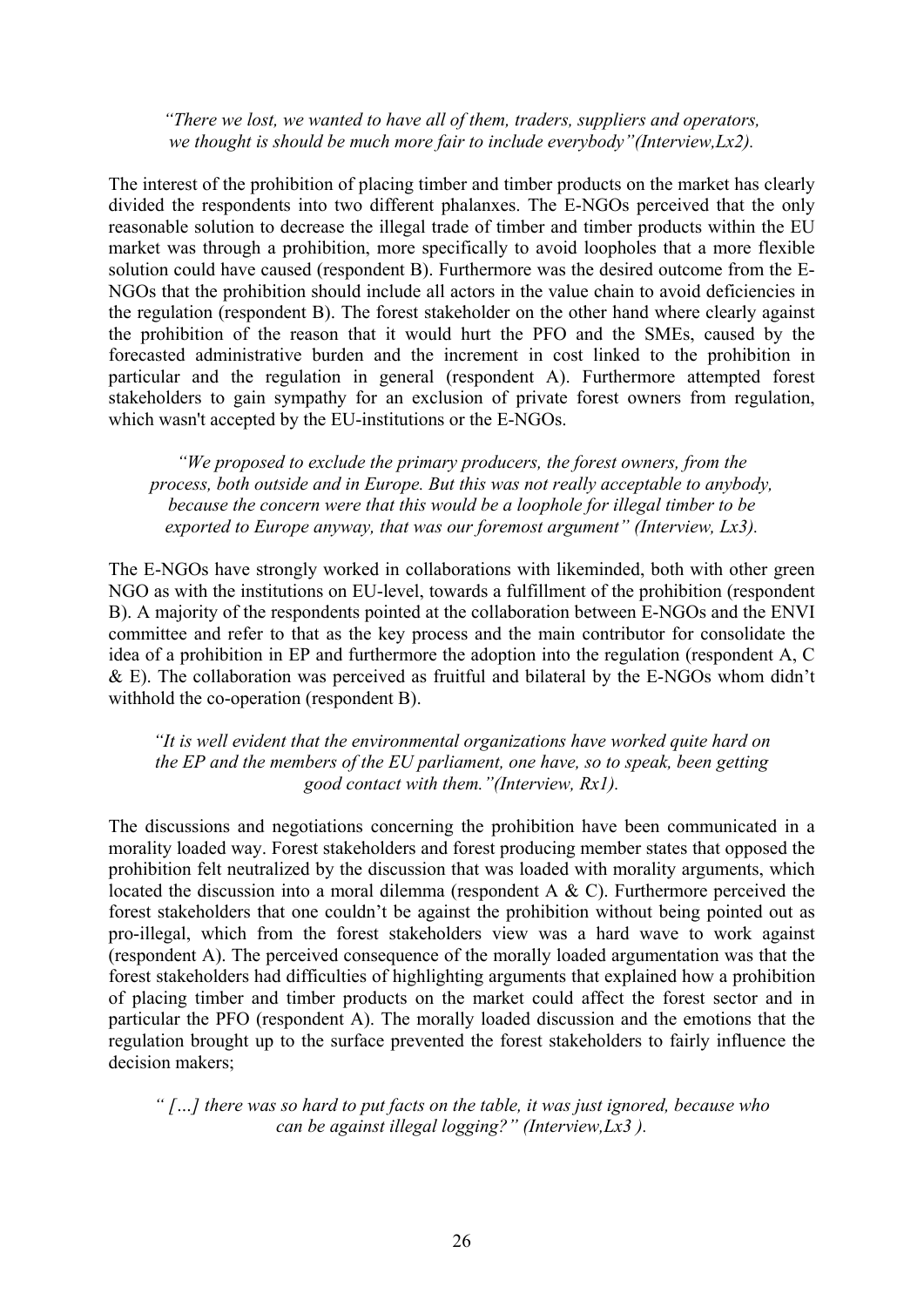A respondent from a EU institution emphasized the debate in the ENVI committee and the meaning and importance of being the one that sets the agenda for the discussion, which according to the respondent from EP will be the one that govern legislative process (respondent D). Hence, can the agenda setting and the defining of the problem to discussion be highly valuable and lead to an advantage in the ensuing negotiations.

#### *"The topic that was of big concerns in the ENVI committee […] the debate of blood timber and the civil war in Liberia." (Interview, Ix1)*

The proposal for the prohibition of placing timber and timber products on the market separated not only the non-state actors but also the EU institutions. The proposal from the Commission, released in 2008, didn't include a prohibition on operators, neither suppliers nor traders, which was agreed among all respondents. The Commission proposed for a systembased solution called; due diligence system that was build up on a system of information risk assessment and risk mitigation. The EP proposed amendments on the proposal with a jurisdictional approach embedded as a prohibition that wasn't perceived as elegant according to a Swedish authority (respondent C). Furthermore was the jurisdictional approach perceived to be linked with the ENVI committee and further on to E-NGOs that initially came up with the proposal for a prohibition (Respondent C). The Commission staff that created the origin proposal in 2008 perceived the adoption of the prohibition as a natural step, by referring to the US lacey that already was in the books and stated further that it was a political message from the EP and the MEPs (respondent E). Furthermore, by slightly ironical describe the prohibition as easier for the MEPs to stand behind, than explain the structure of the DDS, did the respondent from the Commission legitimate the prohibition for placing timber and timber products on the market as something all involved in the EUTR process could live with (respondent E). Meanwhile the PFO forecasted consequences for the future implementation for the prohibition; some forest related stakeholders were presumably benefit from the prohibition, such as some industrial actors (respondent E).

The division can be identified as well amongst the countries involved in the EUTR process. The perceived position of the negotiations of prohibition has not just divided interest groups and EU-institutions but also member states of the European union, where countries has been pro and con an adoption of a prohibition according to a Swedish authority (respondent C). The division is observable between countries that are perceived as forest consumers (pro) and countries that are perceived as forest producers (con) of timber and timber products (respondent C). Moreover, can a strong regulation benefit consumers in a trading situation while the reversed situation can occur for the trader, due to the increased administrative burden and extra costs (respondent C). Finally, in the voting procedure in the council Sweden was the only country that voted against a prohibition.

*"The countries that primarily are consumers, the import countries, that doesn't have a domestic forest production, such as Denmark, Great Britain, Netherlands and Spain were driving for a harsh legislative act. They were apparently coordinated in the development for a prohibition and a strong legal act." (Interview, Sx2).* 

The major perspective of the EUTR process among all actors was the foreign trade of illegal timber and not the forestry nor forest management in the European Union. The initial idea to find a solution to the illegal trade of timber and timber products through a system based solution was perceived as reasonable among forest stakeholders while the prohibition shifted the perspective and approach of how to solve the problem of illegalities (respondent C).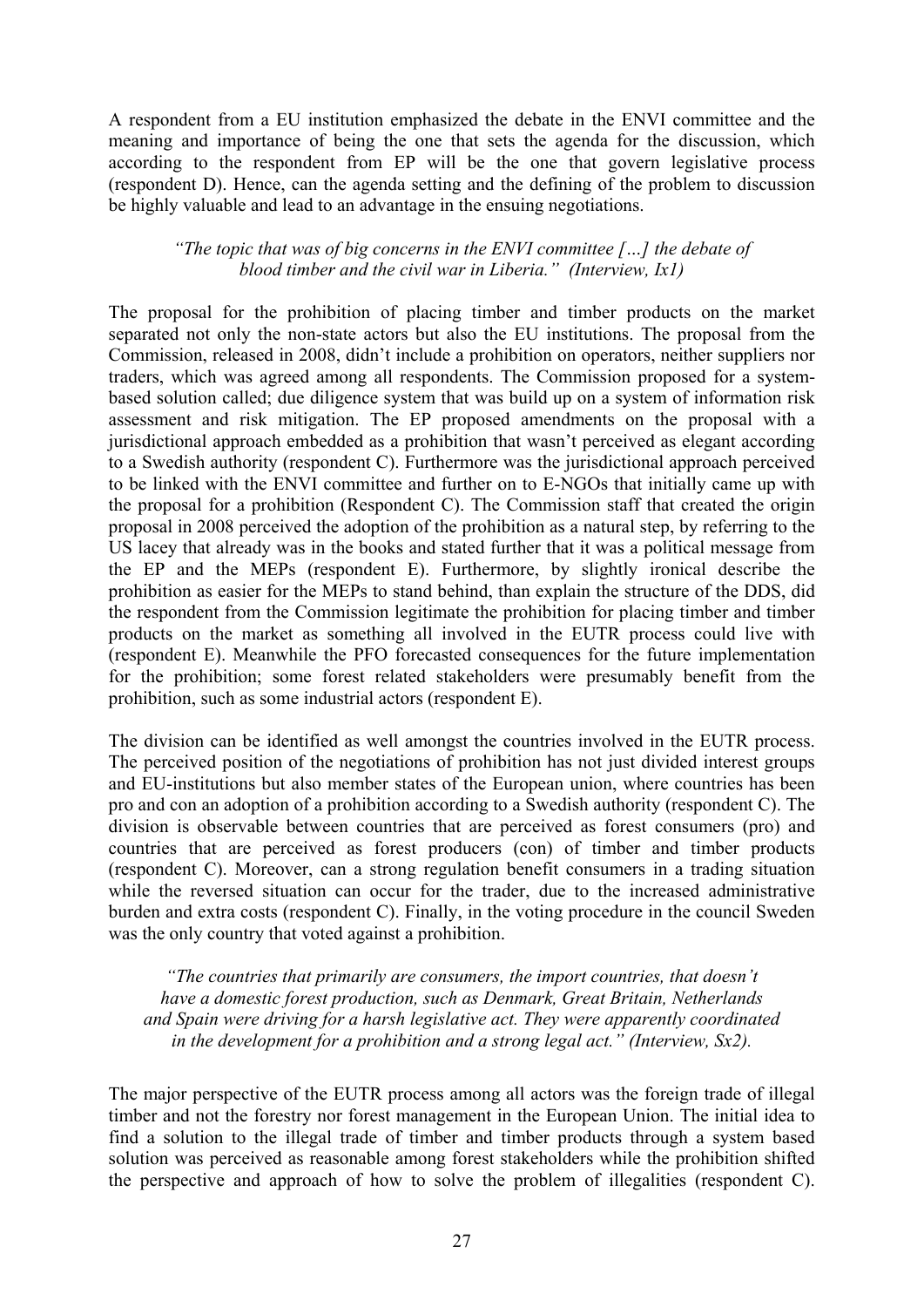Furthermore was the scenario of a prohibition forecasted to have thoroughgoing negative effects on the forest producing countries within the European union, which was neglected by the forest consuming member states (respondent C). The E-NGOs played high on the prohibition card and embedded the arguments in a way that placed the countries and organizations that was critical to the prohibition in a situation of being pro-illegalities, which was perceived as placard policy according to a respondent from the ministry of rural affairs (respondent C).

*"A prohibition in all its honor, but it is a very heavy action, there is other approaches to overcome illegal logging, that not are linked to trade; there are things that are equivalent terrible as cutting trees, that not are prohibited. It was hard to explain that, if you are against a prohibition, it doesn't mean that you are pro illegalities." (Interview, Sx1)* 

#### *6.1.3 Obligations for operators in the framework of EUTR*

*The obligation for operators concerned some respondents more than others when some respondents were affected of the obligations for operators more directly. The forest stakeholders and the Swedish authorities had interest in limiting the obligations for operators then the respondents forecasted an increased burden, while the E-NGOs strived to strengthen the obligations for operators further.* 

The discussion of the obligations for operators was a point of high concern for forestry stakeholders and E-NGOs, whom participated and influenced the decision makers at EU-level. It was obvious, for the majority of the forestry stakeholders and E-NGOs that focus of the development of the regulation was on the operators that were placing timber and timber products on the market for the first time. The perspectives and scope of the involvement of the operators and whom that should be included in the definition differed among the forest stakeholders and the environmental movement. A participant from the European parliament perceived the debate as it was drifting in different directions with commercial interest on both sides, where some E-NGOs proposed for more flexible solutions, caused by chances of being disfavored by a strict legislative framework (respondent D). Furthermore did some respondents from the ministry of rural affairs perceive that the proposed amendments from the EP was outside the range of what the EU are allowed to decide about, in terms of forest and forest policy (respondent C).

*"Given that the treaty not have a specific legal groundwork for a common forest policy, or at least when the concerns are on national level, at the member states, then many of the amendments that came from EP overhaul the European unions authorization" (Interview, Rx1).* 

A distinction, amongst forest stakeholders and E-NGOs, concerning the regulation in general and particular in the discussion regarding the obligation of operators was present. The main approach for the E-NGOs was to strengthen the requirements for the operators to minimize the chances of loopholes and factors that could undermine the regulation (respondent B). However, the forecasted burden on the operators was perceived as central, to facilitate the safeguarding of the interests for the private forest owners and the SMEs according to the forest stakeholders (respondent A). Several operators, such as the private forest owners and SMEs, wasn't aware of that the EUTR was under negotiation at EU level and how the regulation probably could affect them. The forest stakeholder association proposed therefore for a release in responsibility and requirements for the operators to limit the possible burden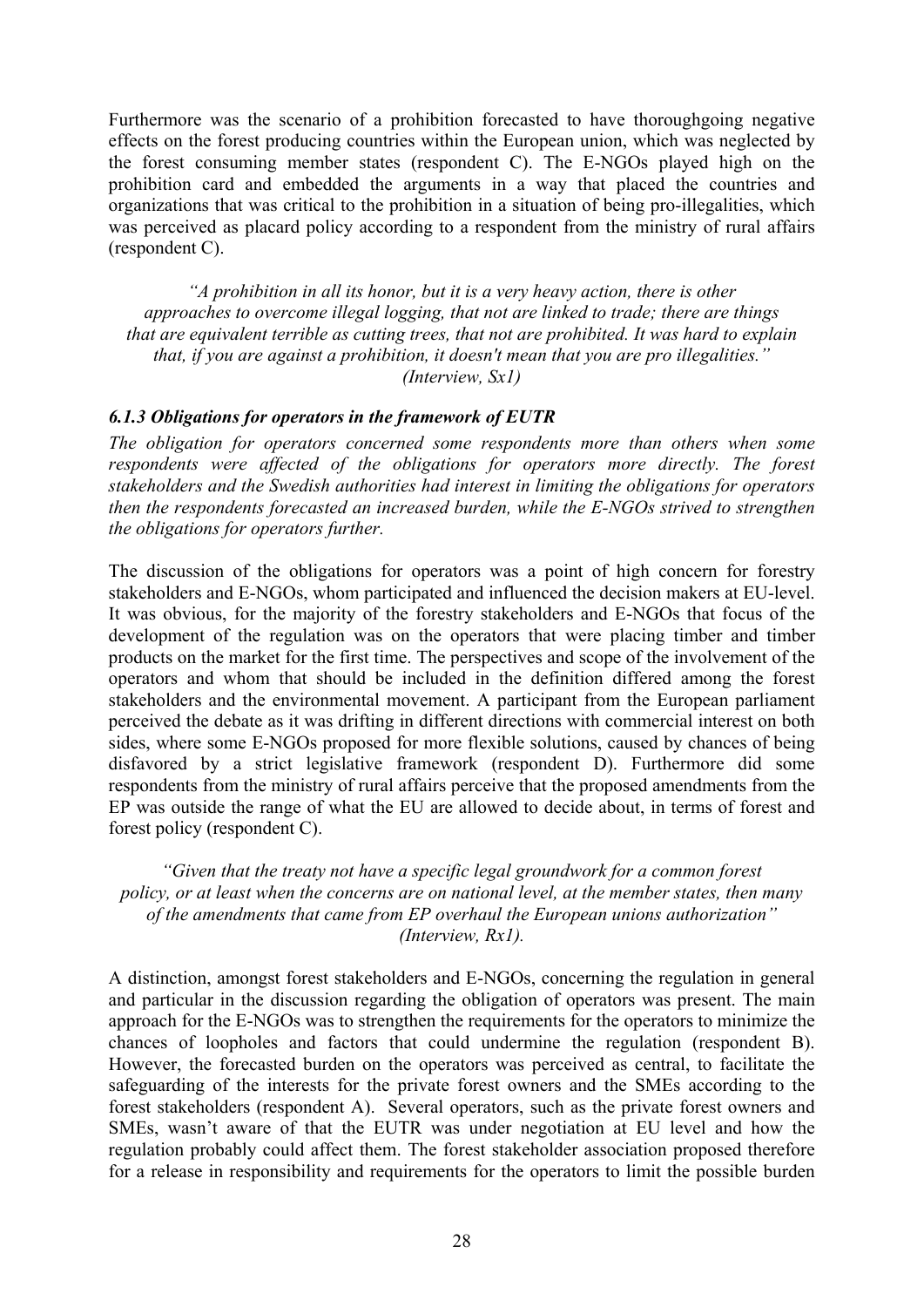that according to several of the forest stakeholders could have considerable impact on the private forest owners, which was perceived as operators in the regulation.

> "*We tried to release the responsibilities of the operators and put more responsibilities to the public authorities" (Interview,Lx3)*

#### *6.1.4 Due diligence system*

*The due diligence system was viewed as an instrument that controls the observance of the regulation and raised a conflict between forest stakeholders and E-NGOs concerning the content of the DDS. How one should interpret it and what may be perceived as high -and low risk areas was topics in the discussions connected to the DDS. Hence, a powerful discussion proceeded of the content, where forest stakeholders strongly suggested minimizing the requirements for the operators, while the E-NGOs considered the DDS as necessarily.* 

The meaning of high and low risk areas, which was associated with the debate of DDS were perceive as divers and caused an intense debate among the forest stakeholders and the E-NGOs (respondent A & B). Furthermore, in the early phase of the discussion, a confusion over the content was raised parallel with a debate of which approach that would be most efficient to solve the problem with the illegal trade (respondent D). However, the situation was perceived as diverse regarding the approach that would be adopted, where some participants, mostly from the environmental side argued, for stricter rules in comparison to the DDS approach (respondent D).

*"The discussion on the subject of DDS was really, really big, but I also remember a discussion concerning pros and cons the whole DDS idea, that some wanted to replace the DDS with stricter rules concerning control, this discussion took place in an early stage of the development of EUTR" (Interview, Ix1).* 

A conflict between forest stakeholders and E-NGOs aroused concerning how to define high and low-risk areas and countries. At some point in the discussion the forest stakeholders perceived that more or less whole Europe was considered as a high-risk area, with trade by illegal timber from the E-NGOs (respondent A). Furthermore, felt the forest stakeholders that the discussion was incomprehensive, in particular when countries that were accused to being a high-risk area had mandatory forest plans and felling licenses as proof for legality (respondent A).

*"To some point more or less whole Europe was considered to be high risk by some green NGOs and we had a lot of discussion of what to consider to be high risk, like Estonia was considered to be high risk for a long period even though they had mandatory national forest plans and felling licenses and stuff like that" (Interview,Lx3)* 

Forest stakeholder aimed to minimize requirements for the private forest owners in the discussion of DDS and claimed that a fulfillment of the national legislation would be proof for legality (respondent A). Furthermore, as a solution, the forest stakeholders attempted to implement a compromise in which the private forest owners become exempt from the regulation, where they wasn't forced to consider the concerns of the DDS (respondent A). The attempt from the forest stakeholders to influence the other participants in the EUTR to accept an exemption of the PFO from the requirements wasn't successful.

*"We wanted basically the minimum, if you as a forest owner fulfill the national*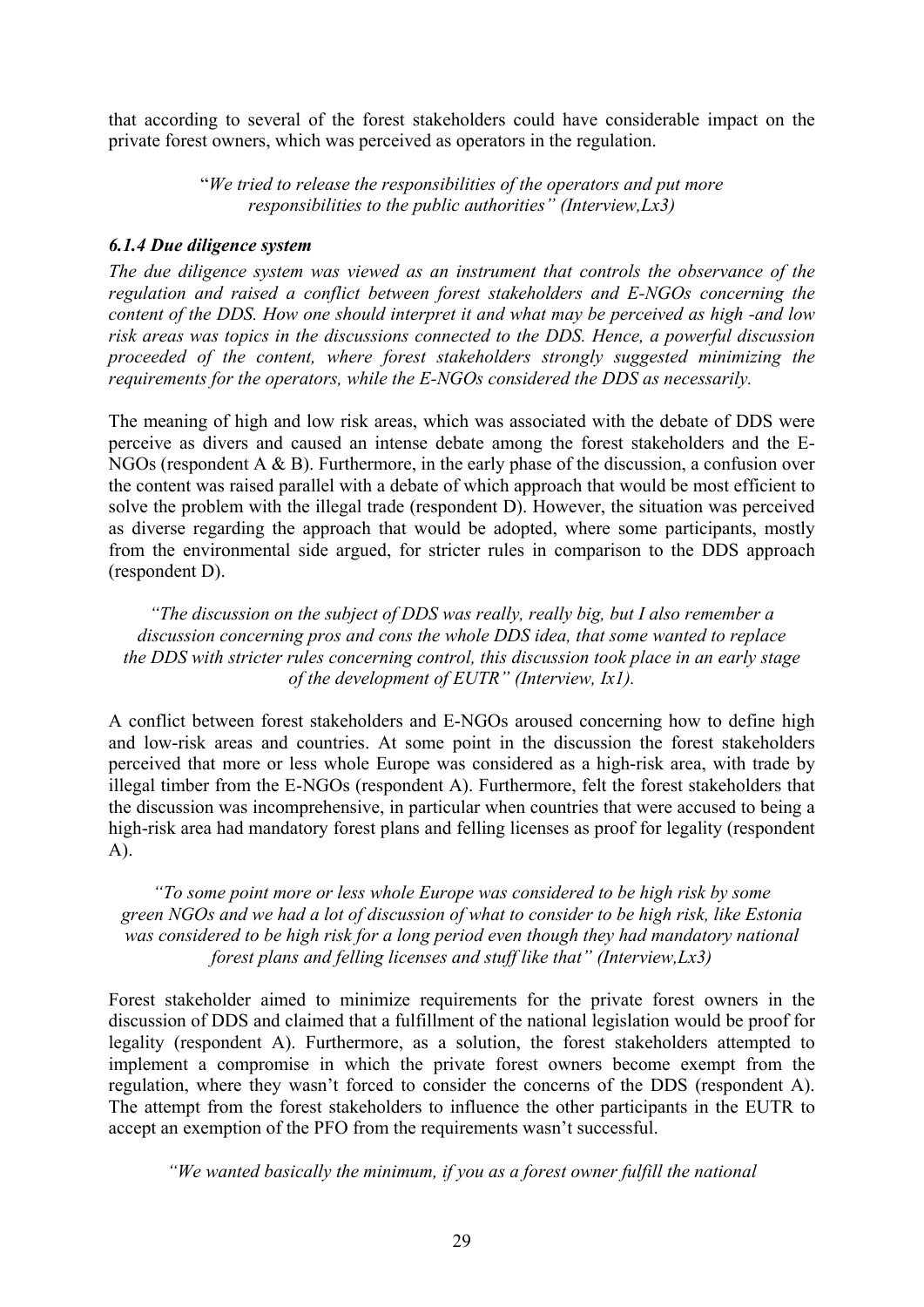*regulation would be proof of legality and the proof should be like reverse, it should be up to the public authorities to proof legal logging, not vice versa" (Interview, Lx3)* 

The matter of what should be included in article 6 that was the article that handled the scope of the DDS, from the proposed regulation by the Commission, was of high concern for the participants involved in the EUTR and culminated in a discussion of the structure of the instrument. The due diligence system was of the Swedish authorities perceived to lack a clear substance structure, making it difficult to identify and interpret (respondent C). Moreover, at some point in negotiations some participants from the environmental movement experienced that a traceability register would be a necessarily as a part in the DDS (respondent C). The forest stakeholders and Swedish authorities view this proposal as unacceptable and unrealistic, due to the mission of tracing the origin of timber, timber products and fibers in timber products to secure that it comes from legal sources (respondent C).

*"I remember that the issue concerning DDS in article 6 and what should be included in the information demand was a hot topic for everyone. What should be included and what should not be included"(Interview, Sx3).* 

#### *6.1.5 Small and medium scale enterprises and private forest owners*

*The discussion of small and medium enterprises (SME), private forest owners (PFO) and large corporations were of high concern for the forest stakeholders and the Swedish authorities, caused by that diminutive consideration had been taken in differentiate the requirements between SME and PFO from the large corporations.* 

The discussion of PFO and SMEs was of high concerns and interest for forest producing and exporting countries such as Sweden, Finland and Austria. The concerns from the forest stakeholders consisted in general of the possible increase in burden for the ordinary forest owner, that relies on the domestic system in the forest exporting and producing countries (respondent C). The Swedish authorities had concerns regarding the risk of being forced to adapt to more or less unfair system of observance by the EUTR, as the E-NGOs were perceived to co-operate and influence the forest consuming member states in the council, that had the same strict view as the E-NGOs, which would affect the forest sector at national level (respondent C). Furthermore raised the Swedish authorities concerns of the debate about, according to them, the unreasonable traceability systems and the apprehension over the E-NGOs that were seeking for a too strict system to stop the illegal trade (respondent C).

*"The E-NGOs endeavored to find a bulletproof system to fight the illegal trade of timber. A bulletproof system to fighting illegalities is to stop all trade, which is unachievable if one aims to have a business at the same time. The E-NGOs put no energy at the thought of who should pay for everything, that's were not included in their plan" (Interview, Rx1).* 

Furthermore, was it perceived, from the forest stakeholder side, that existing domestic systems that works in relation to the circumstances in the domestic country was neglected in comparison to the EU perspective, to avoiding loopholes and develop a strict framework to fight illegal trade with timber and timber products (Respondent A).

The forecasted increment in administration alongside the possible cost burden for the SMEs and the private forest owners was recognized as substantial concerns from the forest stakeholders, the other dimension of the regulation was the possible risk of making timber less competitive in relation steel, concrete and other petroleum based materials (respondent A). In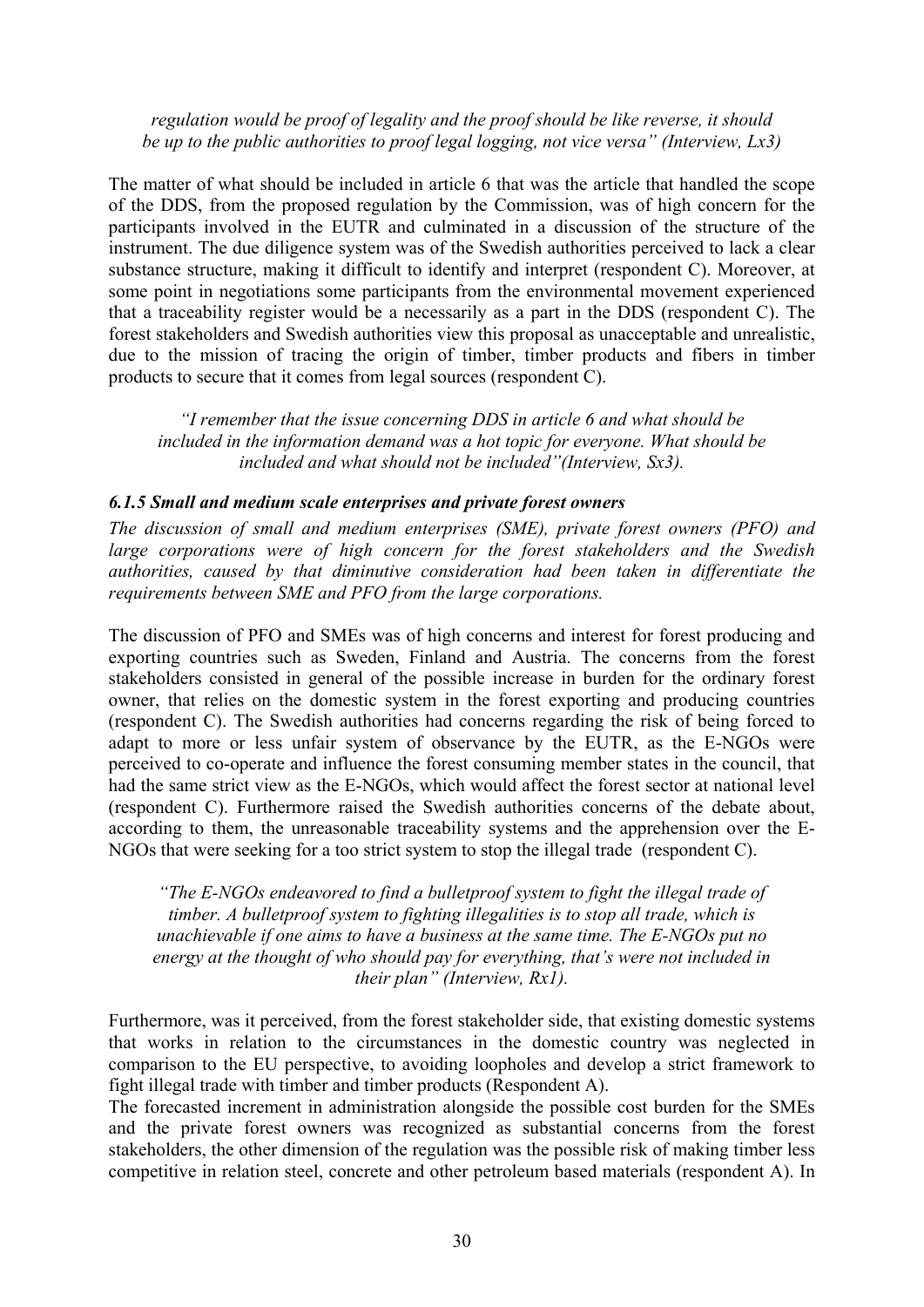order to realize the assumptions of the burden, calculations that explained the proportion of the affected for SMEs and PFO with two employees and the worst requirements, to be legal in the framework of the regulation, were made in collaboration between Cei-Bois and the forest stakeholders (respondent A).

*"In this regulation, I think it was of grand understanding that many SMEs would be afflicted of this regulation, without their knowledge, at the time the regulation was discussed, while the big actors already had systems for this kind of regulations". (Interview, Sx2).* 

The division between SME, PFO and corporations as well as the differences in perspective between them was recognized as an important issue that led to a debate regarding the reasonableness of treating all actors equally in the EUTR. There was an perception from in particular the forest stakeholders and the Swedish authorities that the globally known corporations wouldn't be affected by an cost increment while the forecasted extra cost would affect and treat the PFO and SME unfair in relation to the large corporations (respondent C & D) Moreover, was the opinion that all actors couldn't be treated with the same requirements, a harmonization of requirements over all actors was unreasonable according to the representative from the EP and some representatives from the ministry of rural affairs (respondent D). Consequently is policy work at EU-level not a prior for SMEs and PFOs in their day-to-day business according to a representative from the ministry of rural affairs (respondent C).

*"If I compare a SME or PFO with IKEA, which are big and have surrounding world analysis and such things, it is unreasonable for SMEs to have the same surrounding world analysis as IKEA. They have analysis that cover their market and do not look into specific policy discussions on EU-level, which can explain why the participation from SMEs was weak in the beginning. They weren't aware of the current situation in the development of the EUTR, until we started to ask questions regarding their situation, they didn't ran any processes but rather answered questions that came up in the process" (Interview,Rx1).* 

The E-NGOs have been criticized, especially from forest stakeholders, by their perception of the regulation, that it will harm the forest sector and the private forest owners, caused by the viewpoint that E-NGOs don't need to handle the consequences of their actions in the regulation (respondent A).

In turn argued the E-NGOs to shorten supply chains and strengthen the legislative act, as only reasonable solution to decrease the trade with illegal timber and timber products (respondent B). They reason that the control is more simplified with less levels of distribution and through an increased allocation of the administrative work to the member states (respondent B), while the forest stakeholders argued for a reduction in requirements and that responsibilities were put on the public authorities in the member states (respondent A).

*"For us it was important that the operators would be coved, as well to say that; the shorter supply chains the easier it normally is" (Interview, Lx2).* 

### *6.1.6 Delegated acts*

*The delegated acts were added to the main regulation to increase the knowledge of the implementation of the regulation and further explain how the member states should use the*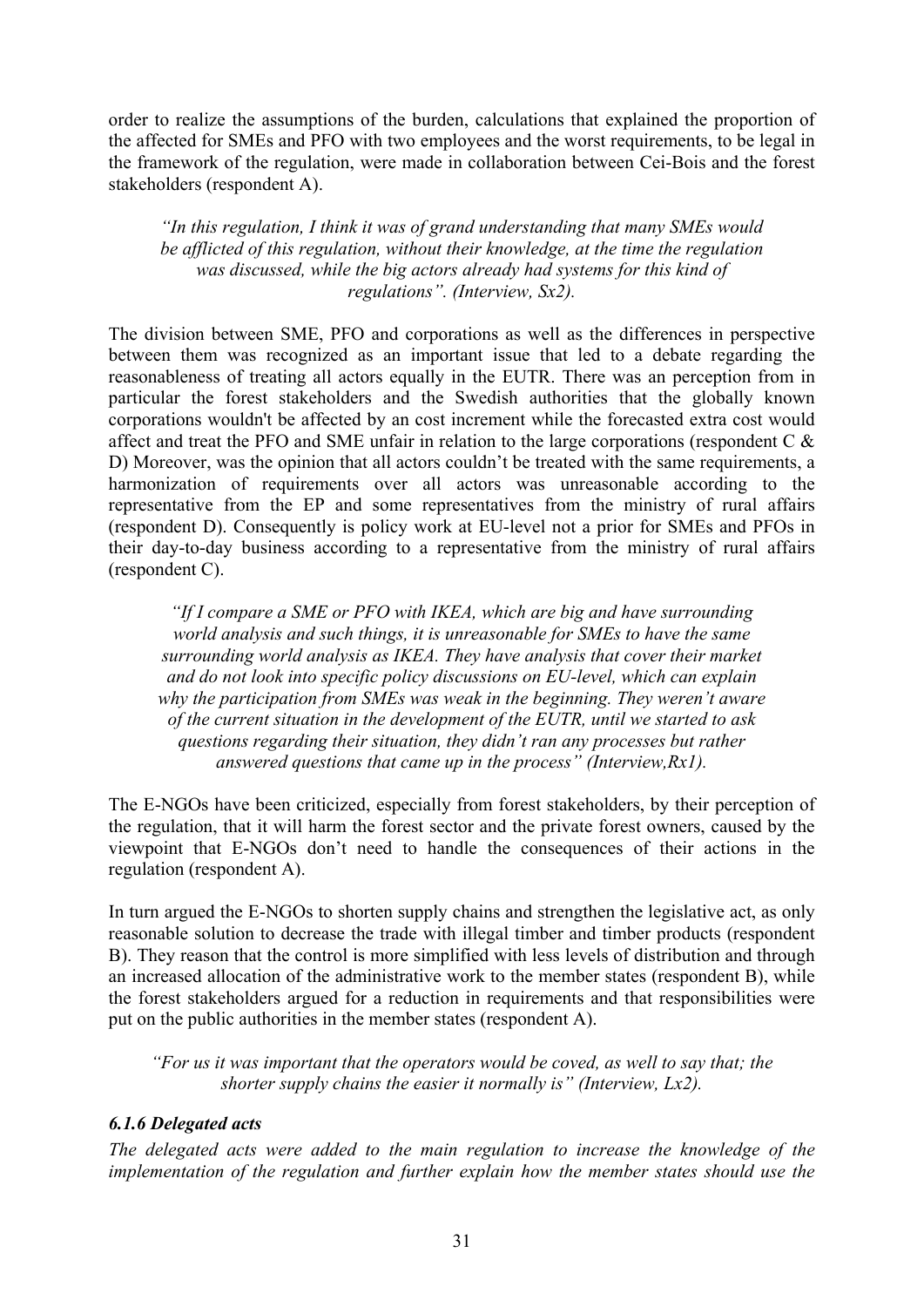*DDS instrument. During the negotiation of the delegated acts one representative from the Swedish forest agency observed that the awareness of the main regulation, and how it might affect certain actors, increased as well as the lobbyism towards the institutions at EU level.* 

The overall picture from a majority of the respondents in the development of the EUTR was that the degree of explanation was missing in some articles after the adoption of the main regulation. The perception among the non-state actors was that they decreased their involvement towards the decision makers under the development of the delegated acts (respondent A & B). Furthermore was the discussion transferred, in particular to the EP and the council, where the debate was viewed as intense among the member states and MEPs in the EP (respondent D).

Despite the decrease in influence from the Non-state actors in the negotiations of the delegated acts a single respondent from the Swedish forest agency perceived the influence from E-NGOs, forest stakeholders and import countries as strong during the negotiations (respondent C), as was the influence performed towards the decision makers as both informal and formal at both EU and national level (respondent C). Although the delegated acts were negotiated in the end of the developed of the EUTR, the single respondent from the Swedish forest agency meant that an increased awareness among some non-state actors and import countries were raised, which had not been raised under the negotiations of the main regulation (respondent C). The new awareness concerned the consequences and the difficulties of achieve the requirements that the regulation placed on the actors (respondent C). To sum up, the lobbying was viewed as increased, as some actors became more aware of the consequences and realization of the requirements in the latter phase of the development of the EUTR.

*"In the beginning of 2010 we had a meeting and the participation from stakeholders were not that much, I think the different organization realized the consequences late in the end of 2012 and that they understood that it might be a hard task to fulfill the requirements that were put on them. In December 2012 we held a meeting and then the participants understood the acts on deeper level, before they just had an overview idea of how this may affect them, the atmosphere was rather upset at that meeting." (Interview, Sx1).* 

## **6.2 Part B – How to influence the decision-makers**

Part B consists of results explaining the different approaches that non-state actors have use to influence the decision makers under the EUTR process on EU-level as at national level.

### *6.2.1 Ways of influencing*

*The ways of influence are the assembled terms for the different forms in which influence was performed at the development of the EUTR. The non-state actors have used formal consultation, such as participate in hearings and open meetings organized by the EU institutions and used informal consultation through different channels to reach out with their standpoints towards the decision makers. The non-state actors have also been working in coalitions with likeminded to influence the decision makers as a group. The formal consultation was perceived as a small fraction of the summarized lobbyism and participation performed by non-state actors.* 

The Commission undertook comprehensive consultation before they made a proposal for a regulation and throughout that work they were in contact with forest stakeholders and E-NGOs through hearings, open meetings and web-based surveys (respondent E) The aim of the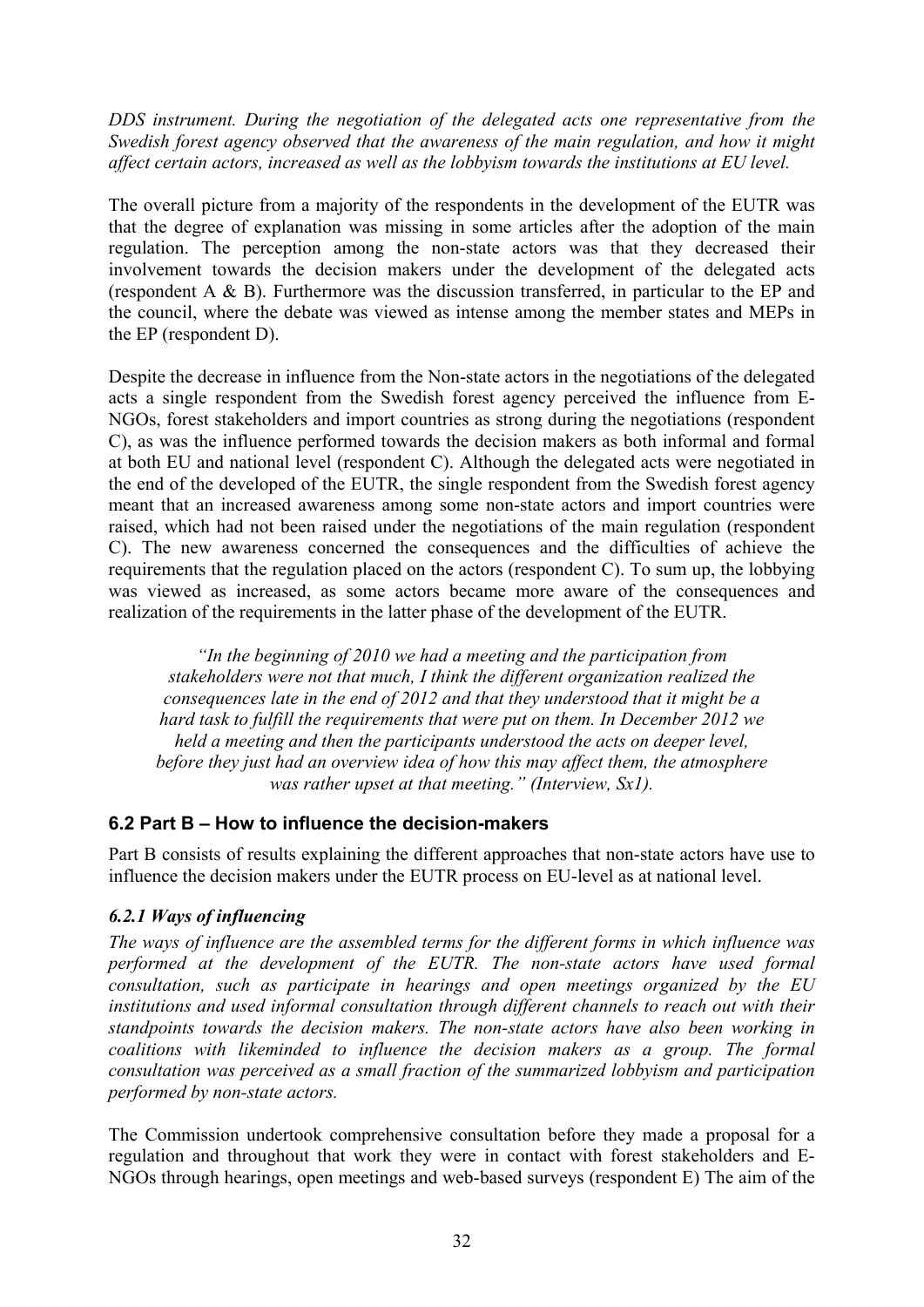formal meetings were to increase the awareness of the participators standpoints and make them visible to accumulate information and broaden the perspectives on the views of the EUTR (respondent E) After open consultation an intense internal debate took place in Commission where the internal negotiations in the Commission was formed by the feedback from the formal meetings and from the antagonists in other DGs, whom together with the responsible DG needs to find an agreement to be able to propose for a regulation (respondent E). Furthermore, the system of negotiation was, with other DGs, recognized as a control system to avoid biases (respondent E). The attendance amongst the participants was understood as high through the channels that the Commission provided during the consultation phase (respondent A & B).

#### *"We did it all, we did participate in all the stakeholder meetings"(Interview,Lx2)*

The formal consolations were moreover viewed as complex and severe for some non-state actors, in the mission to address and express their specific view under the formal meetings (respondent D). The fact that some non-state actors managed to define the discussion initial increased the complex task of change the direction of the discussion later, which was perceived as a dilemma for the forest stakeholders (respondent A  $\&$  D). To further explain could specific arguments, facts and certain questions, that was important for a certain nonstate actor, fall out from the agenda, caused by the fact that other non-state actor initially defined the discussion and took the discussion in another direction (respondent D).

Furthermore has the organizer of a formal meeting the freedom to invite the participants and can thereby be selective. Thus, the organizer has freedom to invite supporters or opponents, or both. If a hearing should be fruitful all sides in a debate need to be present, this has not always been the case in the formal meetings at EU level, according to a representative from the EP (representative D). The quality of the hearing are hence dependent of the commissioner that organize the hearing, whom have an important role in how the common view from the nonstate actors are addressed to the Commission (respondent D). Furthermore was a perception from some forest stakeholders that DG environment and some E-NGOs had rigged the whole regulation in advance by highlighting one side of the regulation in the proposal for the EUTR regulation (respondent A).

*"If you look at the public hearings, these have been both good and miserable. It all depends on how frank the commissioners are who organize the hearing. I have visit hearings regarding forestry issues were only one side has been present and discussed this among likeminded, just to get the participants to feel that they have got the opportunity to raise their view. They will influence nobody and talk mainly for one another, but some of the hearings have been good, especially dose in the beginning." (Interview, Ix1).* 

Formal consultations represent only a small part of the work that the forest stakeholders and E-NGOs do to influence decision makers. The perception from a majority of the respondents were that the opportunities for formal consultation is limited, while the opportunities for informal consultation are endless and only depend on resources and numbers of employees (respondent A).

*"[…] the official meetings are only a small fraction of the work, the real part is the informal meetings." (Interview, Lx1).* 

The allocation of the resources and energy spent on influence by the non-state actors need to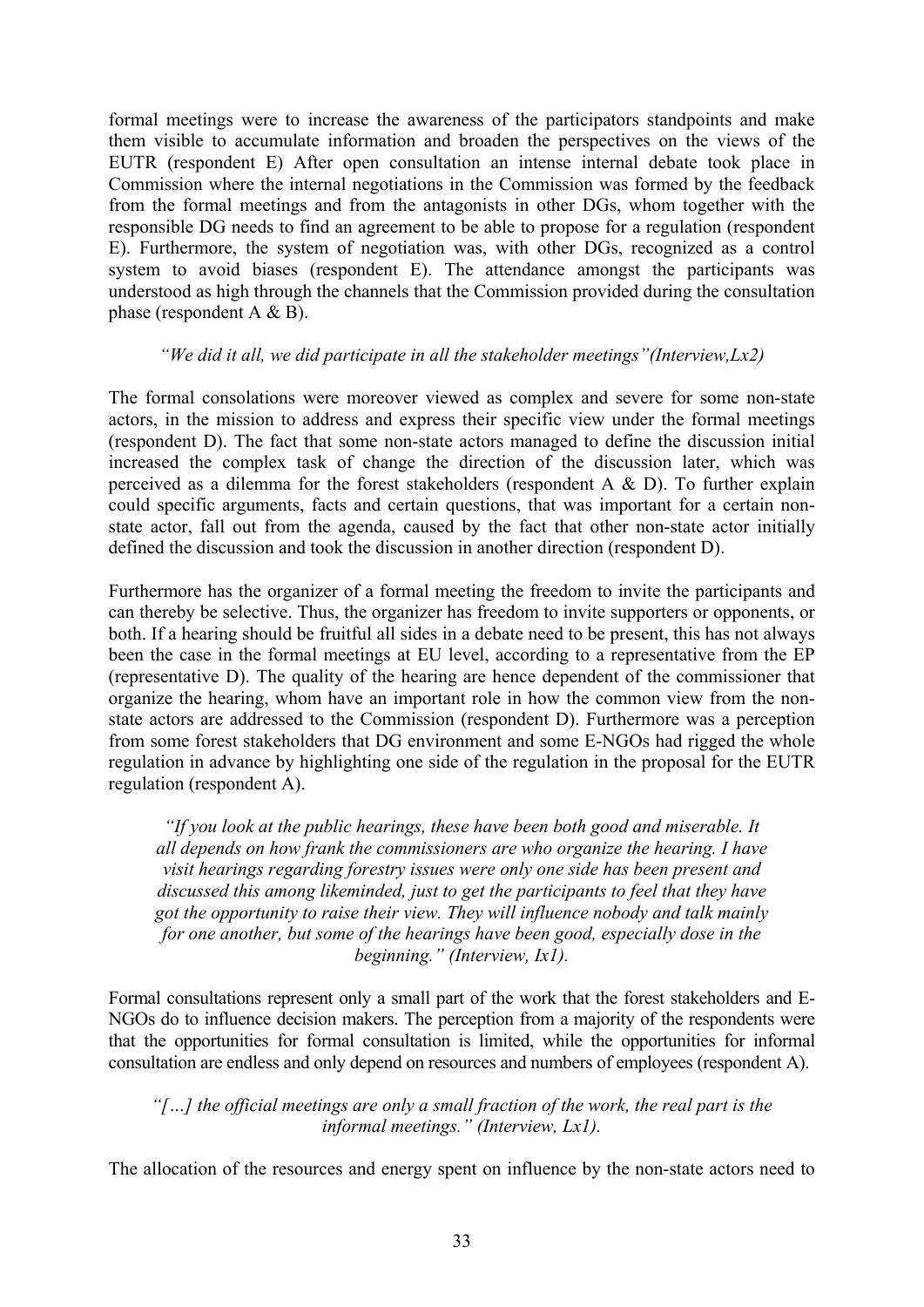be spread among the EU-institutions as the different institutions have different agendas (respondent E). Furthermore said a civil servant from the Commission that the interaction with the Commission during the negotiation phase was of less importance then the debate has moved to the EP and the council (respondent E). The interaction with the Commission, formal as informal, was viewed as the most important interaction to interact with before the proposal for EUTR was released, which all respondents were agreed about.

*"During the negotiating phase the interaction with the Commission will be much less of priority for stakeholders, trying to establish the position of the two, to influence the position of the two co-legislators, the EP and the council is a better idea." (Interview, Ix2).* 

Informal consultation through meetings, lunches, corridor politics and other face-to-face meetings has occupied the non-state actors agendas under the development of the EUTR and has been of high relevance in their work to influence the decision makers. All forest non-state actors have, through informal channels, been able to put forward their standpoints and highlight important points to the decision makers, directly or indirectly through their personal assistants in EP, the Commission and the Council. The perception from the non-state actors was that the informal channels into the Commission, to influence the text before it was released, were of high importance to accomplish change in the content in comparison to influence the MEPs in the European parliament (respondent A).

*"We lobbied informally towards Commission staff towards the cabinets of the commissioners, through any source we had in the commission to influence the documents before they were released" (Interview, Lx3).* 

In addition to the face-to-face meetings the instruments that forest stakeholders and E-NGOs used was position papers sent directly to the decision makers or handed over personally, which provided the decision makers with suggestions for amendments. To establish good contact with the politicians and the civil servants in the EU-institutions, to co-operate with and provide arguments to through dialogues, discussions and meetings perceived as the common approach for all non-state actors (respondent A & B).

*"We organized meetings with different people in the EP, with member states and in the commission, it works like that: you send briefings and so on." (Interview, Lx2).* 

Many respondents mentioned one or several factors that facilitates and describes the success in the consultation work from a general perspective: **i**) Resources (monetary and human), **ii**) Contacts, **iii**) Arguments and **iv**) Status of the trademark (respondents A, B, D & E) The respondents meant that if resources were the essential factor, then substantial resources probably correlate with increased possibilities to influence; to establish contacts that you can trust and rely on and vice versa; adopting arguments that are relevant and comprehensible in the context of the matter while the status of the trademark was perceived to give some nonstate actors an advantage in the debate in relation to others, due to the legitimacy factor of the trademark (Respondent A, B & D).

*"Some of the E-NGOs gain credibility through their trademarks and how they work. Ideally should one have a fuzzy boy or girl, that are sad because they can't bring their tame rat in to the meeting, it mediates such a delectable symbol off what they are passionate about"(Interview, Ix1).*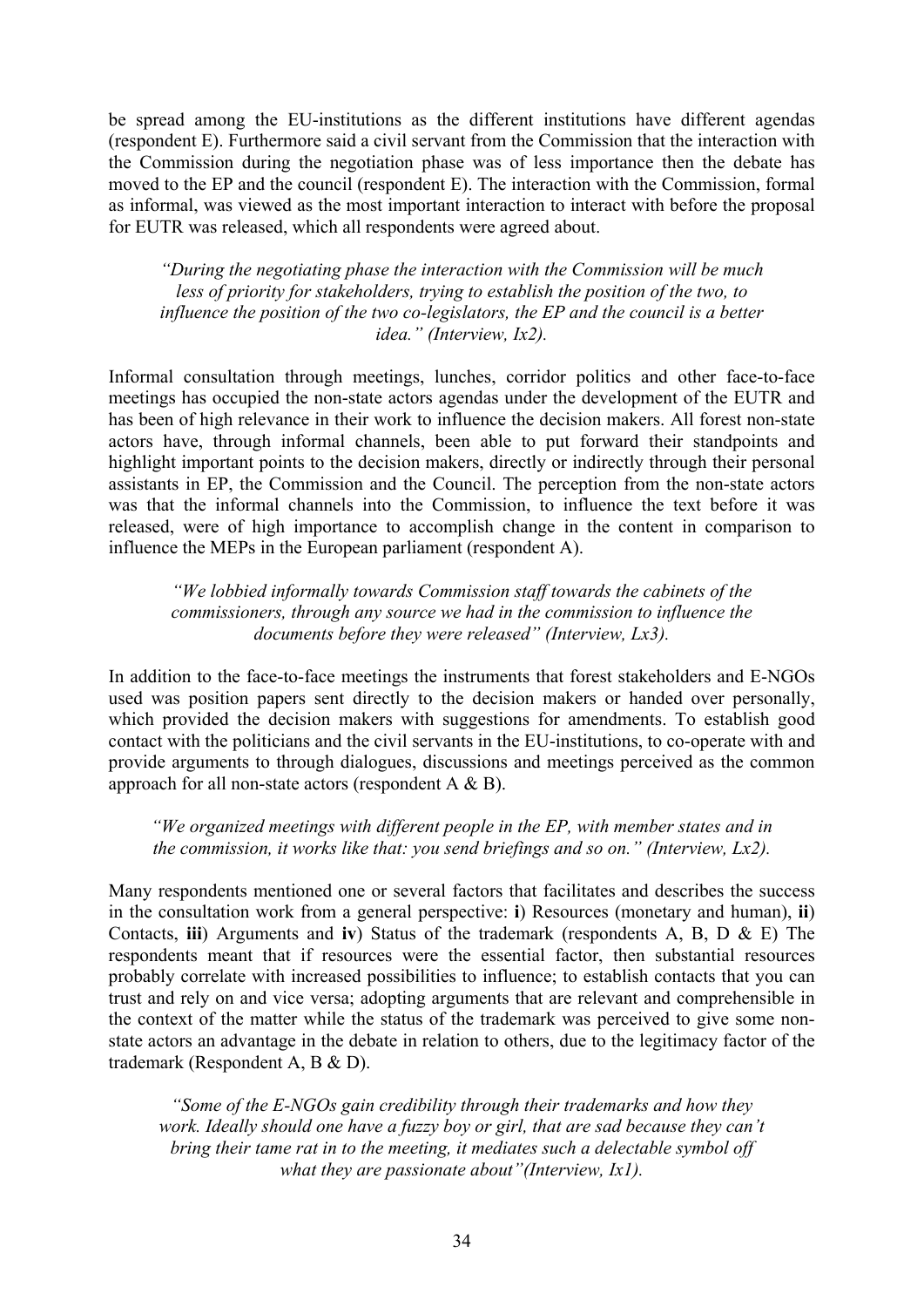Resources, human and monetary, were perceived as an essential factor from all participants for influencing political decision maker at the EU (Respondent A & B). Moreover, the likelihood to influence and make an impression on the decision makers was recognized to increase with the amount of monetary capital and staff members that are able to be part of the lobbying work (respondent A & B). However, one can assume that the industry have the best resources while the E-NGOs outcompete the forest private owners associations under the EUTR process. The advantages of E-NGOs in comparison to forest owner association have affected the allotment and potential of influencing the decision makers at multiple level, in the development of the EUTR (respondent A).

In addition to the resources, contact with the general directorates was understood as essential to successfully influence the decision and the decision makers (respondent A & B). The forest stakeholders particularly perceived the responsible DG as a hurdle to communicate their views and meaning with, due to lack of informal contacts in DG environment and a common platform to discuss the matter on (respondent A). Forestry issues are often linked to DG agriculture that regulates forest policy issues through a different angle than DG Environment does (respondent A). The limited contacts and informal channels in DG environment have most likely affected the opportunity to influencing the decision in the early phase (Respondent A). One forest stakeholder meant that if the DG agriculture would have had the lead on the EUTR the discussion probably would have been different in favor to the view of the forest stakeholder, caused by the good contact between DG agriculture and the forest stakeholder (Respondent A). The understanding of the informal contacts was that some respondents were referring to friends and non-friends when they described and expressing their informal channels, which more often was used by forest stakeholders than the E-NGOs. Additionally, it was perceived that a good lobbyist builds strong relations to those he or she is attempting to influence and as a result personal relationships among interest groups and decision makers occur (respondent C & D).

*"The informal process prior to the public publishing of the paper, before it has been public it is very, very hard to influence. We didn't have many friends in that part of the Commission, we have a lot of friends in DG agriculture but not many good connection in DG environment, who had the lead on this."(Interview, Lx3).* 

The good informal relation among the E-NGOs and the DG environment was perceived as benefitting the E-NGO view and their standpoints in the development of the regulation (respondent A & B). The impression from forest stakeholders was therefore that the proposal was written more or less by the E-NGOs and the Commission staff in the DG environment, by informal consolation meetings, without any consultation and scrutiny by other actors involved in the process (respondent B).

### *"What came out from the commission was more or less a lightning from a clear sky, nobody saw that this would be the approach."(Interview, Lx3).*

Besides the contact with the DG ENV, the relationship with the ENVI committee was considered to be very important for the non-state actors, in particular the E-NGOs. The ENVI committee's importance derives primarily in the fact that the committee, through their rapporteur, conveyed most of the proposed amendments regarding the regulation in EP, where the rapporteur was perceived to be the main person to influence. The rapporteur was furthermore a representative from the green party and was considered to stand behind the E-NGOs view and highlighting E-NGO argument to the EP (respondent A). The perception was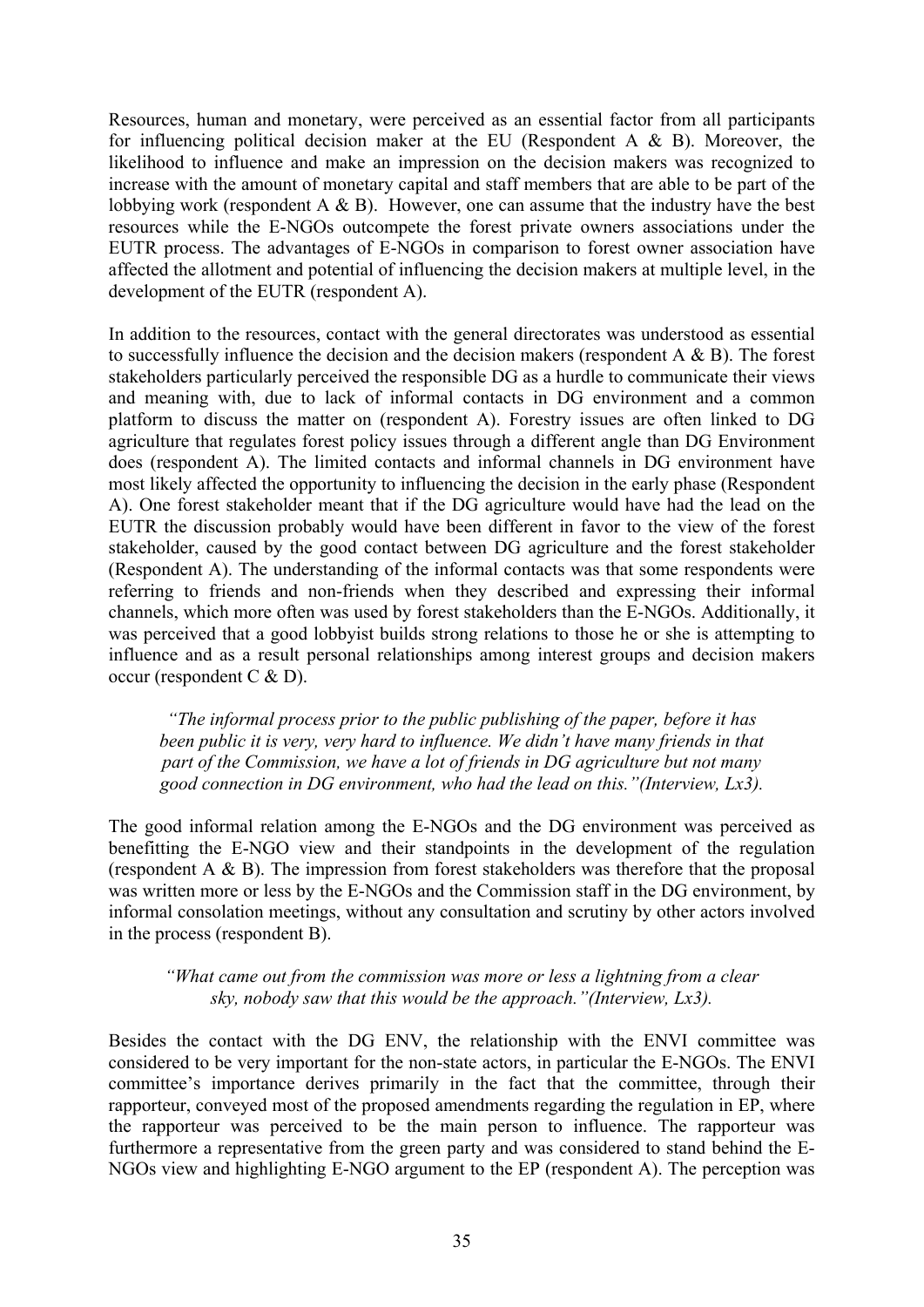furthermore that E-NGOs had provided the rapporteur with argument, numerous amendments and with campaigns, which limited the chances for the forest stakeholders of through a voice in the committee convey the standpoints and arguments straight in the EP (respondent A). The good contact with rapporteur was nothing that the E-NGOs denied, they saw it rather as a matter of course to have good contact with rapporteur in the case of EUTR (respondent B).

*"We had good contact with the rapporture, because it is the main person" (Interview, Lx2). " […] the rapporteur was feed, paid and sponsored particular from the British NGO side" (Interview, Lx3).* 

Despite poor odds of engaging and establishing good relations in the ENVI committee, the forest stakeholders manage to get a strong allied in the ENVI committee that they could communicate with under the negotiations in the EP (respondent A). It was furthermore perceived that all active non-state actors strived for the attention of the ENVI committee and in particular the rapporteur during the drafting process in EP (respondent  $A \& B$ ).

The informal contact with the decision makers appeared to be on a personal level trust as the main foundation of the relationship. Both forest stakeholders and E-NGOs have their informal channels into the EU-institutions and through that, to the decision makers but none reveled in what institution and which position the contact had (respondent A & B). As mentioned earlier some respondents, especially from the forest stakeholders, who used the word "friend(s)" when they were describing allies in the different institutions.

*"There are different lobbyists and there are different views in different DGs, of course all lobbyists will find friends in some issue, in all issues. We have people we can trust and where we can get information […]"(Interview, Lx3).* 

Under the development of the EUTR the consultancy work proved to follow a trend where nonstate actors influenced the decision-making process at various stages during the development of the EUTR. The influence, mostly informal, was put on the decision makers before the proposal for a regulation was released and under the drafting period in the EP then the two occasions were perceived as where one could influence most efficient (respondent A & B). All non-state actors meant that a major achievement in the influencing the process occurs when one manages to influence the text before it is released. Furthermore, was the perception from the forest stakholders that its more efficient to influence a text before it is released than influence specific MEPs to vote in a particular direction (respondent A). An additional perspective with regards to influencing MEPs is that they have an intense schedule and meet a lot of actors, when they negotiate forest issues in the first hour and nuclear the next (respondent B).

*"There are many more decision makers in the parliament, so you need to influence much more members of the EP to have the same result as in the commission. The Commission is writing the text so if you can change a sentence in the proposal, it is more powerful than putting forward an amendment in the parliament, which might not be approved anyway."(Interview, Lx3)*

Another interesting insight was that the Commission gives away draft papers before the official launching date for different reasons. All respondents was unanimous in the fact that EU-institutions do leak information and draft papers before the official launching date; the reasons of the leakage, however, differ between the respondents. The understanding of why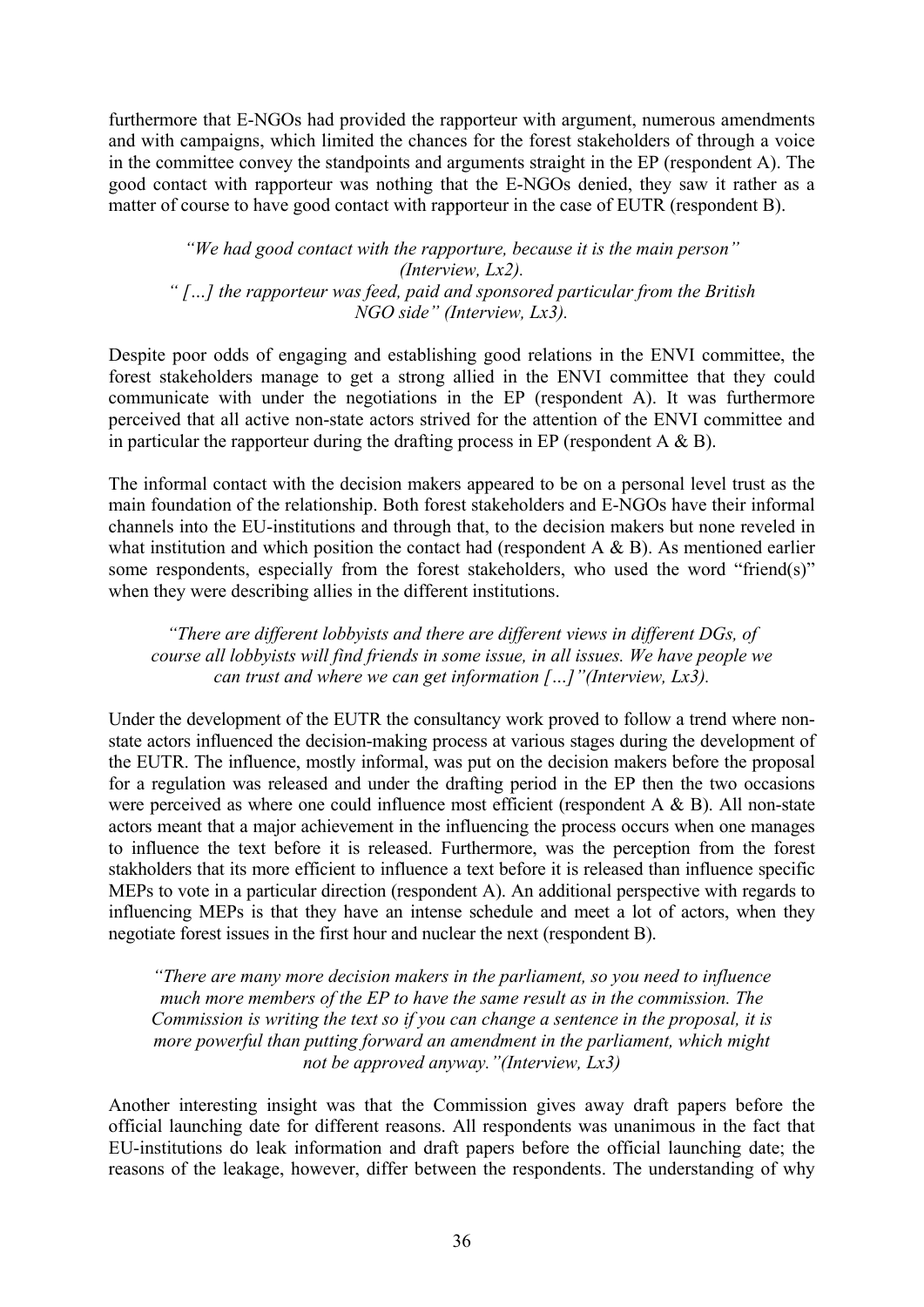EU-institutions leak documents was, according to one forest stakeholder, some kind of "Brussels spirit" and dismissed the leakage as; " that's the way it goes in Brussels" (respondent A), while a majority of the respondents addressed the leakage of information as a ritual that have ideologically rooted, political and personal bonds (respondent A, B, C, D, E). There is however not guaranteed that EU institutions always share documents before the launching date, but it can happen and it has happen which raise the question of transparency in the decision making process in the European Union in general and the EUTR process in particular (respondent B)

Transparency in the decision-making process is absent in the European Union, which is amongst the non-state actors were seen as a problem. The perception of being transparent is to follow the ethical rules and accept the catchwords that are stated by the European Union. However, a respondent from the E-NGOs meant, if one knows the game of lobbying one know how to be transparent; while, despite of knowing the rules of transparency, no one wants to reveal whom he or she have talked with, which just add a more complex layer of scrutiny to the debate of decision making and transparency in the European Union (respondent B).

## *"[…] I think there is really bad lobbying in other areas." (Interview, Lx2)*

The social events and the informal meetings in the corridor can make the fulfillment of the goals of transparency difficult to achieve and keep record of. A respondent meant that the rules of transparency are peculiar and that the only one that benefits of more transparency is the restaurant close to the European parliament (respondent D). Informal contacts and influences are regarded not only as a way to grasp different perception of the stakeholders and E-NGO, but as well, as a necessity to put the decision making procedure in context. Without the input from non-state actors in the decision process a lack of diversity and awareness would occur and more fragmented decisions would probably be taken.

#### *"[…]if one starts to threaten that freedom of lobbying, you get more politicians that make decisions in ivory horn and that's extremely dangerous." (Interview, Ix1).*

How to communicate a standpoint or view varies due to the different communication culture/ lobbying culture between E-NGOs and forest stakeholders. Some respondents perceived the influence, from certain actors as aggressive and some as friendly and made parable with how people connect on a personal level in the daily life (respondent C & D). One respondent deemed that the success of contact making mostly depends on the person and his or her approach towards the decision maker; a respondent meant if one connect with someone a fruitful discussion and cooperation probably occur, the respondent regards further that trust must be mutual between the two parties (respondent C). A division among forest stakeholders and E-NGOs was perceived regarding communication approach where the forest stakeholders mainly convey their message through position papers and the E-NGOs used an dialogue approach towards the decision makers (respondent D).

"*E-NGOs has more of a meeting discussion culture towards decision makers than stakeholders, which normally leaves a list with substantial arguments, there is a difference in how these two groups builds relations." (Interview, Ix1).* 

Being a part of a coalition with other actors has been perceived as consistently for all non-state actors; and two different groups or coalitions has been observed; 1) Network of forest stakeholders and 2) network of E-NGOs working together to achieve a position and to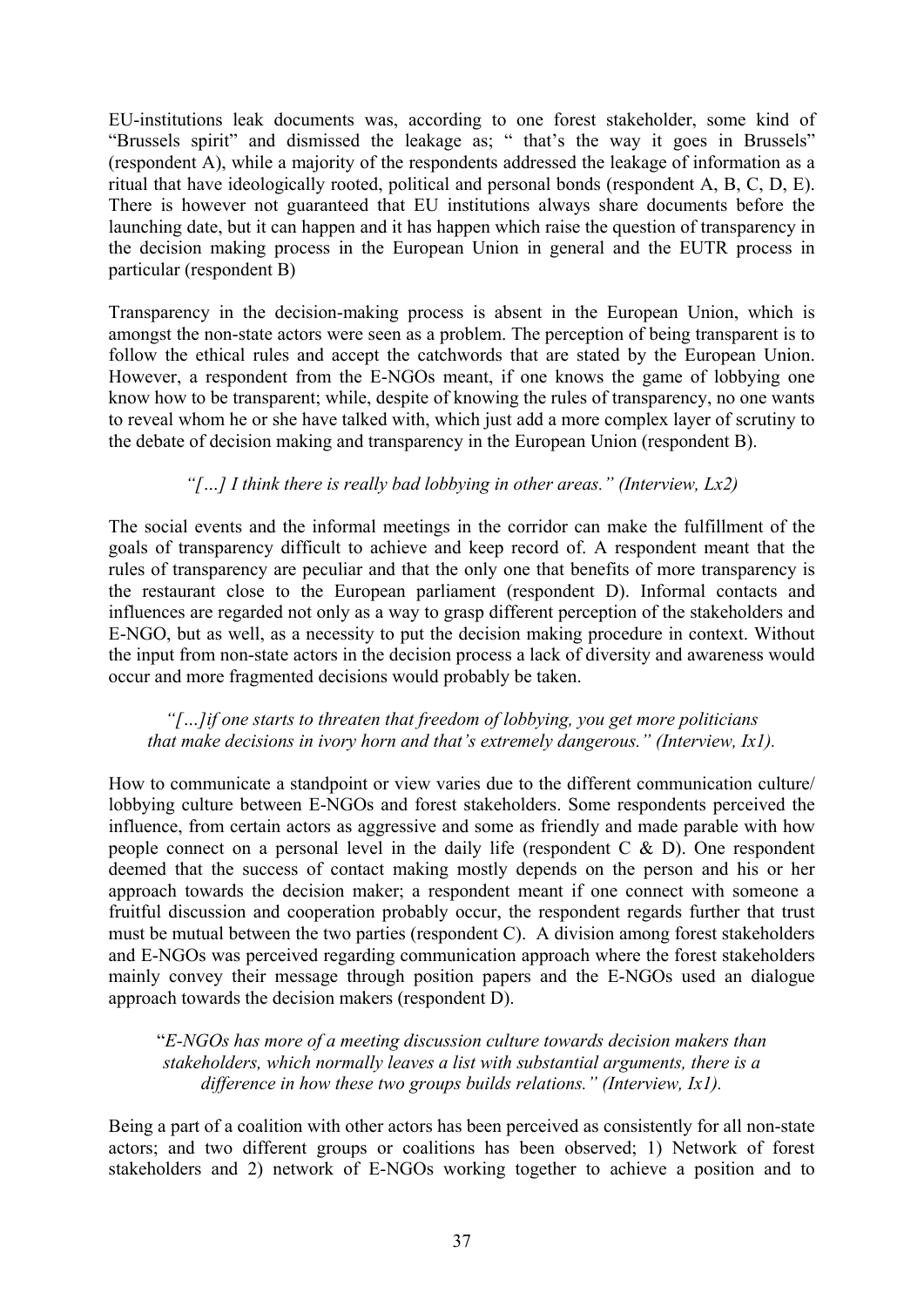influence the decision makers with aggregated power. The forest umbrella organizations that are active at EU-Level consist of national forest organizations and works in coalition with different national forest stakeholders, the forest industry and others organizations related to forestry (respondent A). The E-NGOs worked in coalition with other green organizations and national NGOs, mostly UK NGOs to approach the decision makers with greater force (respondent B) The E-NGOs that worked together were coordinated and was perceived by e.g. representatives from the Swedish authorities to have a common agenda (Respondent C).

*"We tried to work in coalitions were possible, with other NGOs and sometimes we went on our own. Normally when we are doing things in Brussels it was always with other E-NGOs […] briefings are always together." (Interview, Lx2)* 

The Commission initialized the idea of building coalition between these two networks by invite them before the proposal was released to connect the two different views of the civil society, regarding the content of the regulation. The Commission viewed it necessarily to unite forest stakeholders and E-NGOs in a joint meeting to observe the reactions in direct contact regarding details in the regulation (respondent E).

*"I mean every group of specific stakeholder have a specific interest so they may have an operating joint interest, but then they all going to specifics so that we did meetings for as a whole. So in a way all of them were invited and we made a point of bringing the NGOs and the industry together, because we wanted to hear how they reacted in indirect, I wouldn't say confrontation, but in direct contact." (Interview, Ix2)* 

It also appeared that the member states, that had the same perspectives on the development of EUTR, were united in coalitions with like-minded. The member states that were perceived to be consumers (UK, Spain and Netherlands) were related to one coalition and producers (Sweden, Finland & Austria) to another coalition (respondent C).

*"It is the like-minded forest country's that we traditionally have good alliance with, such as Finland, Austria and the Baltic country's but also Czech and to some extent also Germany."(Interview, Sx2)* 

### *6.2.2 Influencing at national level*

*The non-state actors have through national offices and forest authorities influenced the decision and the decision- makers with a multilevel strategy to influence the decision-making process at both national and EU level.* 

National formal stakeholder meetings were held, with the Swedish forest agency as initiator in which the standpoint from Swedish forest stakeholders and E-NGOs where highlighted (respondent C) The Swedish position at EU-level has its origin in the political standpoint of the issue, analysis of the consequences of the EUTR and the assembled view of the interest groups (respondent C).

*"On a Swedish level we organized stakeholder meetings […] Here they had opportunities to come up with suggestions in a formal manner, our position […], it is a product of political standpoint, analysis and the assembled picture of the stakeholders from the consultation meetings." (Interview, Sx2).*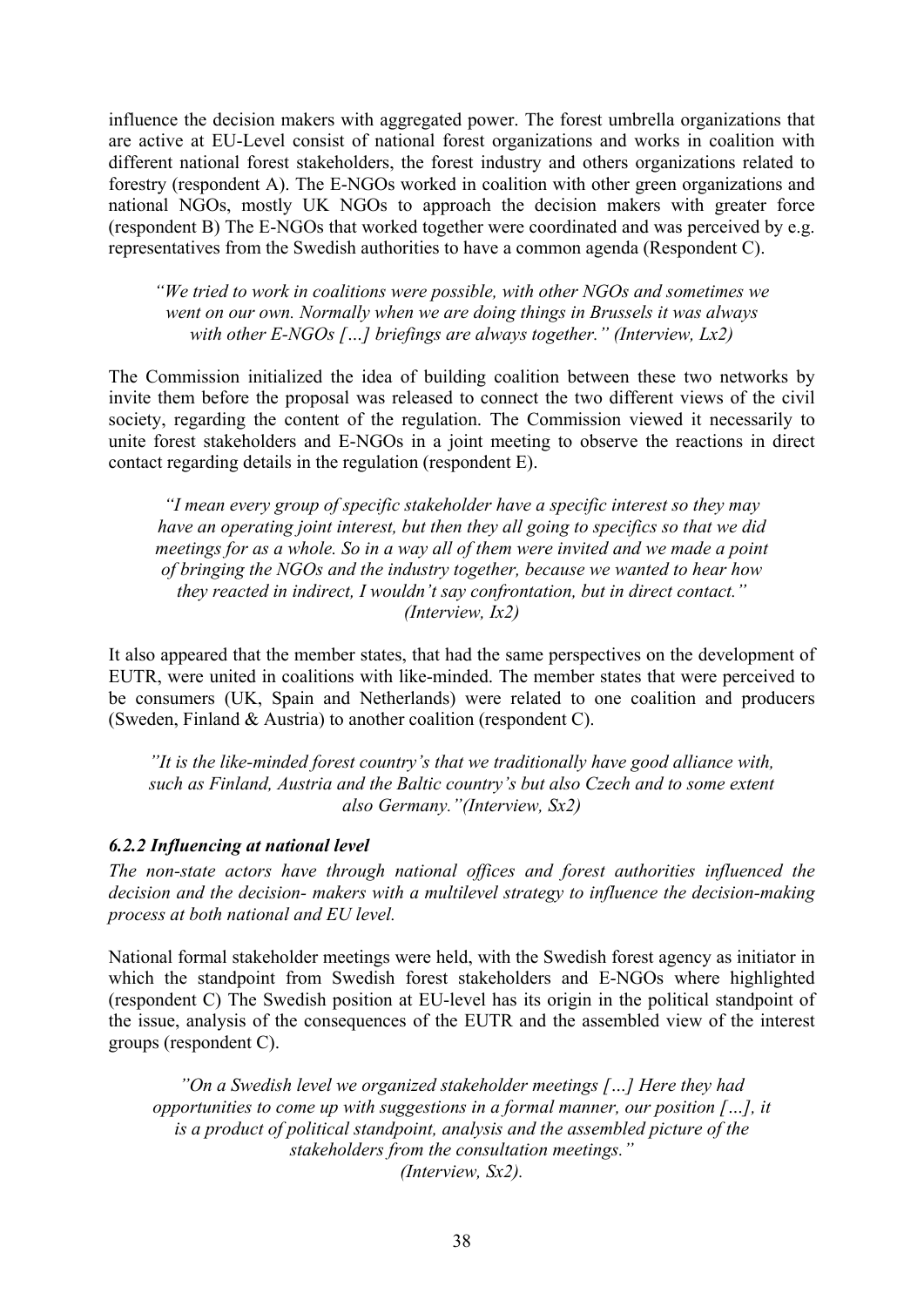Lobbyism and participation from the civil society and corporations are built in the EU-system together with the three EU-institutions. This is regarded as differing from the system that is practiced in Sweden. However, many stakeholders on national level chose to have informal contact with Swedish authorities collecting information from Swedish stakeholders (respondent A) These informal contacts was however not viewed as lobbyism but as collaboration between the stakeholders and thus very valuable. Whilst lobbyism instead is perceived as something ethically intolerable;

### *"Next after murder and child abuse lobbyism comes on the list of awful things to do in Sweden." (Interview, Ix1).*

From a national perspective was some interest organizations viewed as more active in their influence towards the Swedish authorities (respondent C). The Swedish authorities, mostly the Swedish forest agency was available for informal meetings that some non-state actors took advantage of and influenced via dialogue, position papers and personal contact such as e-mails and phone calls (respondent C). The forest stakeholders and E-NGOs influencing at EU-level also influenced the national authorities to affect the opinion of the member states by approaching the decision makers before meetings and drafting periods, using different forms of informal consultation (respondent A  $\&$  B). A respondent from the ministry of rural affairs, active at both national and EU-level, meant that the participation from the civil society had been strong, where the respondent included both the environmental movement and the private forest association in the civil society (Respondent C).

*"Secondary, we also worked with the national members of the forest institutions, to influence the documents before they were released." (Interview, Lx3).* 

## **6.3 Part C – Politics**

*Part C examines the results assuming that external effects may have affected the development and the outcome of the EUTR process. Under the development of the EUTR three political events occurred that might have been a contributor to the outcome of the main regulation. The fast drafting process in the EP where MEPs lobbied for themselves in the ethical loaded discussion to be re-elected, that the Swedish presidency limited necessarily actions in the council and that the Lisbon treaty came through and increased the legislative power of the EP, have influenced the elaboration of the regulation.* 

### *6.3.1 Election in EP*

In 2009 the European Parliament advertised for election and at the same time the EUTR was under negotiation in the EP and Council (respondent C  $\&$  D). One affects that the election may have had on the development of the EUTR is that the drafting process was quick then the MEPs had a re-election campaign to focus on (respondent C & D). Furthermore did the swift drafting process put the Council in a stressed situation to find an agreement (respondent C). The fast drafting process in the EP was pointed out as an effect of the increased activity in the EP, among the MEPs, that prepared for their re-election campaigns (respondent C). A respondent meant that the members of the European parliament are forced to be re-elected, to be employed, which force them to be strategic in their political role towards their home opinion (respondent D). This was also seen as a chance for the E-NGOs and forest stakeholders to put extra energy and resources in their participation and lobbying towards the MEPs in the EP (respondent C).

*"If you are a forest stakeholder or E-NGO you might need to choose your intervention, one need to prior if the organization shall do its selected measures in*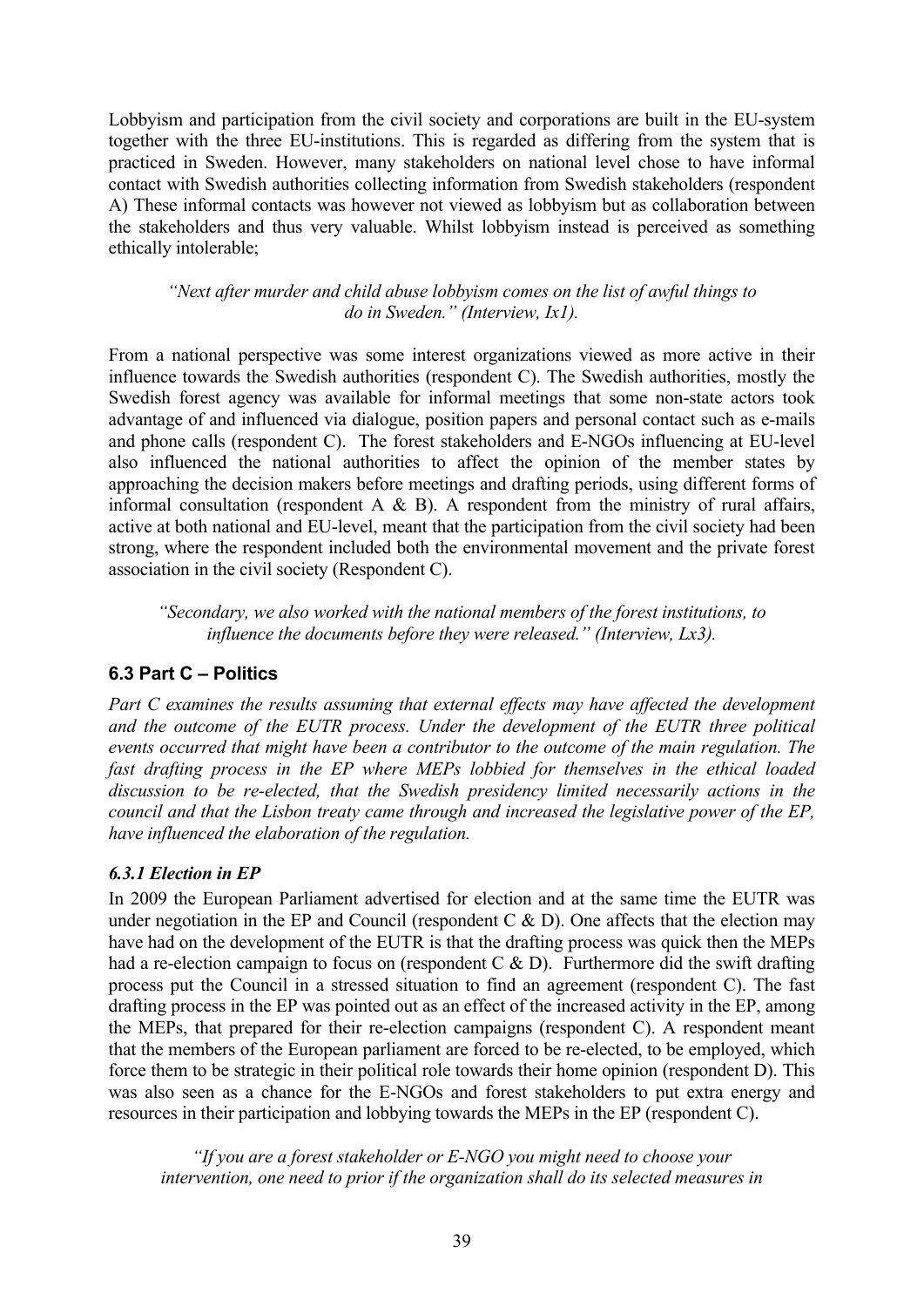#### *the start of a election period or in the end when the MEPs are preparing for reelection, besides the MEPs working harder and the civil society can manage to get amendments in to the regulation (Interview, Rx1).*

Members of the European parliament are dependent of being re-elected and due to that reason a contra position to an ethically loaded issue like illegal logging may not be possible. Some of the respondents were arguing that it might be a strategy for some stakeholders or NGOs to exercise selective measures, either in the beginning of a term, when the members of the European parliament are new, or towards the end when they are pushing for re-election, in addition to the MEPs to find a question that they could bring home to their constituencies (respondent C).

*"One can imagine that a MEP, in the end of a length of office, search after factual questions that one can shape against its domestic public opinion, through the domestic electors."(Interview, Rx1).*

#### *6.3.2 Swedish presidency*

The Swedish presidency in 2009 put Sweden in a special situation where the codex of the presidency, which consists of a implicit structure in which one does not operate from their own agenda six month before and six month after the presidency period (respondent C). This forced the Swedish representatives to aim for an objective perspective.

*"It did narrow our opportunities to be more critical and release our proposals. One example, that we brought up for a period, was to shift focus from the first seller to the first buyer, but it become to hard for the Czech presidency, so we did let it go."(Interview, Sx2).* 

### *6.3.3 Lisbon Treaty*

The Lisbon treaty came into fruition in December 2009 in which power of the European parliament increased, in the shape of co-decision procedure with the council (respondent D). The European parliament gained increased power over the legislative decision-making procedure of the EUTR, which may have affect, the development of the EUTR (respondent C). Furthermore, a respondent believed that EP used their power that they gained through the Lisbon treaty during the negotiations of EUTR;

 *I perceive that there was a heavy pressure from the EP because this was the first, in our political area, where EP could adapt their new power, which they got through the Lisbon treaty, they where active and came up with a lot of amendments." (Interview, Sx2).* 

## **6.4 Part D - Rationalities for participation & lobbying**

*The examination of the results with regards to the rationalities for participation and lobbying by non-state actors are presented under part D. Every NGO, stakeholder or corporation have a specific reason to participate, influence and communicate in a decision-making process. Some actors will raise the voice for the civil society whereas others will increase their market shares. A reason to participate for the forest stakeholders were to safeguard interest of their members while the E-NGOs partially strived to satisfy the contributors that support their organization.* 

The rationalities for forest stakeholders (private forest owners) in trying to influence political decision making at the EU is to safeguard the interest of the forest actors in Europe, which contents of; strengthen the economical viability, the social factors, ecological responsibilities,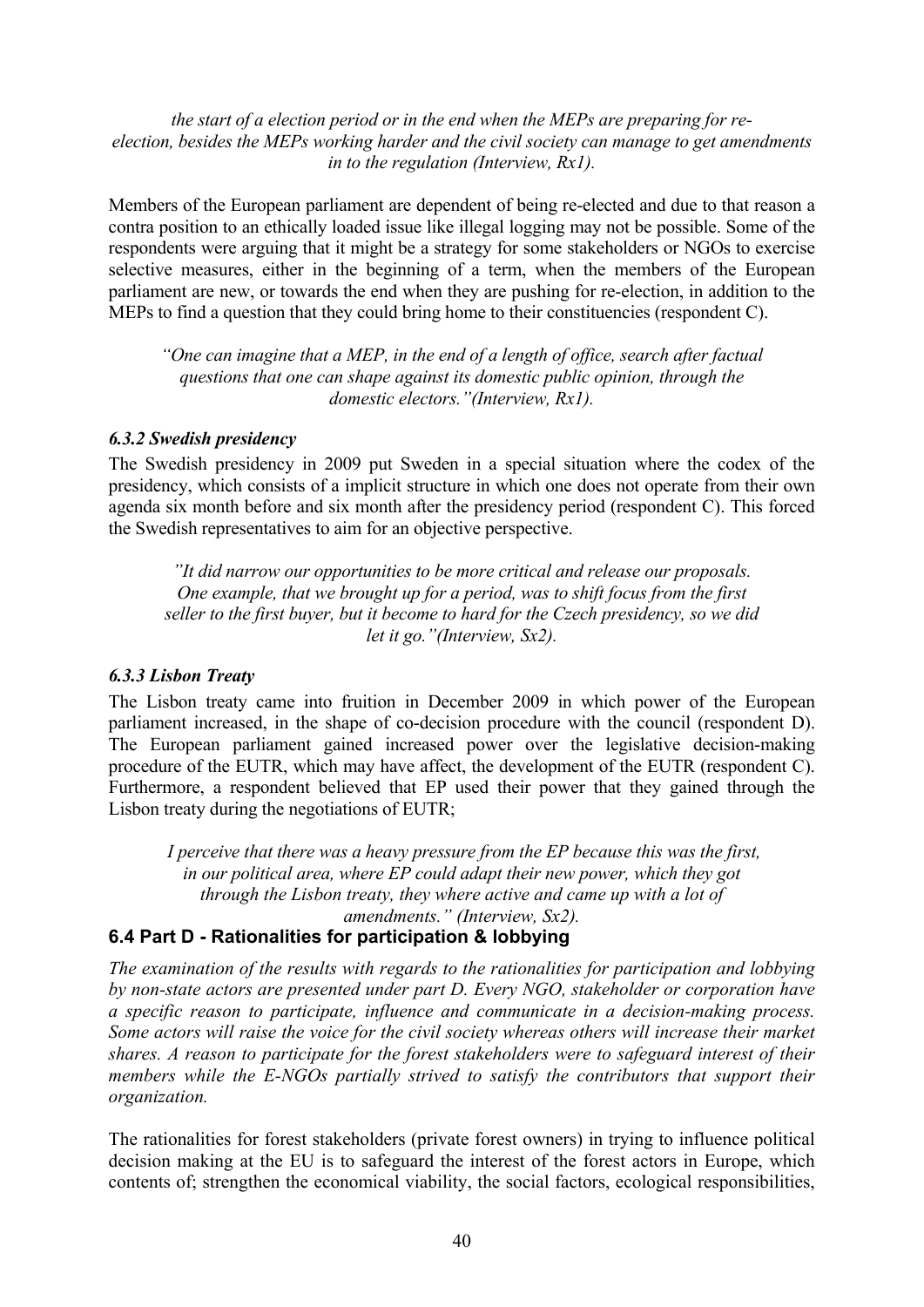and also maintain the cultural heritage in the private owned forests in the EU (respondent A). The E-NGOs represent the voice of the society and are in general dependent on contributions from founders, from the civil society, to have resources to influence decision makers (Respondent B). Furthermore was the viewpoint from the respondent in the EP that some E-NGOs have a trademark that legitimizes them as good and caretaking regarding societal concerns such as nature and animals, which in some cases can give them competitive advantages towards other interest organizations that may be perceive to have ties to the industry (respondent D). These types of societal organizations often represent a view that a good number of the civil society stands behind, which gives the organization legitimacy (respondent D).

*"The companies make their profit from a product and often have lobbyism and participation in policy-making procedures as a side activity. While for instance WWF has a business idea that include an impact and that people becomes members, by becoming contributors, if WWF in return, can deliver results that the contributors demands." (Interview, Ix1).* 

## **6.5 Part E - Consensus**

*Part E presents the results for when the non-state actors reached a consensus during the development of EUTR. To reach an agreement the willingness of compromise is necessarily, all respondents involved in the EUTR were willing to compromise, however the forest stakeholders was perceived to have compromised more than E-NGOs. All respondents found that they had been successful in the EUTR process despite that the E-NGOs according to themselves got more than 50 % of their amendments taken up in the regulation.* 

Both the forest stakeholders and E-NGOs found that they have been successful in influencing the development of the EUTR. The participation by E-NGOs in the development of the EUTR was successful and the proposal for prohibition for placing timber and timber products on the market, which came from the E-NGO side, was taken up in the regulation. The prohibition for placing timber and timber products on the market gained sympathy among the MEPs in the European parliament and among a good number of member states in the council (respondent E). The forest related organizations were aiming for a release in burden for private forest owners and SMEs to make the regulation easier to implement and avoid harming the private forest owners and SMEs on national level (respondent A).

A forest stakeholder emphasized the importance of compromising and in the end find a suitable solution that all actors can accept and view as reasonable in the context of their aim of influencing the decision making process (respondent A) Furthermore, admitted the forest stakeholders that they were satisfied with the outcome of the regulation, even if it not in fully was in line with their view of forest policy (respondent A). A respondent from a E-NGO meant that they certainly had provided input in the public consultation, when the commission presented the option five in the proposal, which had been discussed before in the line of the four other options (respondent B). All non-state actors were satisfied with the outcome and deemed that they got amendments taken up in the regulation;

*"Yes it has, not all of it but yes, more than 50%" (Interview, Lx2)* 

*"I think we manage to bring the impacts on European forestry into the context and I don't think it was really considered in the beginning of the process. We manage also to activate members of the parliament, which were not really aware of the*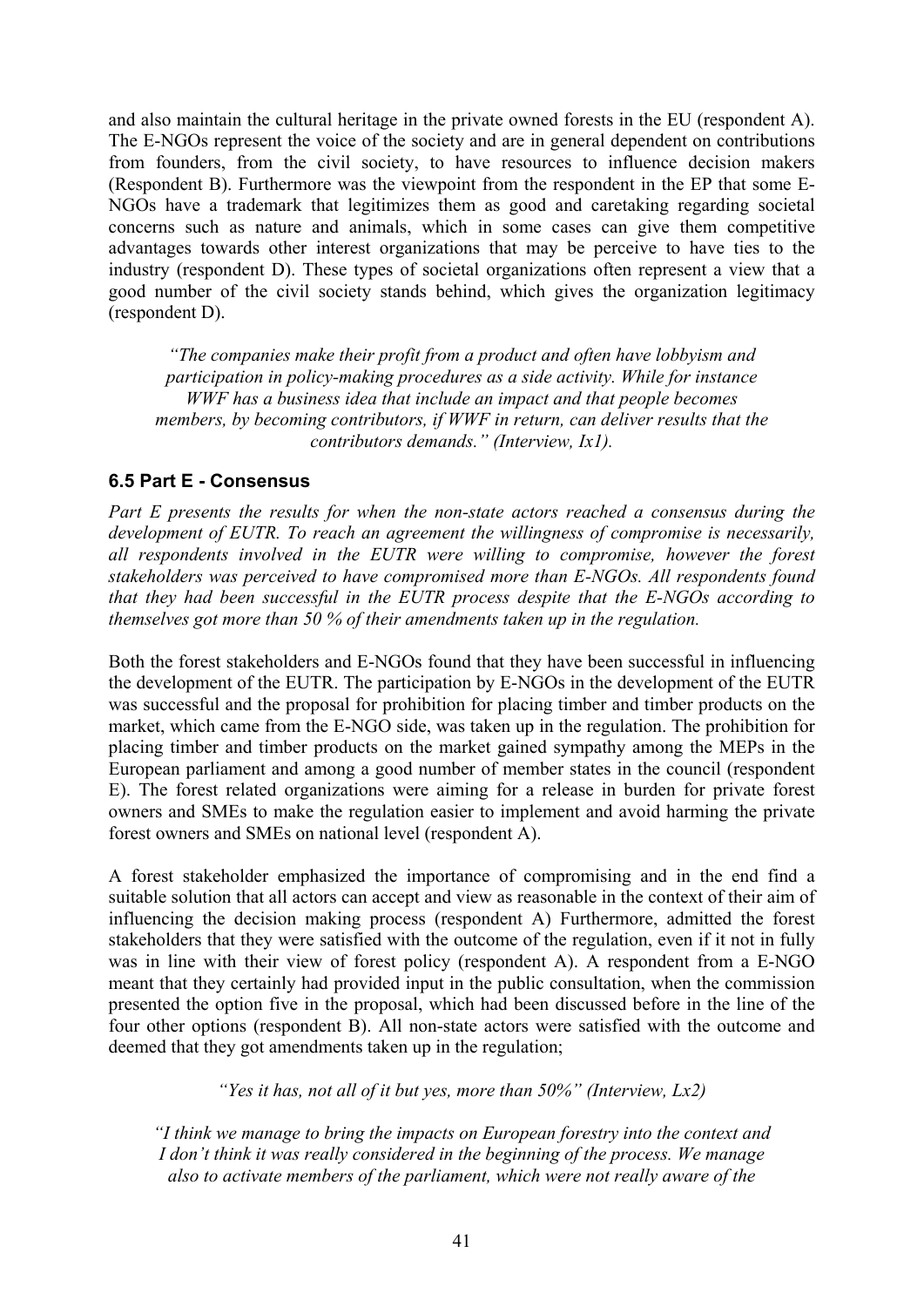#### *negative impact that this would have on the forest industry and forest owners in Europe."(Interview,Lx3).*

Forest stakeholders and E-NGOs agreed that the development of the EUTR had been full of compromises. A proof for the compromising situation may be the negotiation regarding the prohibition of placing timber and timber products on the market where the E-NGOs proposed for a prohibition on the whole value chain, which wasn't adopted into the regulation. A respondent from an E-NGO deemed that lobby work is about give and take;

*"I think we succeeded, of course there are always compromises, if we had written the documents it would have been a big difference in some places but of course this is totally acceptable by us, we are happy with it, but it is not fully in our line but it is good. This is always the case, of course, you need to be realistic, one organization can't write the legislation, it is like this which I think is good." (Interview, Lx1)* 

A complementing perspective came from the EP representative whom meant that there is rare that decision makers change their opinion due to lobbyists and lobby work (respondent D). Furthermore, meant the respondent that the main approach from an institution, MEP or civil servant often is steady and evident, and that lobbyism from different organization more finely adjusts these fundamental attitudes than change them;

*"I have very, very seldom perceived that decision makers change opinion due to lobbyism. One has a fundamental view of forest products as better than nonrenewable products, and forest products are important […], and of interest to maintain. Then one has things that one want to avoid, it depends on where you set the limit "(Interview, Ix1).*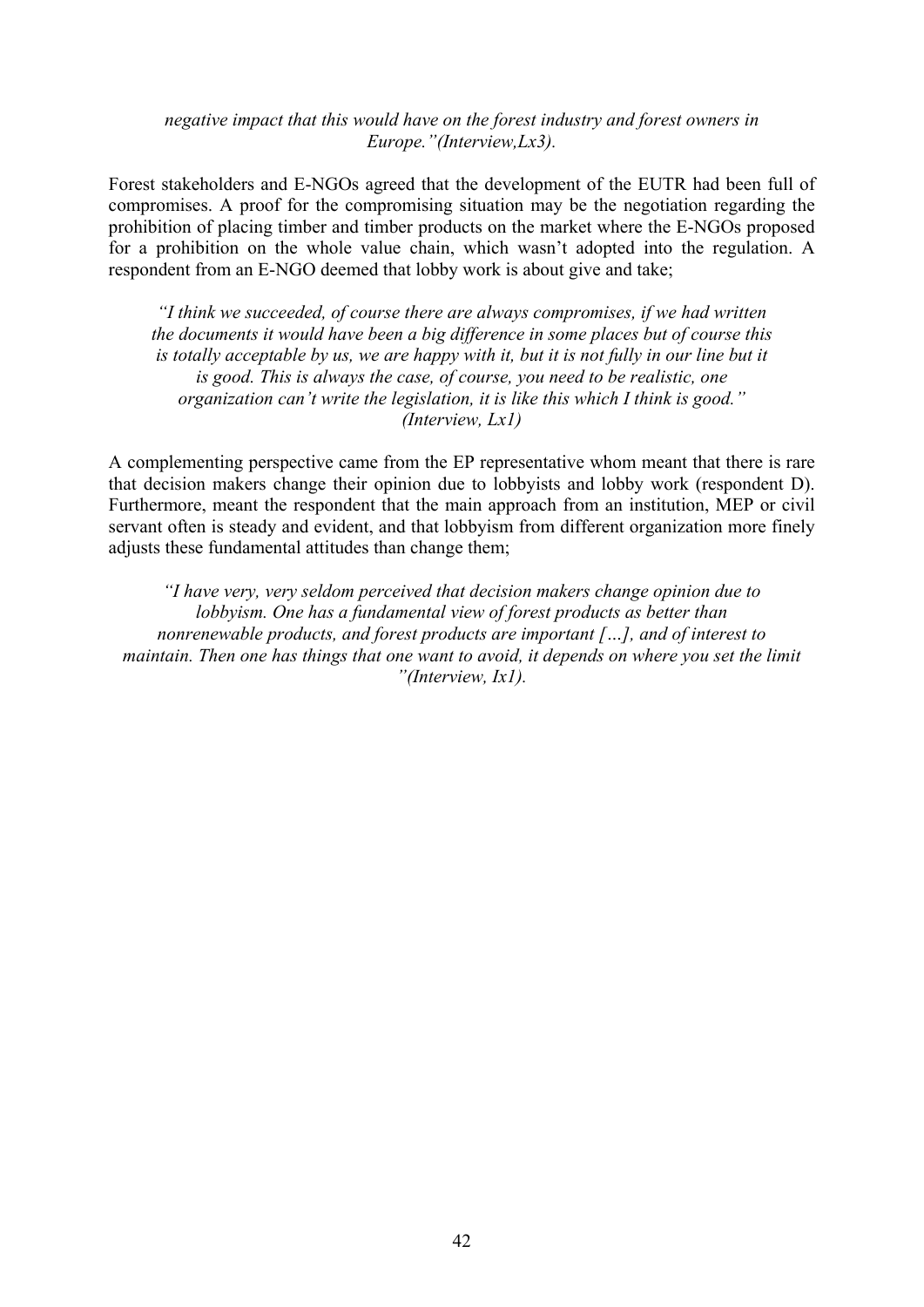# **7 Discussion**

The purpose of this master thesis was to survey how and if the non-state actor participated and lobbied the decision-makers under the EUTR process. Focus has been on the Swedish view of the EUTR process and to study how and if the non-state actors have approached the decisionmakers at EU - and national level, to change the content of the EU timber regulation. By study how and if the non-state actors have influenced the decision-makers through formal and informal consultation and by approaching the decision-makers in coalitions with other actors, the results show that the role of the non-state actors have been important. The supranational decision-making regarding forest policy is of high concerns for the Swedish non-state actors, as it will put pressure and demands on the private forest owners, SMEs and the forest sector in general, with the absence of legal frameworks at EU-level. The Swedish view of the process and development of the EUTR, and how both national and international non-state actors have influenced the decision and the decision-makers in the case of EUTR is of great interest in this study.

In the white paper on EU governance the Commission (2001) seeks for an increased interaction from the civil society in a more systematic way to increase the democratic process in the decision making process in the EU (Commission, 2001). The interaction and role of the civil society in the EU decision-making process can been seen as implicit, due to the facts that the frameworks and systems for participation for the civil society not has been fully developed in the European union.

To enhance the democratic perspective in the EU decision-making process, channels for nonstate actors to participate in needs to be provided. Kohler-Koch & Buth (2009) argue that organizing effective participation may turn organized actors in to pure lobby organizations, than efficiency calls for elitism and effectiveness calls for specificity. Furthermore, knowledge and resources is important factors to accomplish efficiency with the potential chance of transforming the civil society groups to organizations that strives for long-term survival and the realization of their political agenda.

Moreover was Lobbyism understood as a loaded term at national level, often equalized with unethical tactics while it in the European Union is a highly important pillar to engage the civil society into the decision making process. Participation on the other hand are perceived as something that can make a good as cooperation and sharing of information to further develop systems in a democratic manner. However, participation and lobbyism from non-state actors in the decision making process at EU –level is important from a number of perspectives, e.g. when legitimacy of the European Union is under discussion and when question of how civil society can participate and contribute to that.

The civil society as such has no actor quality in the decision-making process, first when the civil society becomes organized it fulfills a quality (Kohler-Koch & Buth, 2009), e.g. representing society needs, problems and demands in the political process and thus answer the alleged democratic deficit of the European Union. The organized non-state actors have thus an important role in the EU governance, to voice the diverse interests of the citizens in to the policy making process (Kohler-Koch & Buth, 2009).

The results show a diversified participation of different actors representing different interests regarding the EUTR. The E-NGOs were e.g. addressing a stronger legislative act (prohibition of placing illegal timber and timber products on the market) with stricter rules to avoid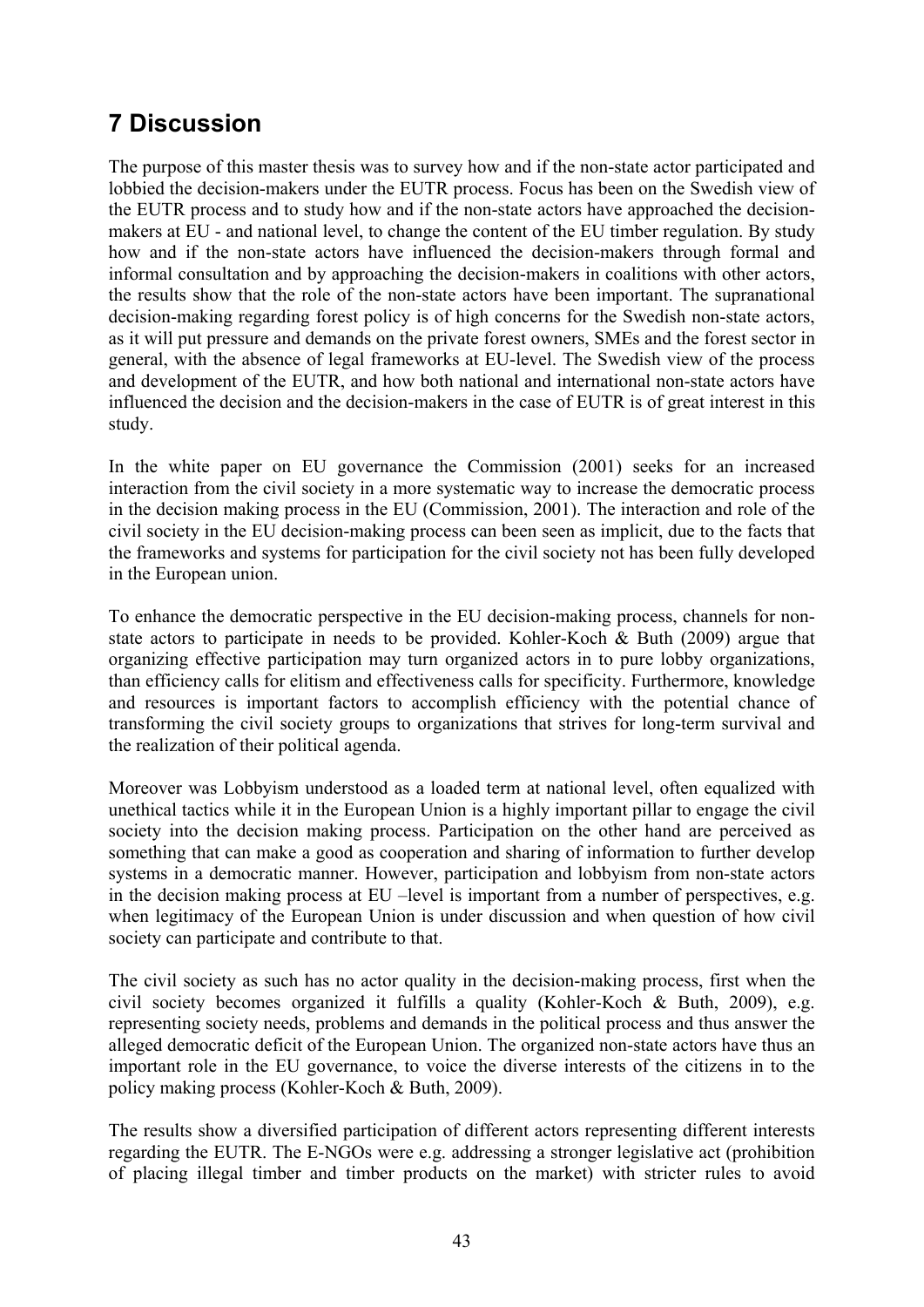loopholes in the regulation. Meanwhile, forest stakeholders addressed a flexible solution that would release the burden for the private forest owners, as well as highlighting a forestry perspective on the development of the EUTR, which previously not been recognized by many of the decision makers. Whether these two examples of non-state actors interacting with decision makers in the EUTR process can be distinguished and interpreted as civil society, participating in and contributing to a democratic process or lobbying for their special private benefit-driven interests, is a matter of normative assumption backing this interpretation.

However, the presence of non-state actors in the European union decision making process reflects their aim to take part in the political process, contrasting those actors at the administrative and political institutions at EU-level characterized by incrementalism and bureaucratic acting. The aim of participation can either be to increase the democratic legitimacy of the decision making process by represent the voice of the civil society or lobby to benefit their own interests and priorities (Kohler-Koch & Buth, 2009).

Both, forest stakeholders and E-NGOs are dependent on their influence on political decision making processes. Forest stakeholder organizations, e.g. in form of forest owners organizations and E-NGOs represent their member interest and try to influence the political process in a way that these benefit from. Furthermore is the emergence of non-state actors, that seek to promote what they perceive to be more ethical and socially responsible business, beginning to generate substantial changes in corporate management, strategy, and governance (Doh and Teegen, 2002). So, if this is true one can say that the interest of the civil society is of grand importance, gives result and that the views of the non-state actors are perceived to reflect the view of the citizens.

Whether stakeholder organizations influence only for the sake of private economic benefit can be discussed, keeping in mind that forest management is supposed to contribute to a bioeconomy as well and thus might contribute to a transformation towards sustainability. One can also discuss if Stakeholders need to be economic stabile to afford participation and to raise the voice of their employees or shareholders. On the other hand, E-NGOs representing the society and common goods, and thus acting on behalf of the will of the people, which can be discussed as well, taken into account that E-NGOs needs the revenues from their donors and members to survive and political attention is the main way to achieve this.

Furthermore mean Dür & De Biéver (2007) that donors that contribute to these groups may not even be aware of their organizations lobbying activities then they donate monetary recourses to humanitarian actions and further discuss if some E-NGOs can be seen as pure lobby organizations that are lobbying for headlines and their own survival, consequently their own priorities.

This thesis is not meant to contribute to the existing dichotomy of participation versus lobbyism nor does it want to box the different non-state actors in one of these two boxes. Instead it wants to raise the awareness that there this dichotomy is often used as a simplification. Furthermore the thesis shades light on the way of influencing, which might contribute to the discussion on participation and lobbyism.

However, the differences between the non-state actors can be perceived as small in terms of rationalizing the purpose of participation. Then both the forest stakeholders and the E-NGOs are representing parts of the civil society and that both actors use participation and lobbying to influence the decision-makers is the differences in approaching the decision-makers small.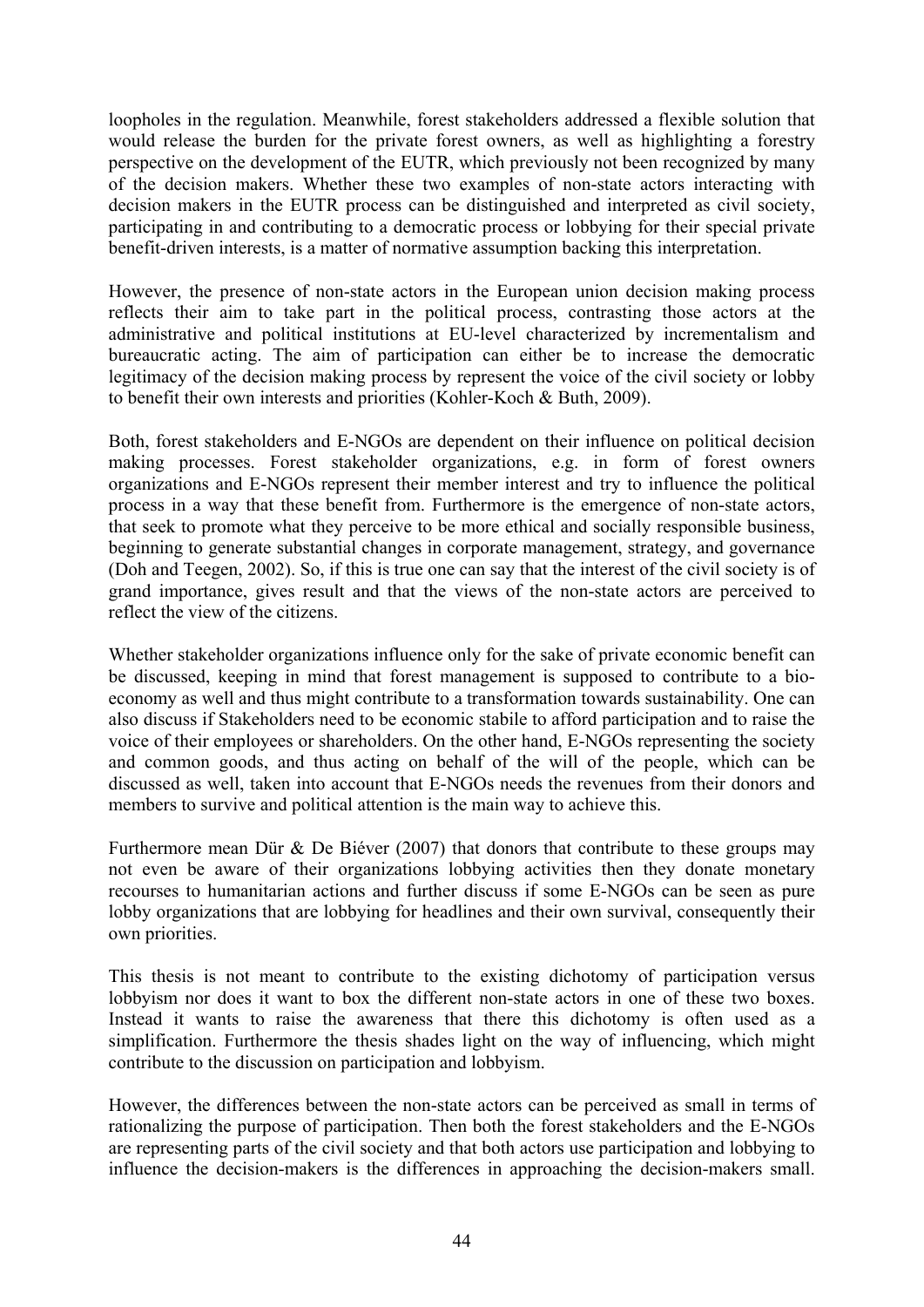The difference may instead be in how different non-state actors choose to represent the society and how they are perceived to engage in the development of the EUTR. If one generalizing, one could interpret the endeavors from the E-NGOs as the aim to stop the illegal trade of timber and timber products from illegal harvested sources while forest stakeholders instead aimed to protect the interests of the private forest owners at national level. The conflict between forest stakeholders and E-NGOs can probably be explained by the distinct difference in perspective of the aim within the regulation.

The influence from the non-state actors may have been perceived diverse among the decision makers, partly from how it was communicated and partly from how the decision-makers interpreted the influence-approach from the non-state actors. The empirical results of the informal and formal participation identified different approaches of forest stakeholder and E-NGOs where the E-NGOs perceived as, by the actors involved in the EUTR process, conducting a dialogue oriented approach and being communicative while the forest stakeholders perceived to act via handing in position papers to the decision makers.

Moreover is the communication tradition in Europe of the character where non-governmental interests are increasingly included in political discussions and given room to express their thoughts (Doh & Guay, 2006). Furthermore, shows the results that collaboration among forest stakeholders reach over a broad range of stakeholders such as the umbrella organizations for the forest industry and the agriculture movement to influence the decision-making process.

The E-NGOs on the other hand, have collaborated with other societal E-NGOs and may of some scholars be perceived as a counterweight to e.g. the industry. Doh  $\&$  Guay (2006) argue that relationships between the environmental groups are collaborative and well coordinated which the results indicates, thus collaborations of E-NGOs, in briefings and meetings, both at national level, through the national offices, and on EU-level where some E-NGOs always appeared together and had the same agenda and positions when influencing the decisionmakers.

To influence a multi-level system like the EU governance, the non-state actors need to spread their strategies and opportunities to influencing the decision makers on different levels. According to Baumgartner & Leech (1998) are influence attempts most effective when they involve multiple tactics, which means that one need to work in several levels of the governance system, with a variety of approaches and together in coalitions to be prepared for e.g. multiple point assess and shifting alliances. The empirical results of this thesis show, that forest stakeholders experienced the attendance on a multi-level as hard to achieve while E-NGOs seem to have better capacities to adapt to this system. Different reasons have been identified for the ability of the actor to cope with the need to address multiple levels and use different tactics to affect the outcome.

In the result some factors were presented, which may have affected the level of participation and lobbyism by the non-state actors, and furthermore the outcome of the regulation. The factors that were of most significant relevance for the EUTR process comprised (i) resources, (ii) contacts and (iii) arguments. Among those factors resources (monetary & human) have been perceived as the major factor contributing to successful influencing the EUTR process. However, the relevance of resources in influencing political decision making process is contested among different scholars, e.g. Leech et al., (2007) and Dür (2008) whom argue that a group's financial resources are a weak predictor of success in influencing policy outcomes.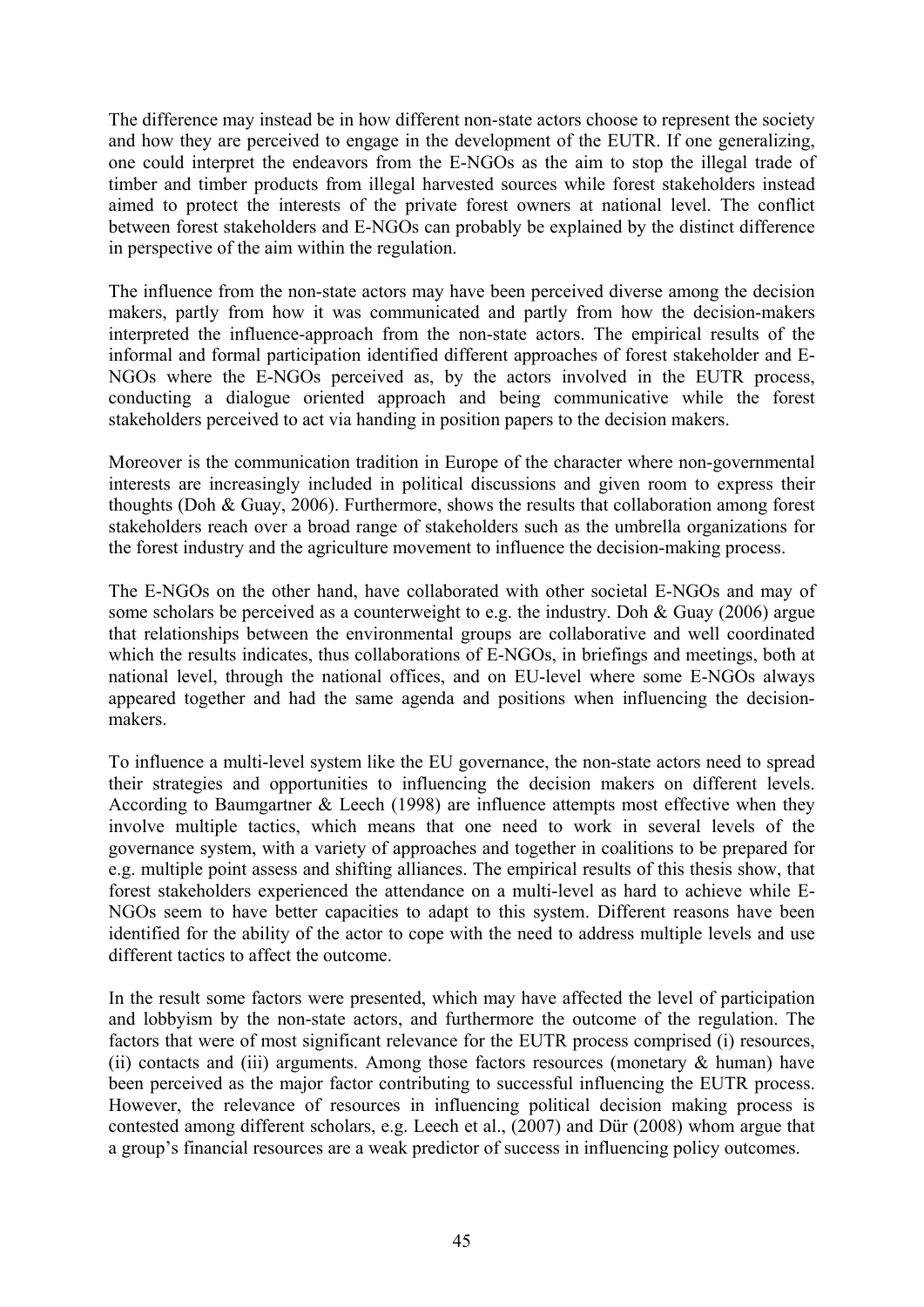Furthermore deems Dür (2008) that the larger the pool of members, the more political legitimacy a group may be able to claim. In contrast, Doh & Guay (2006) argue that the increased legislative power of the EP in the decision-making procedure has improved the influence of those actors devoting considerable resources to lobbying and participation in the EP.

Despite the contested scholarly opinion on the impact of financial resources the results of this empirical study indicate that E-NGOs have been able to use a multiple tactic approach when influencing both the DG ENV, the ENVI committee as well as the member states through their national offices, due to the available human and monetary resources. On the other hand, succeeded the forest stakeholder also with multilevel tactics through influencing the ENVI committee and forestry authorities on national level but with less effect in terms of affecting the outcome of the regulation. Furthermore can the facilitation of the argument be perceived as an important factors based on knowledge, expertise and information. Hall & Deardorff (2006) highlight that knowledge, expertise and information can facilitate the task of decisionmakers, and are thus highly relevant for interest groups. One example from the empirical results shows that E-NGOs were perceived as thorough in their argumentation, caused by the effort they placed in developing accurate argument that made them appear as knowledgeable and high engaged in the subject of the EUTR, in their influence and approach towards the decision-makers.

The multiple use of forestry can create a fragmented pattern of goals to fulfill, which in return complicates the communication in the forest sector, which may lead to a fragmentized argumentation at EU-level. Pülzl & Hogl (2013) see problems with coordination and coherence while the policy objectives expand into subdivisions of questions that touches forest policy, such as climate change mitigation, nature conservation and the biomass production for green energy. The results show that the forest stakeholders instead were cooperating, consistent and coordinated in their endeavor to release the burden, minimize the requirements and exempt the primary producers (private forest owners) from the regulation.

To enabling good relations and contact, seems to be dependent on a number of circumstances; e.g. political and ideological belonging, the personal attribute and how one convey the message. Regarding contacts and relations the empirical results shows that some of the nonstate actors use the word "friends" when talking about informal contacts. These "friends" are decision makers from EU authorities that non-state actor can share information with, persons they trust.

The empirical results show that all non-state actors observed in this study have informal contacts ("friends") in the EU institutions. Most likely is that non-state actors share the same political and ideological aims where the results show that E-NGOs had better contact with the DG ENV and ENVI committee than the forest stakeholders. Assuming that DG ENVI as well as the ENVI committee follows similar political and ideological ideas as the E-NGOs, the E-NGOs might have an advantage in establishing and using informal contacts as a way of influencing EU decision-making. In contrast, informal contacts might be less easy to establish, as there is no DG particularly responsible for forestry. Forest stakeholders instead assume to have established informal contacts to DG Agriculture where the forest stakeholders already had good contacts.

However, the relationship between non-state actors and EU institutions, traditionally perceived to share similar political and ideological ideas not given. One example of the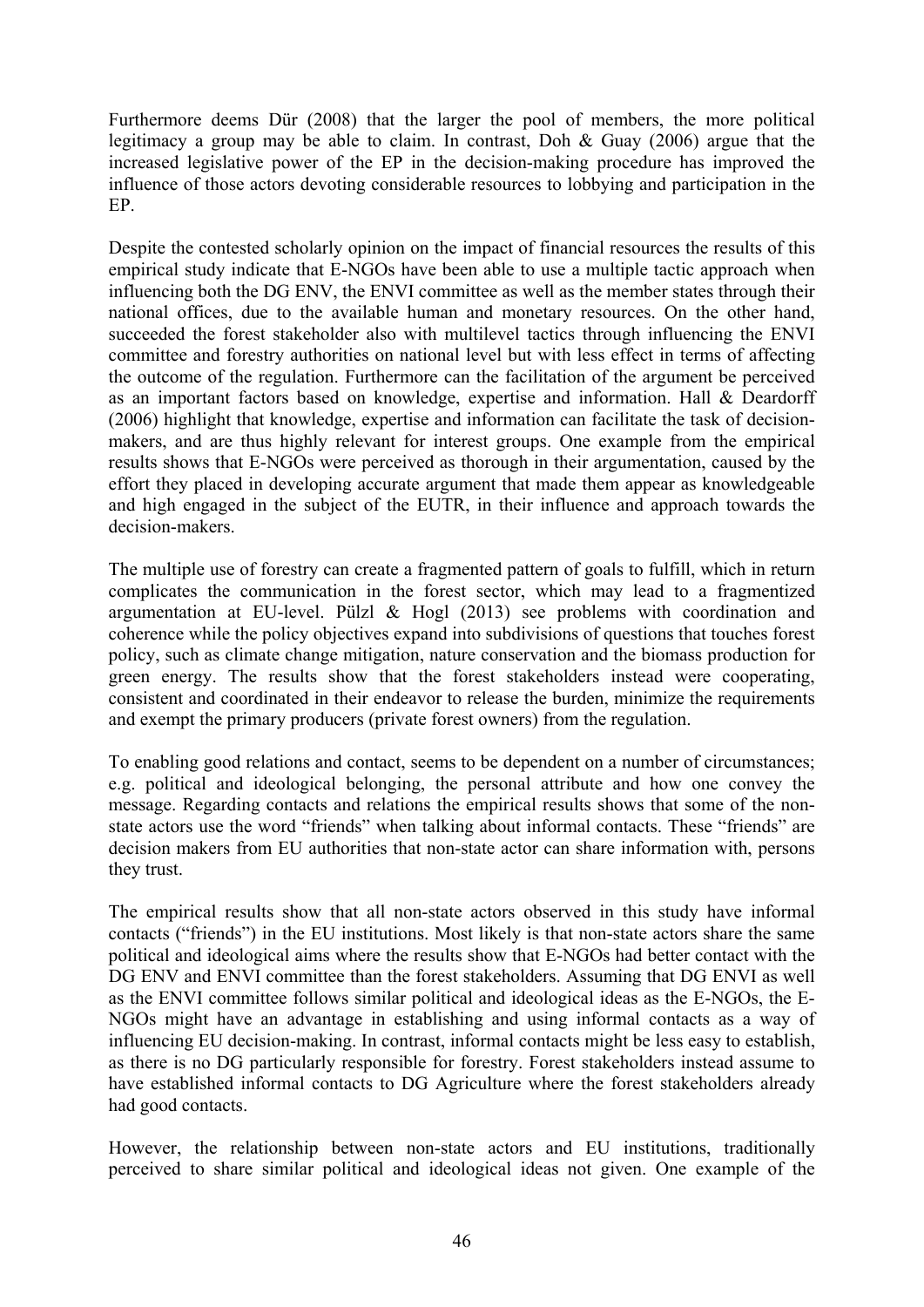empirical results show that forest stakeholder has established an informal contact in the ENVI committee, through an MEP that shared the same view regarding forestry issues in the regulation. The informal character of the contact becomes apparent when the interviewees state that they can't name their contacts.

These informal contacts used for information exchange and influence is one reason for scholars to criticize the lack of transparency in EU decision-making procedures. In contrast to this position the alleged democratic deficit is assumed to have created a demand for input from interest groups to EU institutions (Dür, 2008). Other scholars go even further when arguing that there is a dependence of EU institutions on the input of non-state actor, which has lead to a symbiotic relationship (Mazey & Richardson, 2001). This relationship has been criticized as forming an elite relationship, based on trust between insider interests groups and EU officials (Coen, 2007). Following this line of argument, the informal contacts based on trust-relationship between non-state actors and persons from EU institutions are, despite the demand for participation, not perceived as a way of contributing to democratic decision making. Instead these informal contacts are regarded as contributing to the lack of transparency.

The uncontrolled informal participation from interest groups on the institutions can be hard to detect, why a transparency register was set up to legitimate the quality of the democracy and offers interest groups to take part of and thereby accept ethical principles that the transparency register stands for (ec.europa.eu, 2014). Furthermore deem Pülzl et al (2013) that the lack of transparency and the informal participation by stakeholders in the decision procedures increases the democratic deficit within the EU. The question of transparency in the decision making processes will very likely continue to be a hot topic in the future process in EU political decision making procedures. However, some respondents neglect that increased transparency would hinder informal influences of no-state actors in political decision-making, as the options to bypass the system will remain.

The results indicate that the E-NGOs manage to get many of their standpoints into the regulation while the forest stakeholders had a modest success. Most obvious is the prohibition, that from E-NGO-side was the most important topic but also in a generalized way, over most of the articles in the legislative texts e.g. definitions and due diligence system, strengthen the regulation to avoid loopholes where illegal timber could pass into the European market.

Despite the variation in standpoints taken up in the regulation all actors stated to be satisfied with their influence. Dür (2008) deem that if an interest group doesn't manage to shift a decision in a certain direction it does not mean that that interest group lacked influence. That the E-NGOs got a good number of proposals taken up in the regulation doesn't mean that they were required to compromise less than the forest stakeholders. Moreover, it may not necessarily mean that they were more influential than the forest stakeholders either. The forest stakeholders may have countered the lobbying efforts of another group and were influential in the sense that they avoided an even worse outcome. However, the forest stakeholders raised the awareness of how multi-level governance policy making may affect private forest owners, that in the future can be valuable. This can be seen as achievement that is not as visible as the adoption of a text in a legislative act, but still of great importance for future discussions regarding forestry issues at EU-level.

The EU has a complex institutional system that force interest groups to make a lot of choices where to put their energy (Dür, 2008). The Swedish institutional system is not nearly as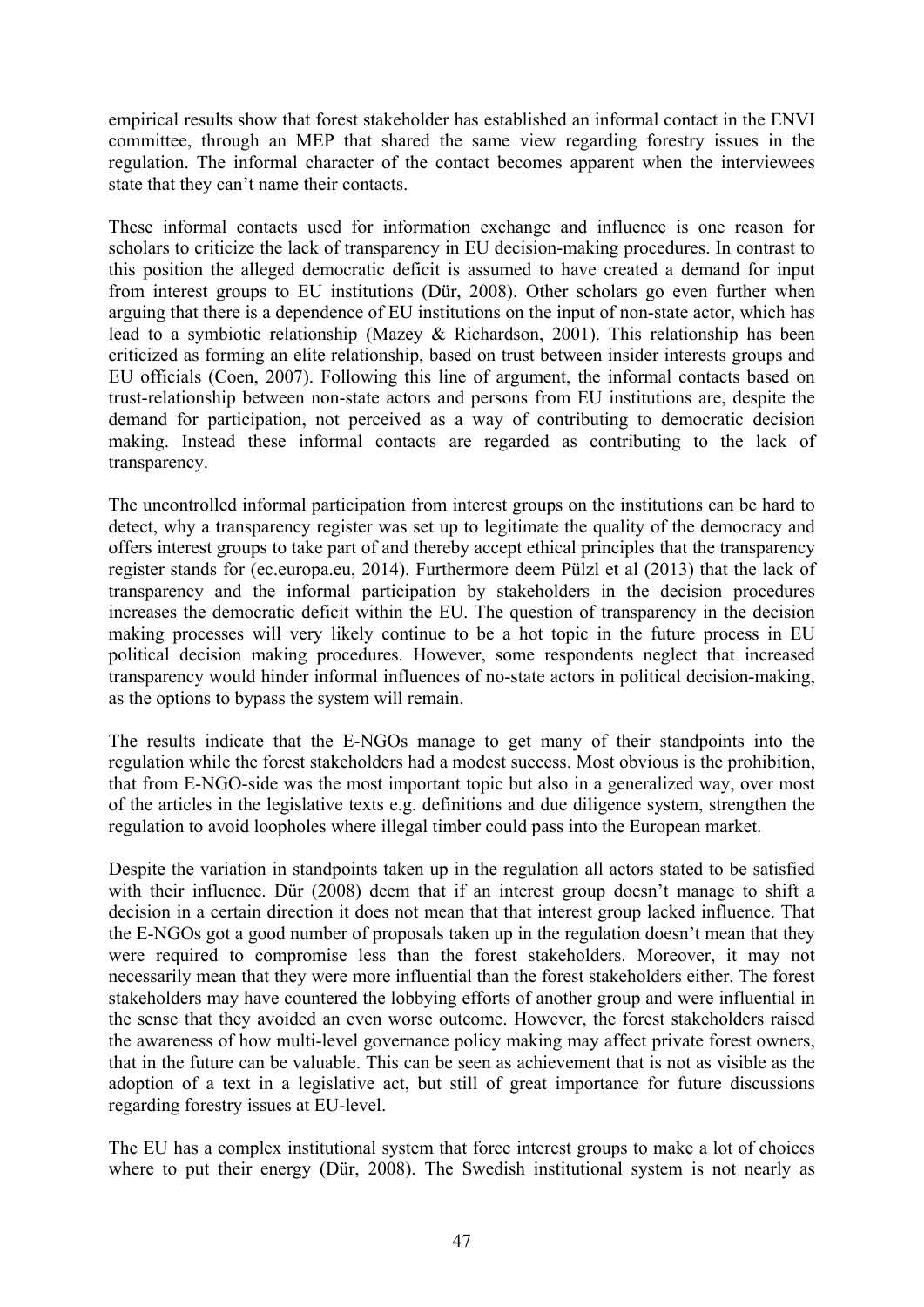complex and do not require interest groups to make choices in the same way. Swedish forest policy making is instead characterized by a cooperative style of decision-making since the adoption of the forest act 1993, where freedom with responsibility has been a major concept. This cooperative style implies that non-state actors have a pre-set opportunity to not only participate in political decision-making on forests but also be a part of the process and thus be highly influential. In comparison to the informal contacts between non-state actors and EU authorities in Brussels, the Swedish cooperative way has for a long time not been perceived as lobbyism or a sign of lacking transparency. This criticism has been raised only lately in national Swedish daily newspapers by Zaremba (2012). Thus, the national Swedish policy making approach, in comparison to the European, may also partially explain the late awareness amongst some national forest stakeholders and gives further an idea of the distinctions in how influence are perceived on national and European level.

Furthermore can three general ways that the forest sector communicate through been identified; via PR (public relations), through lobbying and with two-way communication (Janse, 2007). Furthermore does Bjärstig & Keskitalo (2013) mean that the public relations has the approach of inform the general public regarding forestry and forestry issues while the lobbying approach is used to influence the EU policy makers, which can be seen as one-way communication, two-way communication takes form when all actors that are affected of an issue and tries to understand each other and thereby learn through common joint meetings etc (Bjärstig & Keskitalo, 2013).

The empirical results show that forest stakeholders have used lobbying as the main communication approach to influence the decision-makers in the development of EUTR, as well as the two-way communication through participating in the common joint meetings to develop an understanding of the discussion and make it more comprehensible. The Public relations (PR) approach can in the results be seen, when national forest associations informed their members regarding the situation and through national stakeholder meetings addressing standpoints towards the Swedish authorities, which was added to the calculations of the Swedish position in the council.

The timing and efficiency is important factors for influencing the political process. Those starting too late influencing the process tend to miss the opportunities due to lack of efficiency, then efficiency is a matter of timing of commanding resources and knowledge in the debate at the right moment (Kohler-Koch & Buth 2009). That might have been the case with the late awareness of some forest stakeholders at the national level. The results show a late awareness from some stakeholders on the consequences and fulfillment of the requirements of the regulation.

The late awareness might be results of lacking communication amongst the forest related stakeholders on national level and potential problems of grip the cross-sectoral and multilevel governance. In contrast E-NGOs appear to be well coordinated and structured in their influence approach (Doh & Guay 2006). Furthermore, was the participation high throughout the whole process from the formal consultations in the early phase to the drafting procedures in the EP. The results indicate an very intense participation and lobbying before the regulation was release by the Commission and under the voting procedure in EP, which simultaneously was synchronized with the election in EP and in the early phase before the regulation was released as well as the participation by non-state actors decreased after the adoption of the main regulation.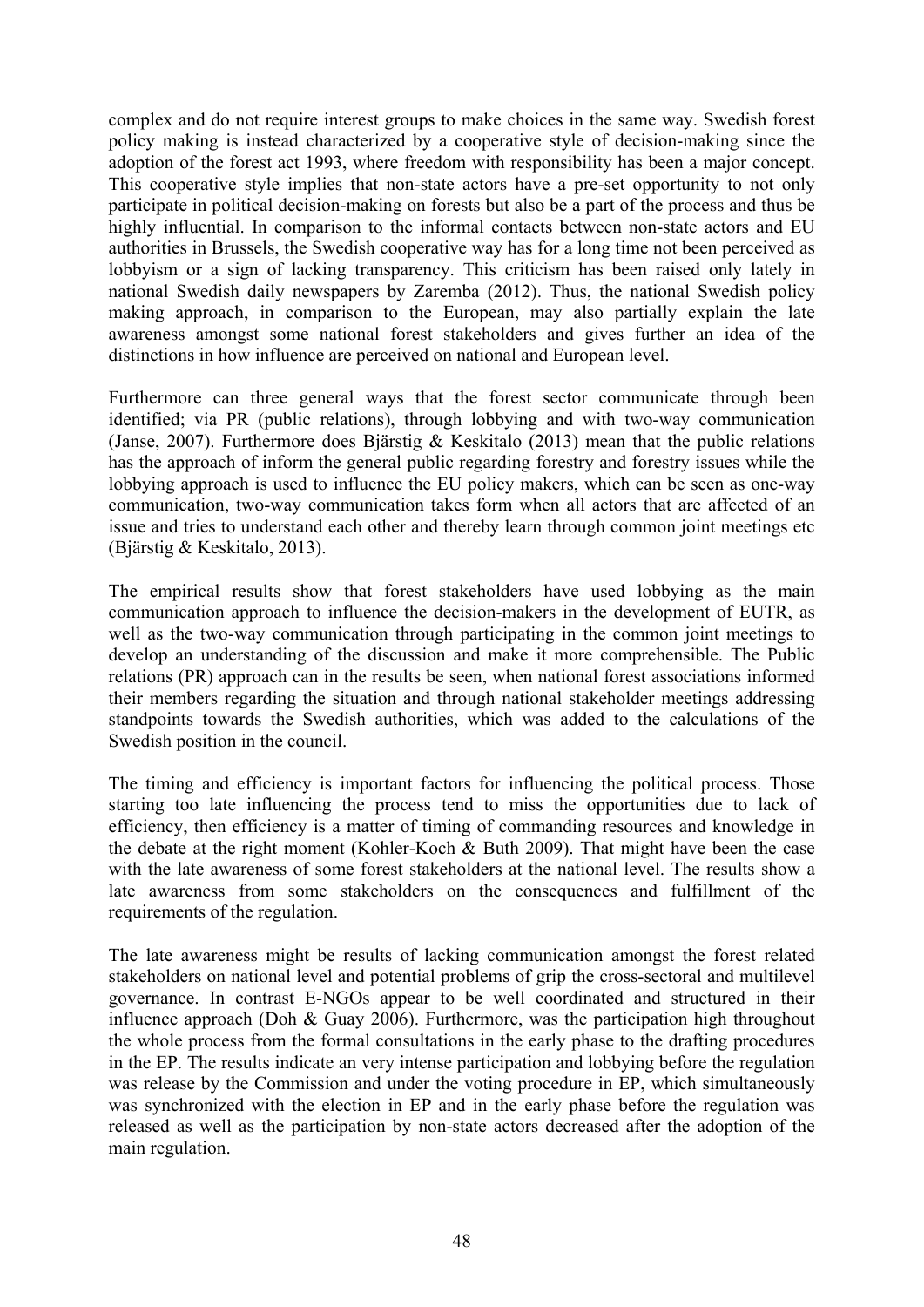Moreover, show the empirical results the importance of influencing in the early phase before the regulation was released. Non-state actors recognize that a change in the legislative text before its released, through influencing on officials of the Commission outweighs the difficult task and the efficiency of influencing the members of the European Parliament to put forward proposals for amendments.

The negotiations of the EUTR have also been morally loaded mixing emotions and arguments. The empirical results show that moral arguments aggravated the chances for forest stakeholders to be substantial in their influence as their arguments were neutralized in the discussions. The empirical results shows when forest stakeholders scrutinized the impact of a stronger legislative act, it was not accepted by a large number of actors involved in the EUTR, because of the assumptions that the forest stakeholders were against the attempts of reduce illegal trade within the European union. This made it difficult to e.g. present facts on how forestry and private forest owners may be affected by the regulation.

An example of the morally loaded discussion from the empirical results is the discussion of blood timbers, which was initiated by the ENVI committee and led the discussion of the regulation in the EP to a discussion of civil war in Liberia and how one fund the war by selling illegal harvested timber. The morally loaded discussions were perceived as a strategic move from the E-NGOs and support the perception of E-NGOs as representing society belongings going well beyond private benefits thus contributes to gain legitimacy.

Here had the E-NGOs and those who shared that view a communicative success by using morally loaded arguments that none could deny the importance in. Thus is the initial definition of the discussion important where the one that defines the problem in the debate may have the lead in the future discussion of the regulation.

Furthermore can the non-state actors be connected to the different classes of stakeholders that Mitchell, K.R et al (1997) describes and link to the different attributes, which are described as power, legitimacy and urgency. The non-state actors could fit the class of Dominant stakeholders where the non-stakeholders are both legitimate and powerful. The results show a discrepancy between the forest stakeholder and the E-NGOs regarding power to influence the decision-makers, which can be linked to the difference in resources among the forest stakeholders and the E-NGOs. The power can be viewed in many ways and are by some scholars described as transitory. The legitimacy for influencing the decision-makers is for both non-state actors, in relation to the parts of the civil society they represent, consolidate. The E-NGOs legitimate their influence by fulfilling their contributors will while the forest stakeholders represented the private forest owners in Europe to safeguard their needs and present situation in the EUTR process.

## **7.1 Reflexivity**

In the transcription process the author noticed that some follow-up questions were angled towards a Swedish perspective, in particular when the respondents were critical to the Swedish view and its management. Furthermore some of the interviews were performed as phoneinterviews, which caused a lack of personal contact. Expressions, facial appearances and body language can in an interview situation explain an experience further.

Verbal complications in a two-way direction may have caused confusions, which required extra time for explanations and follow-up questions.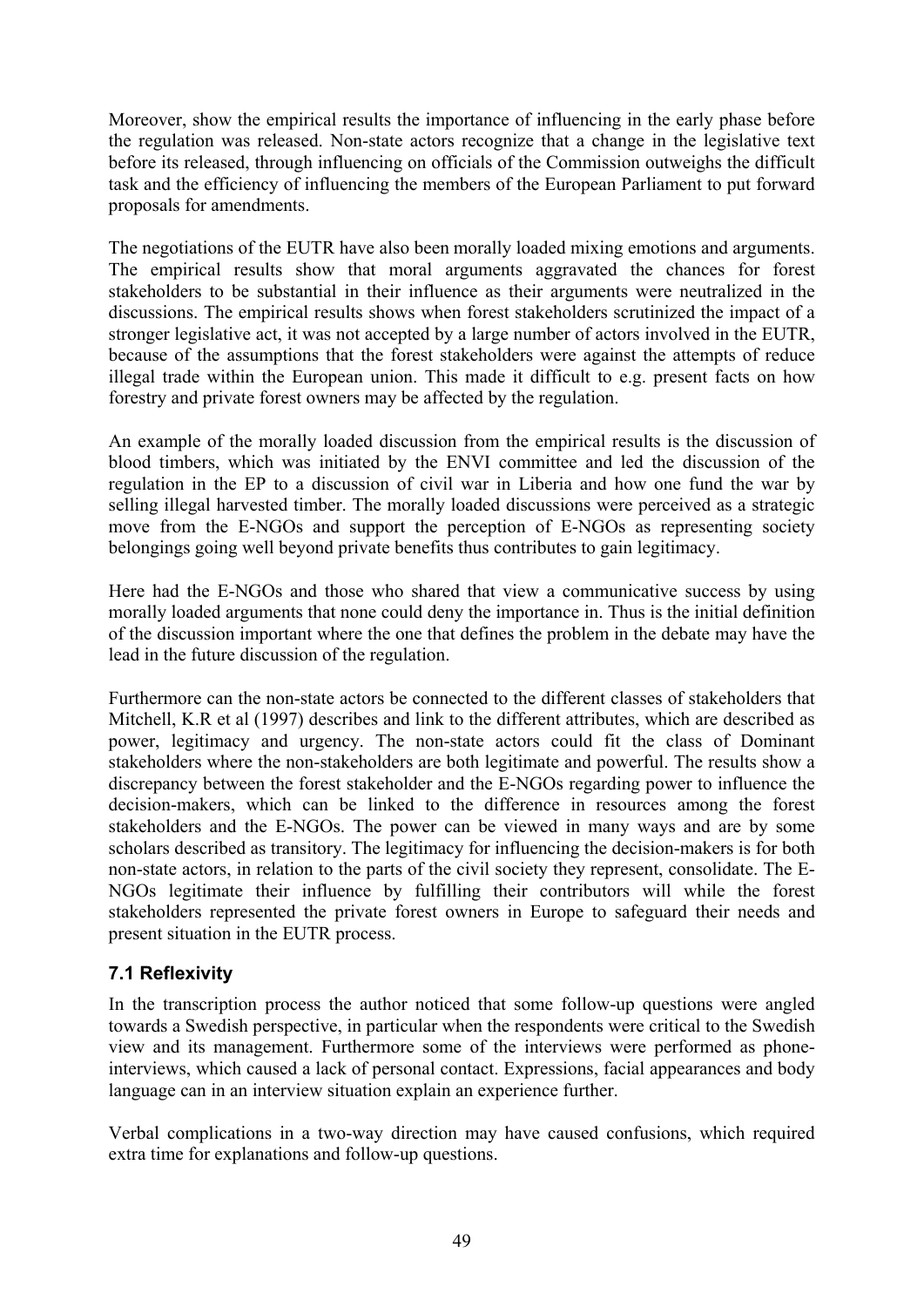The fact that the author was inexperienced in practical lobby-work and participation in decision making processes at EU-level meant that some knowledge was lacking, in particular under the first interviews where some terms wasn't known by the author. Furthermore was the relationship between theory and empirics not always corresponded, which required the author to renew his view on e.g. the importance of participation by non-state actors, the role and importance of the members of the European parliament and particular the game of policy making with all included actors, which the author perceived as complex and sometimes irrelevant in the grounds on which a decision is taken.

Due to the constant flow of knowledge and awareness of new understandings gave the impression of some interview-questions as irrelevant in the context of the "new" reality that the author was facing. This phenomenon was repeated in the transcription and the writing of the report, which caused the author to constantly go back to the theory and the interview material.

All respondents have affected the author in some question, in some issue, as well as the work of writing the report, which caused the author to rethink and reformulate his thoughts of influence, decision-making, participation and lobbyism.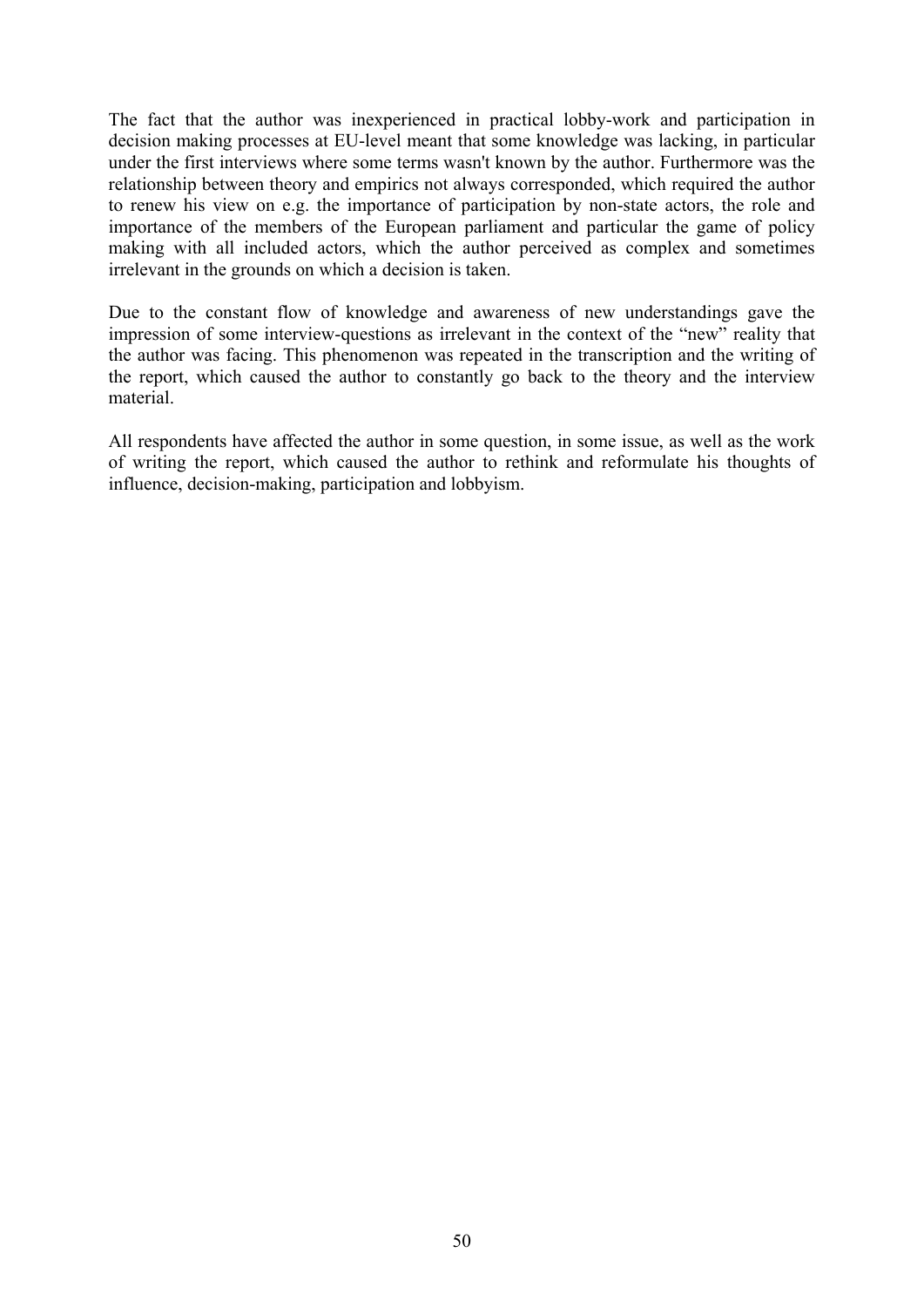# **8 Conclusions**

The major influence of the E-NGOs has resulted in the inclusion of the prohibition in the EUTR. This success in influencing the process can be related to better resources and contacts with the ENVI committee in the EP and DG environment. Another reason might be their culture in influencing the process, e.g. by dialogue oriented communication and the use of moral and ethical argumentation e.g. blood timber in the ENVI committee. Forest stakeholders have been successful as well when highlighting the forest perspective on the EUTR that before was unknown by many decision makers.

The participation of forest stakeholders and E-NGOs have tend to decrease over time, accept for partial participation events during the negotiation phases close to the voting in EP. Recourses (mainly human) are a crucial factor that determines the outcome of the lobbying and sort of sets the limit of how much one organization can influence. Informal contacts, arguments and relationships between the actor and the EU-institutions are, next after recourses, crucial factors that facilitates the efficiency of the lobby work and through that the possibilities of influence the decision makers.

Influence can be considered as participation and valuable for political process regarded as important in EU procedure but as well as lobbying and diminishing transparency. Linking one way of influence to a particular group, e.g. ENGOS to participation is a too simplistic way as both groups used influence, through formal and informal consultation and via coalitions, for their organizational benefits and priorities.

The openness of which decision-makers and institutions one communicate and collaborate with, isn't transparent in the European Union decision making process. All actors have "friends" but none reveals in which EU body because of silence agreement of trust, which concludes a lack of transparency in the European decision making procedure as in the development of the EUTR. National hesitations against lobbyism was revealed as well as a willingness for cooperation that shows a dichotomy of influencing being split between valuable collaboration and participation on the one hand and lobbyist work for the sake of the individual actor on the other hand. In EU processes these are intertwined that may cause confusion in particular for national interest groups.

Furthermore was the formal consultation representing a small part of the work of non-state actors influencing decision-makers. The majority of the influence put on decision makers is of informal character.

The non-state actors have most likely affected the outcome of the EU timber regulation through influence the decision makers informally and via coalitions. To what extent the nonstate actors have influenced the development of the EUTR can in this study not be concluded other than the E-NGOs were more successfully influenced the decision makers than the forest stakeholders and got a good number of amendments taken up in the regulation.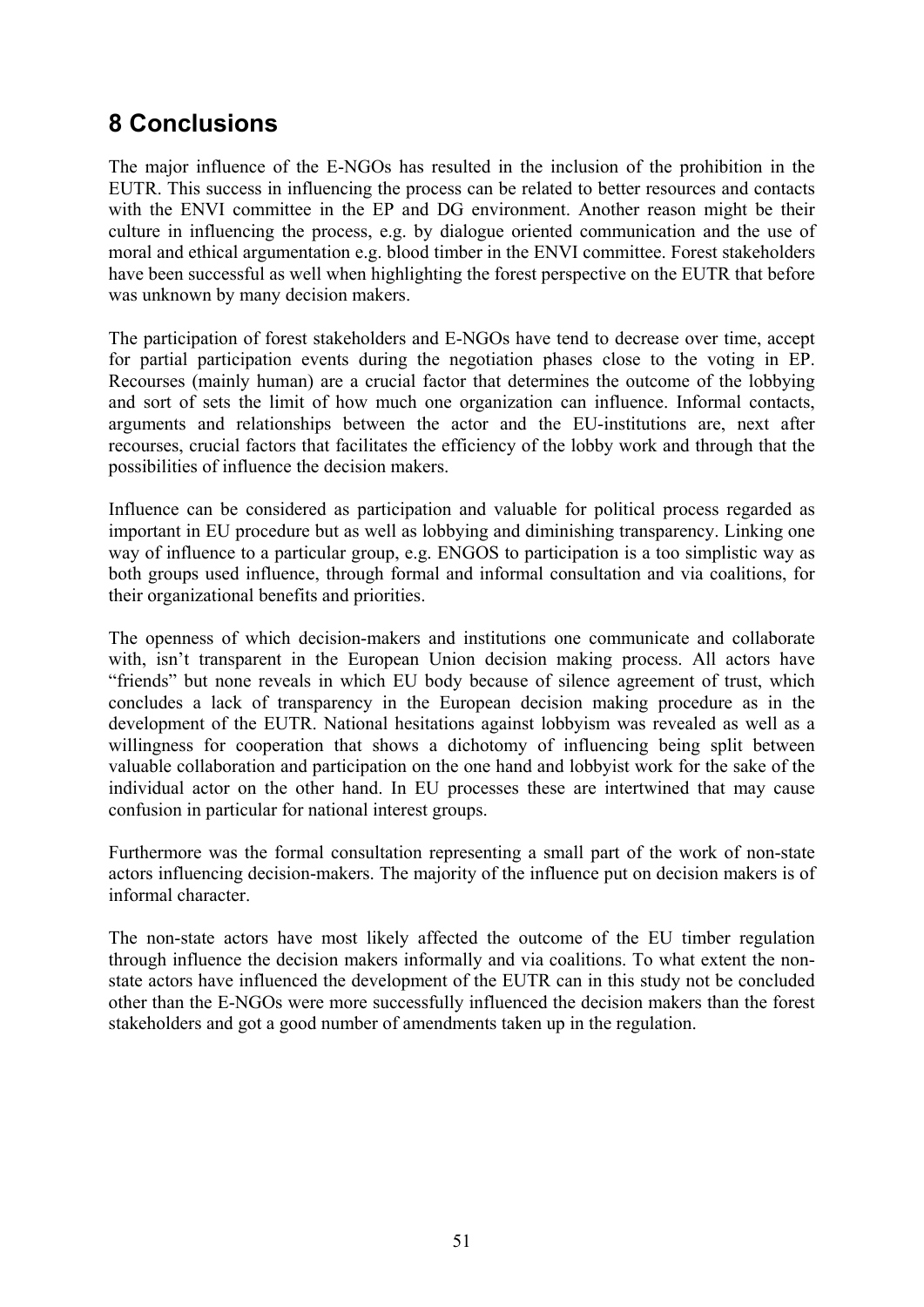## **References**

#### **Printed Sources**

- Alvesson, M. & Sköldberg, K. (2008) *Tolkning och reflektion*. Lund:Studentlitteratur
- Andersson, T. (2007). En gemensamm skogspolitik? –En integrationsteoretisk studie av ett politikområdet på tillväxt. Umeå: Umeå universitet
- Berglund, E, Kleinschmit, D & Malmer, A. (2013). Development of Forest Resource Use and Forest Governance in Sweden. SLU: Sweden.
- Beyers, J. (2004) Voice and Access Political practices of European interest associations. The Netherlnds: Leiden University
- Bleicher, J (1980). Contemporary hermeneutics: hermeneutics as method, philosophy, and critique. New York.
- Bjärstig, T & Keskitalo, H (2013) how to influence forest related issues in the European union? Prederred strategies among Swedish forest industry. Umeå: Umeå University.
- Bryman, A .(2008) Social research methods, third edition, Oxford: University press.
- Bryman, A. (2009) *Samhällsvetenskapliga metoder*, Liber: Egypt.
- Bryman, A.  $(2012)$ . Social research methods.  $4<sup>th</sup>$  edition. Oxford: University press.
- Baumgartner, Frank R. and Beth L. Leech. (1998). *Basic Interests: The Importance of Groups in Politics and Political Science*. Princeton, NJ: Princeton University Press.
- OECD. (2012). *Lobbyists, Government and Public Trust, Volume 2: Promoting Integrity through Self-regulation*, OECD Publishing.
- Coen, David (2007) *Lobbying in the European Union briefing paper, directorate-general internal policicies*, London.
- Commission of the European Communities, (2001). *White Paper on European Governance Brussels, 25.7.2001 (COM(2001)428 final),* Brussels.
- Commission of the European communities, (2008) *Proposal for a regulation of the European parliament and of the council; laying down the obligations of operators who place timber and timber products on the market*. Brussels.
- Official Journal of the European Union (2010) Regulation (EU) No 995/2010 of the European parliament and of the council of 20 October 2010; laying down the obligation of operators who place timber and timber products on the market. Brussels: Official Journal.
- Commission (2008) Accompanying document to the proposal for a regulation of the European Parliament and of the council. Brussels.
- Doh, P.J & Guay, T.R. (2006). Corporate social responsibility, public policy, and NGO activism in Europe and theUnited States: An institutional-stakeholder perspective. Pennsylvania: Journal of Management studies.
- Doh J.P. and Teegen, H. (2002). Nongovernmental organizations as institutional actors in international business: theory and implications. International Business review, 11,6, 665-84
- Dür, A & De Biévre, D, (2007) Inclusion without Influence: NGOs in European Trade Policy, Journal of Public Policy, Vol. 27 (2007), No. 1, 79-101
- Dür, A. (2008). Measuring Interest Group Influence in the EU: A Note on Methodology European Union Politics, Vol. 9. No. 4. Dublin: University College.
- Dür, A. (2008) How much influence do interest groups have in the EU? some methodological consierations. Dublin
- Dür, A. (2008) Interest groups in the European Union: How powerful are they? West European Politics, Vol. 31, No. 6, 1212–1230
- Freeman, R.E. (1984). Strategic Management: A stakeholder approach. Boston, MA: Pitman.

Forest Europe. (2011). State of Europe's Forests-Status & Trends in sustainable forest management. Oslo. Available at:

http://www.foresteurope.org/docs/SoEF/reports/State\_of\_Europes\_Forests\_2011\_Report\_Revised\_Novem ber\_2011.pdf

- Greenwood, J. (1997). Representing interest in the European Union, New york: St Martin's press
- Greenwood, J. (2007). Governance and civil society at the European Union level: the search for 'input legitimacy' through elite groups. United Kingdom: Cambridge University press.
- Hall, R. L., and Deardorff, A. V. (2006). 'Lobbying as Legislative Subsidy', American Political Science Review, 100:1, 69–84. University of Michigan.
- Holmgren, L (2010), International forest policy-an overview, Kugl Skogs-och lantbruksakademins tidskrift. Nr6,. Stockholm:KSLA. Available: http://www.focali.se/filer/International%20Forest%20Policy.pdf
- Janse, G. (2007). Characteristics and challenges of forest sector communication in the EU. Finland: Silva Fennica. Available: http://www.metla.fi/silvafennica/full/sf41/sf414731.pdf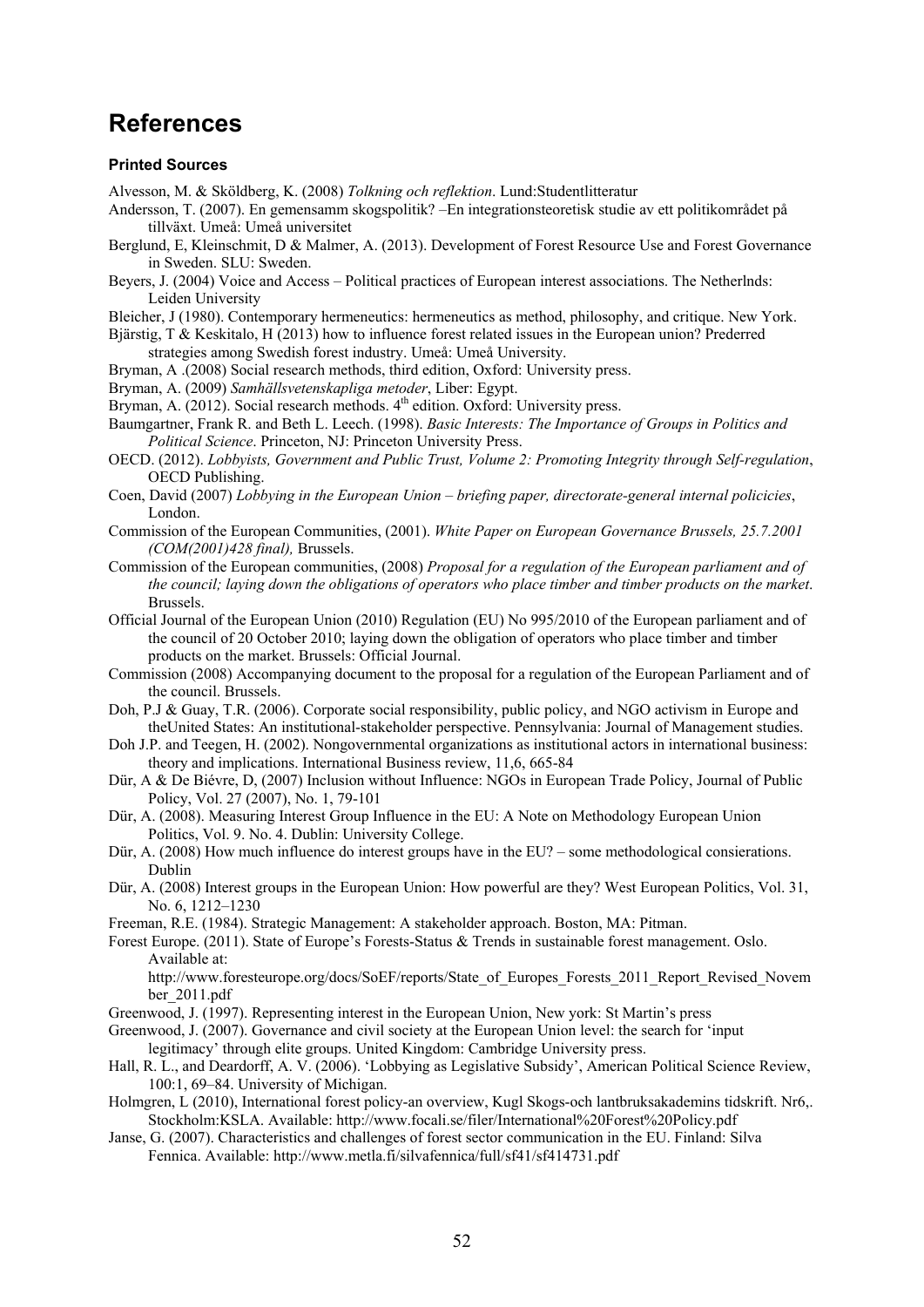Kvale, S & Brinkmann, S. (2009) Den kvalitativa forskningsintervjun. Lund: studentlitteratur.

- Kohler-Koch, B & Buth,V. (2009). Civil society in EU governance: lobby groups like any other?, TranState working papers, No. 108.
- Leech, B, L., Baumgartner, F. R, Berry, J, M, Hojnacki, M and Kimball, D. C.(2007) 'Does Money Buy Power? Interest Group Resources and Policy Outcomes', Paper presented at the annual meeting of the Midwest Political Science Association, Chicago.
- Mazey, S, and Richardson,J. (2001). Interest Groups and EU Policy-Making:Organisational Logic and Venue Shopping, in Jeremy Richardson (ed.), European Union:Power and Policy-Making. London: Routledge, 217–37.
- Michalowitz, I. (2005) Assessing conditions for influence of interest groups in the EU. Vienna:Institute for advance studies.
- Mitchell, K.R, Agle, R.B, Wood, J.D. (1997) Towards a theory of stakeholder identification and salience: defining the principle of who and what really counts. The academy of management review, Vol. 22, No. 4, pp. 853-886.
- Risse-Kappen, T. (1995) Non-state actors, Domestic structure and international institutios. Cambridge University press.
- Scott, J & Trubek, D. M. (2002). Mind the Gap: Law and new approaches to governance in the European Union, in: European Law Journal 8 (1) 1-18. United Kingdom: Blackwell publisher.
- Swedish forest agency. (2014). Skogsvårdslagstiftningen. Jönköping: Skogsstyrelsen. Available at: http://www.skogsstyrelsen.se/Global/PUBLIKATIONER/svl/SVL%202014.pdf
- The Economist (2003). Non-governmental organizations and business: living with the enemy. 9 August, 49–50.
- Tjora, A. (2012). Från nyfikenhet till systematisk kunskap, kvalitativ forskning I praktiken, Lund: studentlitteratur.
- Pülzl, H, Hogl, K, Kleinschmit, D, Wydra, D, Arts, B, Mayer, P, Palahí, M, Winkel, G and Wolfslehner, B. (2013), European forest governance – issues at stake and the way foreward. Bundesministerium für ernährung, landwirtschaft und verbraucherschutz.

#### **Electronic Sources**

Zaremba, M. (2012-05-08).http://www.dn.se/kultur-noje/skogens-maffia-sa-tog-de-makten-over-traden/ [2014-02-13]

European Commission (2013-03-25) *Com (2008) 644*  http://ec.europa.eu/prelex/detail\_dossier\_real.cfm?CL=sv&DosId=197511#395589 [2014-01-16]

European Commission (2013-02-21) *EU Timber regulation.* http://ec.europa.eu/environment/eutr2013/index\_sv.htm [2014-02-10].

European Comission(2013-03-25) The bird directive. http://ec.europa.eu/environment/nature/legislation/birdsdirective/[2014-03-02]

European Comission(2013-03-25) Water framwork http://ec.europa.eu/environment/water/water-framework/ [2014-03-02]

European Commission (2013-03-25)*who is affected* http://ec.europa.eu/environment/eutr2013/who-is-affected/index\_en.htm [2014-03-02]

European Commission (2013-03-25)*Legal acts*  http://europa.eu/eu-law/decision-making/legal-acts/index\_en.htm [2014-03-02]

European Commission (2013-03-25) *Natura2000*  http://ec.europa.eu/environment/nature/natura2000/ [2014-03-02]

European Commission (2014-03-25) *Forests.* http://ec.europa.eu/environment/forests/illegal\_logging.htm [2014-03-13].

European Commission (2014-03-25) *Illegal logging.* http://ec.europa.eu/environment/forests/timber\_regulation.htm [2014-03-13].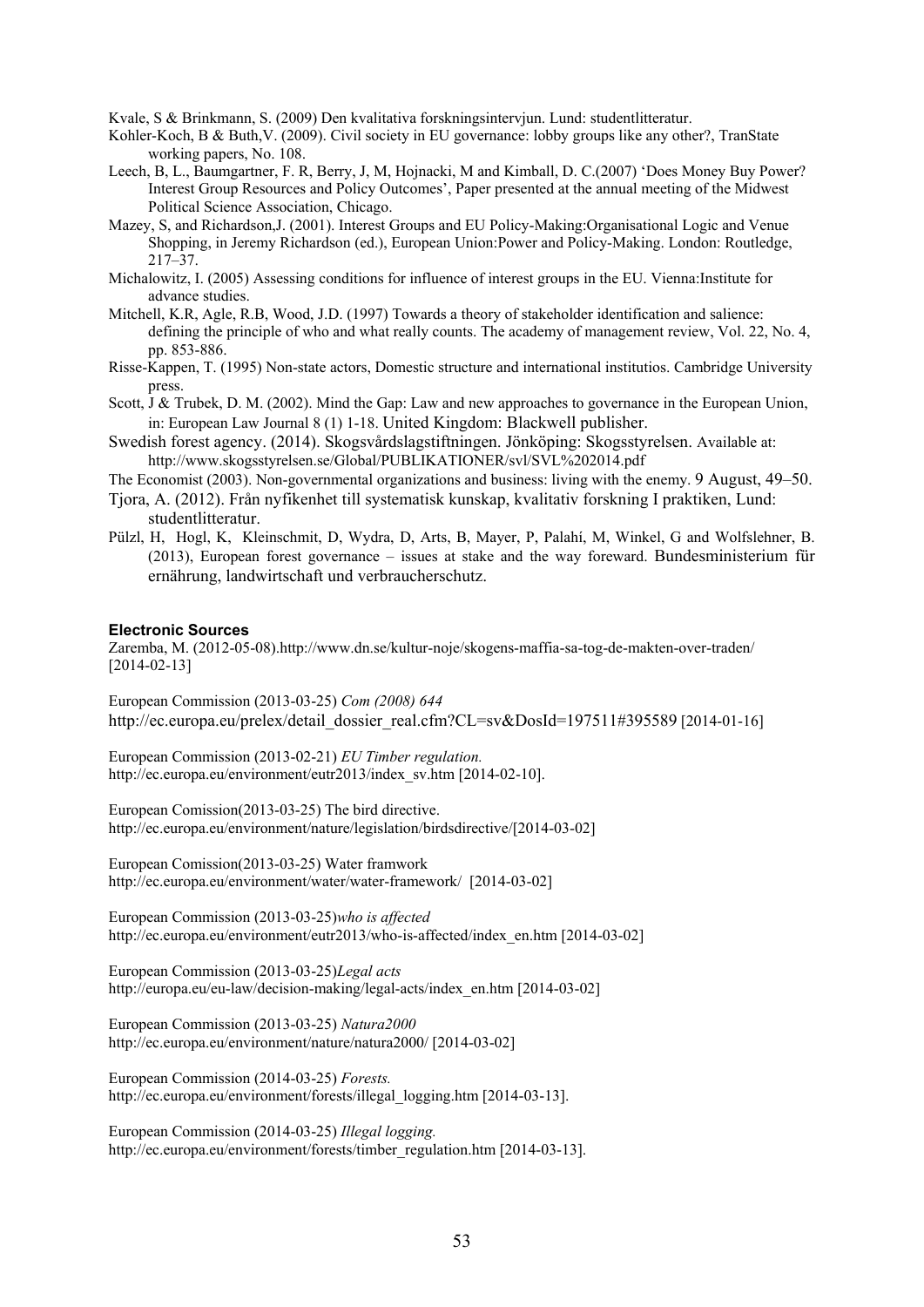European Commission (2014-03-25). *FLEGT Voluntary Partnership agreements (VPA).*  http://ec.europa.eu/environment/forests/flegt.htm [2014-03-01].

EU Timber regulation. (2013-\*\*-\*\*) *EU timmerförordning.* http://www.skogsstyrelsen.se/timmerforordningen [2014-03-01].

European Union (2014-03-13) *How EU decisions are made*. http://europa.eu/eu-law/decision-making/procedures/index\_sv.htm [2014-03-13]

European Union. (2014-03-13). *Transparency Register*

http://ec.europa.eu/transparencyregister/info/about-register/whyTransparencyRegister.do?locale=en#en [2014- 03-12]

Swedish board of Agriculture (\*\*-\*\*-\*\*). *EU-länderna samarbetar kring vattenfrågor.*http://www.jordbruksverket.se/amnesomraden/odling/draneringochbevattning/vattendirektivet .4.207049b811dd8a513dc8000600.html [2014-03-01].

Swedish environmental protection agency (2014-03-10). http://www.naturvardsverket.se/Miljoarbete-i-samhallet/Miljoarbete-i-Sverige/Uppdelat-efteromrade/Naturvard/Skydd-av-natur/Natura-2000/ [2014-03-10].

Swedish forestry agency (2011-04-12). *Our function.* http://www.skogsstyrelsen.se/en/AUTHORITY/About-us/Our-function/ [2014-03-02]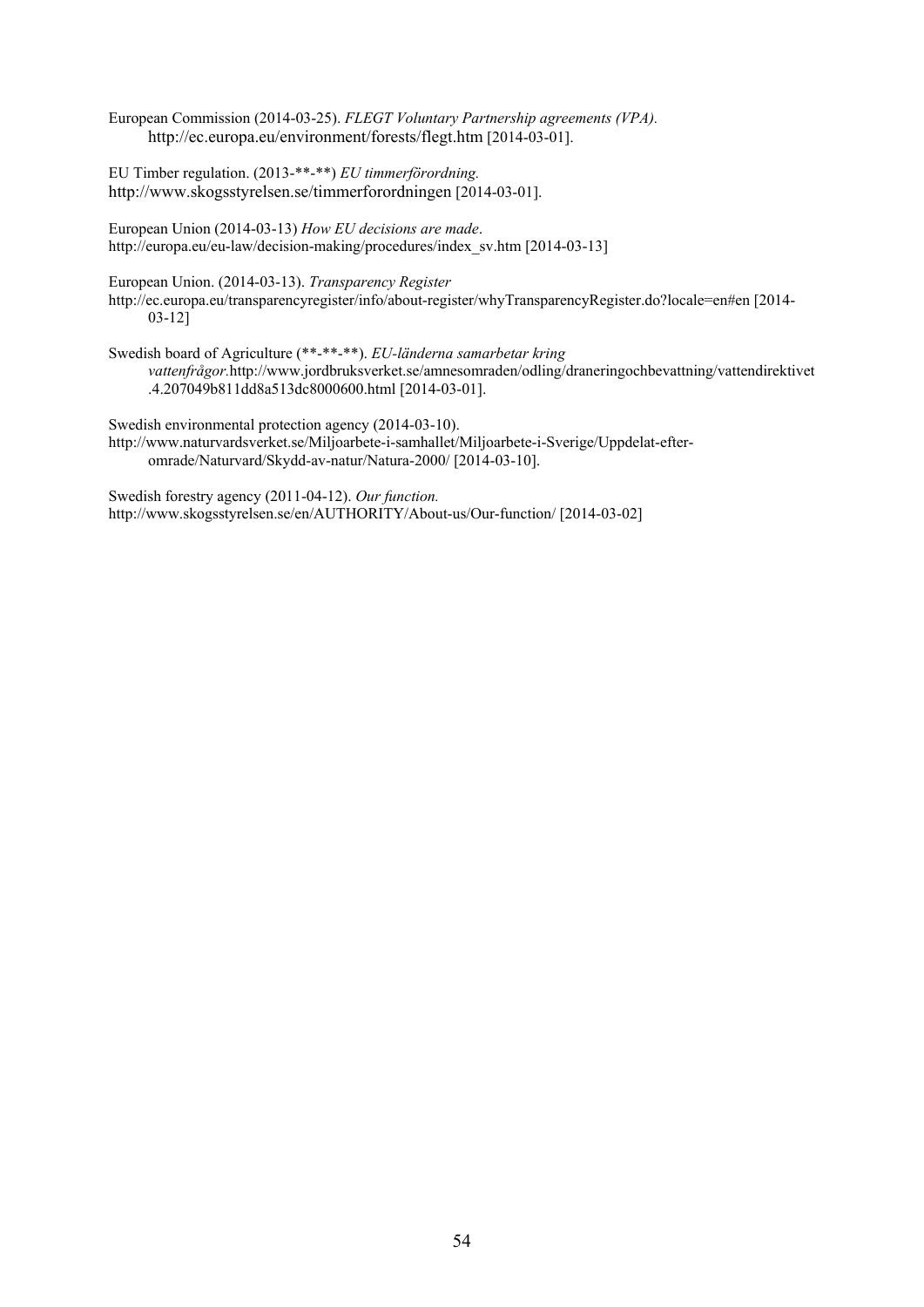## **Annex**

## **Annex 1**

*2008* 

#### **Documents linked to the legal process**

The Commission, (2008). Proposal for regulation of laying down the obligations of operators who place timber and timber products on the market. Brussels.

The Commission,(2008). Impact assessment. Brussels.

#### **Position papers from Non-state actors and Swedish authorities**

- CEPI (2008), Position paper: New timber regulations a step forward in curbing illegal logging but EU should not be deterred from addressing the causes of illegal logging. Brussels.
- EUSTAFOR, CEPF, FECOP; NSF, COPA & COGECA (2008) Joint letter from forest producers addressed Mr. José Manuel Barroso. Brussels.
- LRF skogsägarna (2008), The position of LRF skogsägarna regards the regulation laying down obligations of operators who place timber products on the market
- LRF skogsägarna, (2008). The position from LRF skogsägarna on the proposal for regulation of laying down the obligations of operators who place timber and timber products on the market. Stockholm.
- Ministry of rural affairs (2008), Letter to interest groups regarding the proposal for regulation of laying down the obligations of operators who place timber and timber products on the market. Stockholm.

#### *2009*

#### **Documents linked to the legal process**

- ENVI committee (2009), Proposal for amendments to the report on the proposal for a regulation of the European Parliament and of the Council laying down the obligations of operators who place timber and timber products on the market. Brussels.
- The Council, (2009). The standpoint from the council regarding proposal for a regulation; laying down obligations of operators who place timber and timber products on the market. Brussels.
- The Council, (2009), Amendments on the proposal for a regulation; laying down obligations of operators who place timber and timber products on the market. Brussels.
- The European parliament, (2009). Report \*\*\*I co-decision procedure on the proposal for a regulation of the European Parliament and of the Council laying down the obligations of operators who place timber and timber products on the market (COM(2008)0644 – C6-0373/2008 – 2008/0198(COD)). Brussels.

#### **Position papers from Non-state actors and Swedish authorities**

CEPF, (2009). Position letter to EP and members. Brussels.

- CEPF,NSF, Copa Cogeca (2009). Common position paper to the members of the council WP on forestry. Brussels.
- European forest owners. (2009). Response to the draft regulation on laying down the obligation of operators who place timber on the market. Brussels
- IKEA (2009) Voting recommendations for plenary on the obligations of operators who place timber and timber products on the market. Brussels.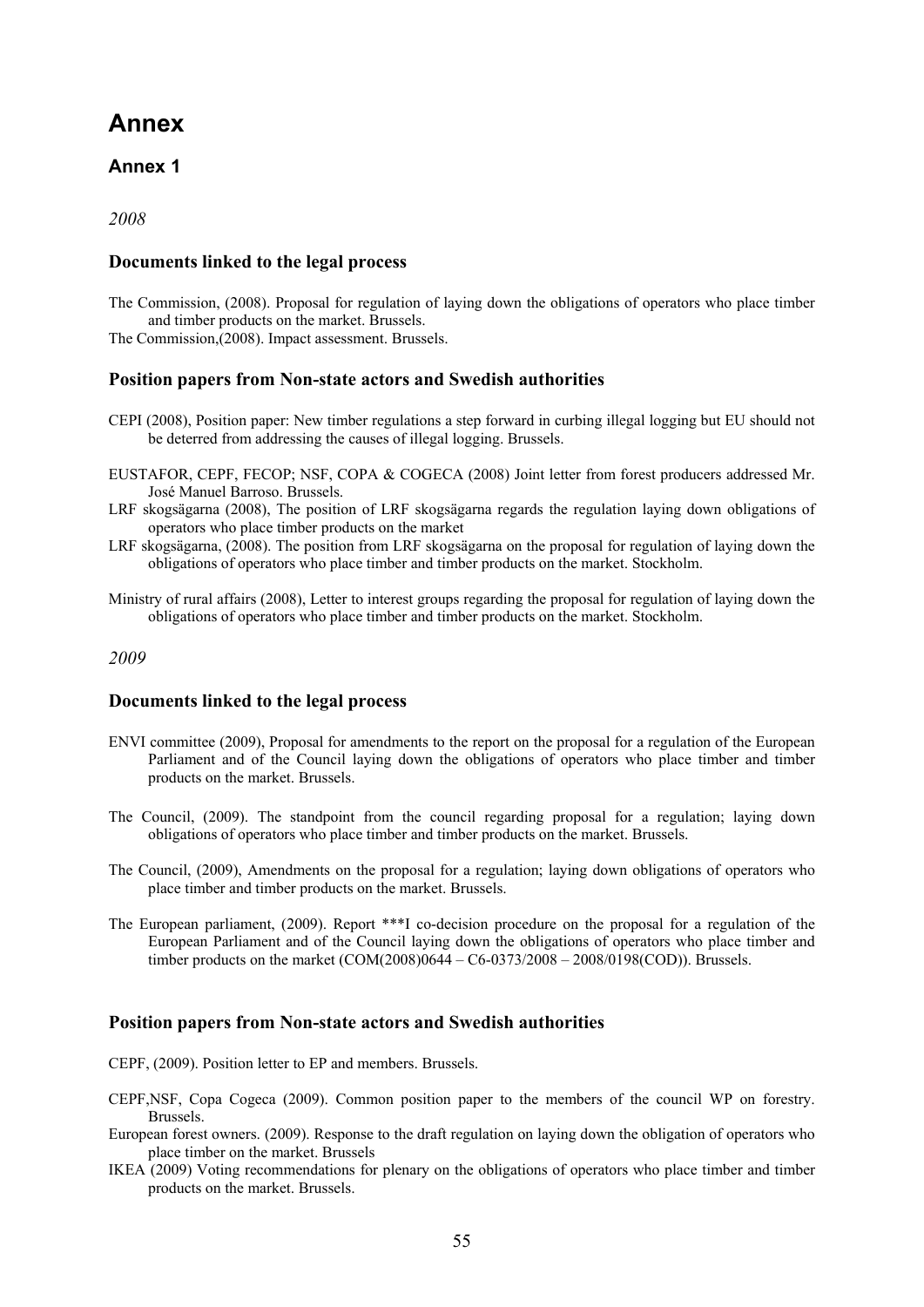- Ministry of rural affairs. (2009). Proposal to the european parliament and the council on laying down timber and timber products on the EU market. (the Swedish standpoints). Stockholm: Sweden.
- NSF, CEPF, eustafor & copa cogeca (2009). Discussion paper. Brussels.

NSF & LRF skogsägarna (2009) E-mail Correspondence

Svensson, M (2009) Parlamentets svek mot IKEA - Lena Ek. Smålandsposten.

- Swedish forest agency (2009), *First attempt on guidance for Swedish operators on the practical future implementation of the proposed Regulation [COM(2008) 644/3] "laying down the obligations of operators who place timber and timber products on the market".* Sweden: Jönköping.
- WWF-Uk (2009), *Draft Terms of Reference Analysis of impacts of FLEGT Additional measures on small forest owners*. England: Surrey.

#### *2010*

#### **Documents linked to the legal process**

- Official Journal of the European union, (2010). *Regulation (EU) No 995/2010 of the European parliament and of the Council of 20 october 2010; laying down the obligations of operators who place timber and timber products on the market.* Brussels.
- Swedish forest agency (2010). *National adaption of FLEGT*. Sweden: Jönköping.

The Council (2010). *Draft statements of the council*. Brussels.

The Council. (2010). *Competitiveness (Internal market, industry, research and speace)*. Luxembourg.

The European parliament, (2010). *\*\*\*II Draft recommendation for second reading, committee on the environment, public health and food safety*. Brussels.

#### **Position papers from Non-state actors and Swedish authorities**

CEPF (2010). Final draft paper on communication with EP and council on second reading. Brussels.

CEPF, (2010) Forest owners comments on proposed amendments to the timber regulation. Brussels.

CEFP, (2010) Forest owners input on the trilogue of the Due Diligence Regulation. Brussels. Cristofer Fjellner, (2010) Blogg. Available at: www.fjellner.eu

*2011* 

#### **Position papers from Non-state actors and Swedish authorities**

Ackzell, L (2011). *Views from family forestry*. (Power-point)

Briefing Lacey act (2000) Notes from Seminar.

European forest institute (2011) *Best options for risk assessment and risk mitigation procedures*. Brussels.

Kulikova, E (2011). *Legislative Impacts on the Forest-based sector in Russia.* Russia. (Power-point).

Labbé, S. (2011). I*egal logging – legislative impacts.* Canada Wood group.(Power-point).

Schulmeister, A (2011). *A civil society view of how to meet legality requirements*. Brussels. (power-point)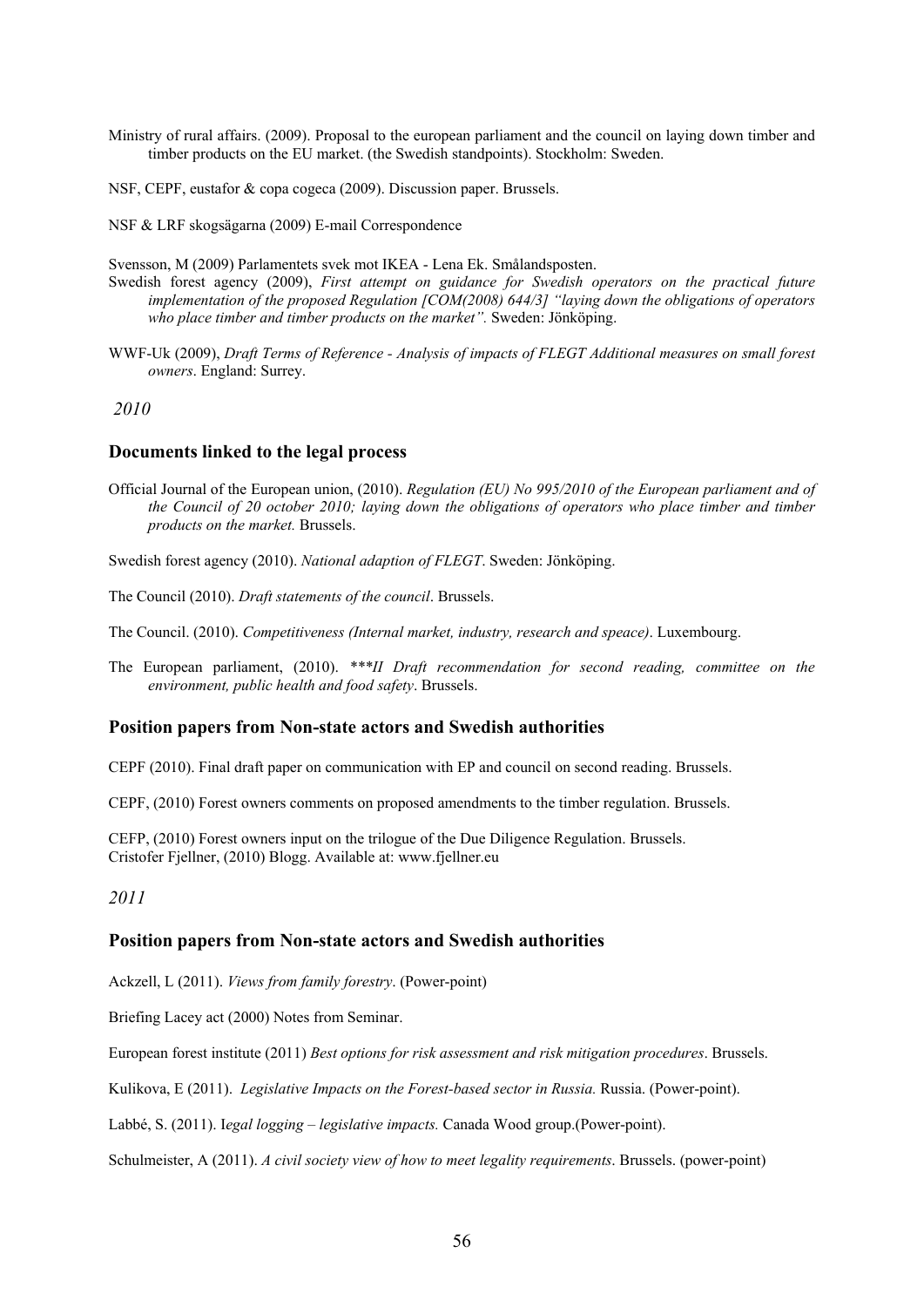Snow, M (2011). *Risk analysis as a tool for legality-lessons from North America*. American hardwood council. (Power-point).

#### *2012*

#### **Documents linked to the legal process**

- EU timber regulation platform- concept note, (2012). European information platform on timber and legality to support the implementation and enforcement of the EU timber regulation. Brussels.
- Official Journal of the European Union,(2012). Commission Delegated Regulation (EU) No 262/2012 on the procedural rules the recognition and withdrawal of recognition of monitoring organization as provided for the regulation (EU) No 995/2012 of the European Parliament and of the council laying down the obligations of operators who place timber and timber products on the market. Brussels.
- Official Journal of the European Union (2012). Commission implemented regulation (EU) No 607/2012 on the detailed rules concerning the due diligence system and the frequency and nature of the checks on monitoring organizations as provided for in regulation (EU) 995/2012 of the European Parliament and of the Council laying down the obligations of operators who place timber and timber products on the market. Brussels.

*2013* 

#### **Documents linked to the legal process**

European Commission DG ENV, (2013). *EU Timber Regulation applicable from 3 march 2013*. Brussels.

### **Annex 2**

Respondent A - Forest stakeholder (NSF and CEPF)

Respondent B - E-NGO

Respondent C - Swedish authority (The Swedish forest agency & ministry of rural affairs)

Respondent D – European Parliament

Respondent E - The Commission

### **Annex 3**

Civil servant from the ministry of rural affairs involved in the negotiations of the EUTR at national level and in the council, interview performed 2013-10-28. Citation code: Rx1

Secretary General of the Confederation of European Forest Owners (CEPF) that lobbied and participated in the decision makers under the negotiations of the EUTR process in Brussels and at national level, interview performed 2013-10-28 Citation code: Lx3 (Phone-interview)

Civil Servant from the ministry of rural affairs involved in the negotiations of the EUTR at national and in the council, interview performed 2013-10-29 Citation code: Rx2

Civil Servant from the ministry of rural affairs involved in the negotiations of the EUTR at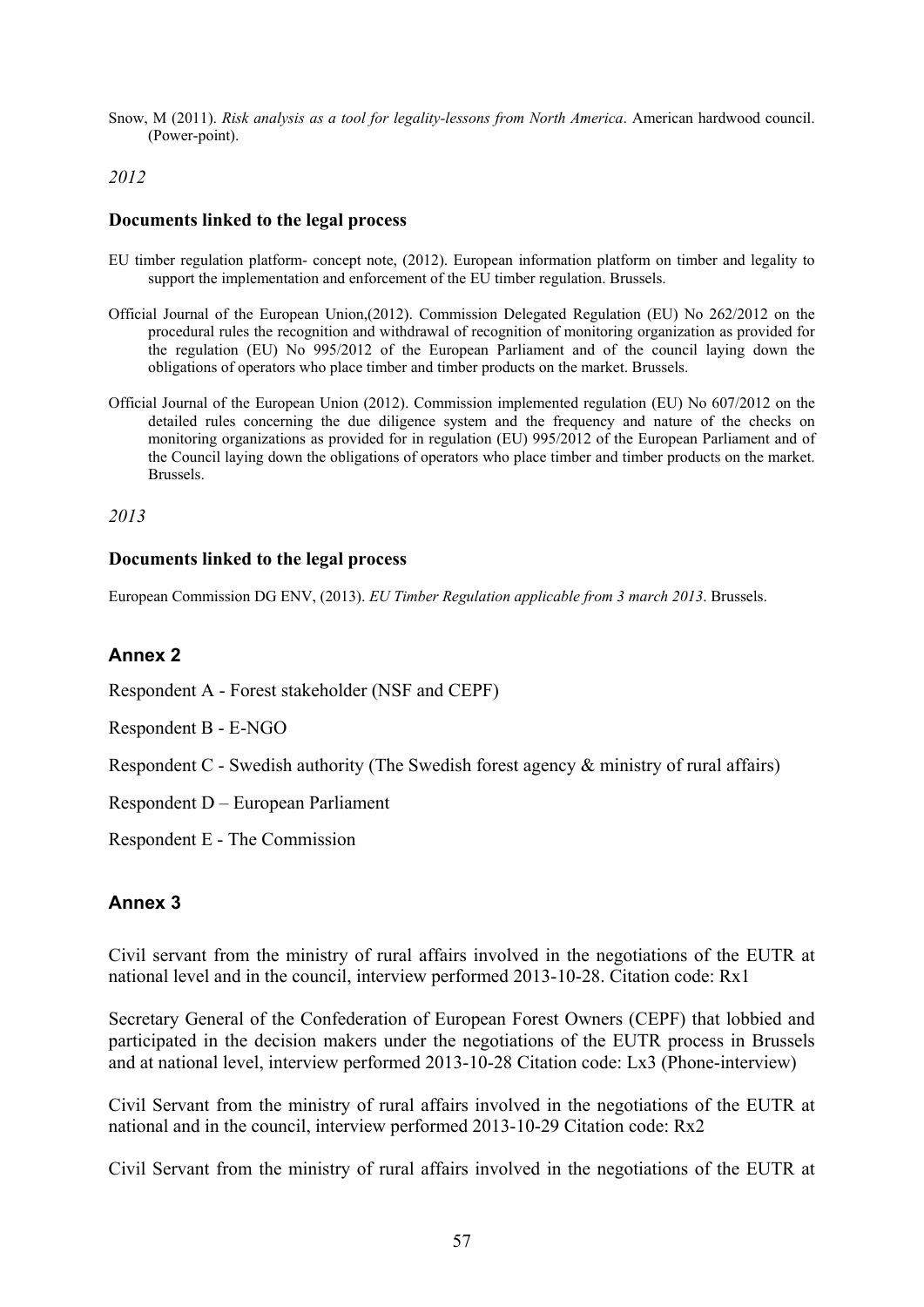national and in the council, interview performed 2013-10-30. Citation code: Rx3

Civil Servant from the Swedish forest agency, expert on forest policy issues and responsible for the national stakeholder meetings under the EUTR process, interview performed 2013-10- 31 (Skype-interview). Citation code: Sx1

Civil servant from the Swedish forest agency, expert on forest policy issues and responsible for the national stakeholder meetings under the EUTR process, interview performed 2013-10- 31 (Skype-interview). Citation code: Sx2

Civil servant from the Swedish forest agency, expert on forest policy issues and responsible in the negotiations of the delegated act, interview performed 2013-10-31 (phone-interview). Citation code: Sx3

Forestry specialist from the Nordic family forest that lobbied and participated under the negotiations of the EUTR I Brussels and at national level, interview preformed 2013-11-01 (Phone-interview). Citation code: Lx1

Policy officer from one E-NGO that lobbied and participated under the negotiations of the EUTR I Brussels and at national level, interview performed 2013-11-04. Citation code: Lx2

MEP assistant representing a Swedish MEP in the European Parliament that negotiated the development of the EUTR in the EP, interview performed 2013-11-05. Citation code: Ix1

Head of office & Civil servant in DG environment in the Commission, that developed the proposal and were the leading DG in the Commission under the EUTR process, interview performed 2013-11-06. Citation code: Ix2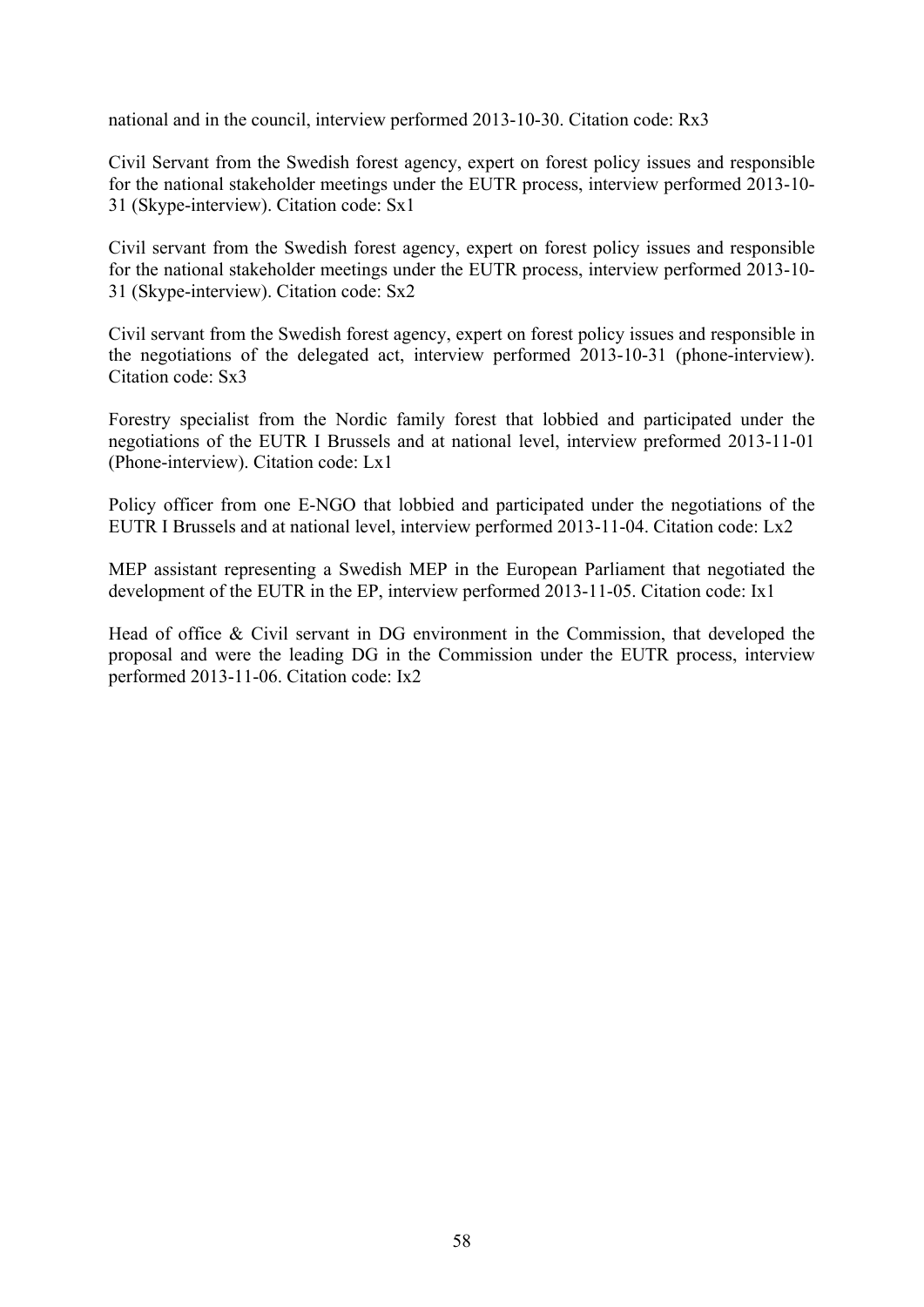## **Publications from The Department of Forest Products, SLU, Uppsala**

#### Rapporter/Reports

- 1. Ingemarson, F. 2007. De skogliga tjänstemännens syn på arbetet i Gudruns spår. Institutionen för skogens produkter, SLU, Uppsala
- 2. Lönnstedt, L. 2007. *Financial analysis of the U.S. based forest industry*. Department of Forest Products, SLU, Uppsala
- 4. Stendahl, M. 2007. *Product development in the Swedish and Finnish wood industry.* Department of Forest Products, SLU, Uppsala
- 5. Nylund, J‐E. & Ingemarson, F. 2007. *Forest tenure in Sweden – a historical perspective.* Department of Forest Products, SLU, Uppsala
- 6. Lönnstedt, L. 2008. *Forest industrial product companies – A comparison between Japan, Sweden and the U.S.* Department of Forest Products, SLU, Uppsala
- 7. Axelsson, R. 2008. Forest policy, continuous tree cover forest and uneven-aged forest management in Sweden's boreal forest. Licentiate thesis. Department of Forest Products, SLU, Uppsala
- 8. Johansson, K‐E.V. & Nylund, J‐E. 2008. NGO Policy Change in Relation to Donor Discourse. Department of Forest Products, SLU, Uppsala
- 9. Uetimane Junior, E. 2008. Anatomical and Drying Features of Lesser Known Wood Species from Mozambique. Licentiate thesis. Department of Forest Products, SLU, Uppsala
- 10. Eriksson, L., Gullberg, T. & Woxblom, L. 2008. Skogsbruksmetoder för privatskogs‐brukaren. *Forest treatment methods for the private forest owner.* Institutionen för skogens produkter, SLU, Uppsala
- 11. Eriksson, L. 2008. Åtgärdsbeslut i privatskogsbruket. *Treatment decisions in privately owned forestry.* Institutionen för skogens produkter, SLU, Uppsala
- 12. Lönnstedt, L. 2009. *The Republic of South Africa's Forets Sector.* Department of Forest Products, SLU, Uppsala
- 13. Blicharska, M. 2009. *Planning processes for transport and ecological infrastructures in Poland – actors' attitudes and conflict.* Licentiate thesis. Department of Forest Products, SLU, Uppsala
- 14. Nylund, J‐E. 2009. *Forestry legislation in Sweden*. Department of Forest Products, SLU, Uppsala
- 15. Björklund, L., Hesselman, J., Lundgren, C. & Nylinder, M. 2009. Jämförelser mellan metoder för fastvolymbestämning av stockar. Institutionen för skogens produkter, SLU, Uppsala
- 16. Nylund, J‐E. 2010. *Swedish forest policy since 1990 – reforms and consequences***.** Department of Forest Products, SLU, Uppsala
- 17. Eriksson, L., m.fl. 2011. Skog på jordbruksmark erfarenheter från de senaste decennierna. Institutionen för skogens produkter, SLU, Uppsala
- 18. Larsson, F. 2011. Mätning av bränsleved Fastvolym, torrhalt eller vägning? Institutionen för skogens produkter, SLU, Uppsala
- 19. Karlsson, R., Palm, J., Woxblom, L. & Johansson, J. 2011. Konkurrenskraftig kundanpassad affärsutveckling för lövträ ‐ Metodik för samordnad affärs‐ och teknikutveckling inom leverantörskedjan för björkämnen. Institutionen för skogens produkter, SLU, Uppsala
- 20. Hannerz, M. & Bohlin, F., 2012. Markägares attityder till plantering av poppel, hybridasp och *Salix* som energigrödor – en enkätundersökning. Institutionen för skogens produkter, SLU, Uppsala
- 21. Nilsson, D., Nylinder, M., Fryk, H. & Nilsson, J. 2012. Mätning av grotflis. *Measuring of fuel chips.* Institutionen för skogens produkter, SLU, Uppsala
- 22. Sjöstedt, V. 2013. The Role of Forests in Swedish Media Response to Climate Change Frame analysis of media 1992-*2010.* Licentiate thesis. Department of Forest Products, SLU, Uppsala
- 23. Nylinder, M. & Fryk, H. 2014. Mätning av delkvistad energived. Institutionen för skogens produkter, SLU, Uppsala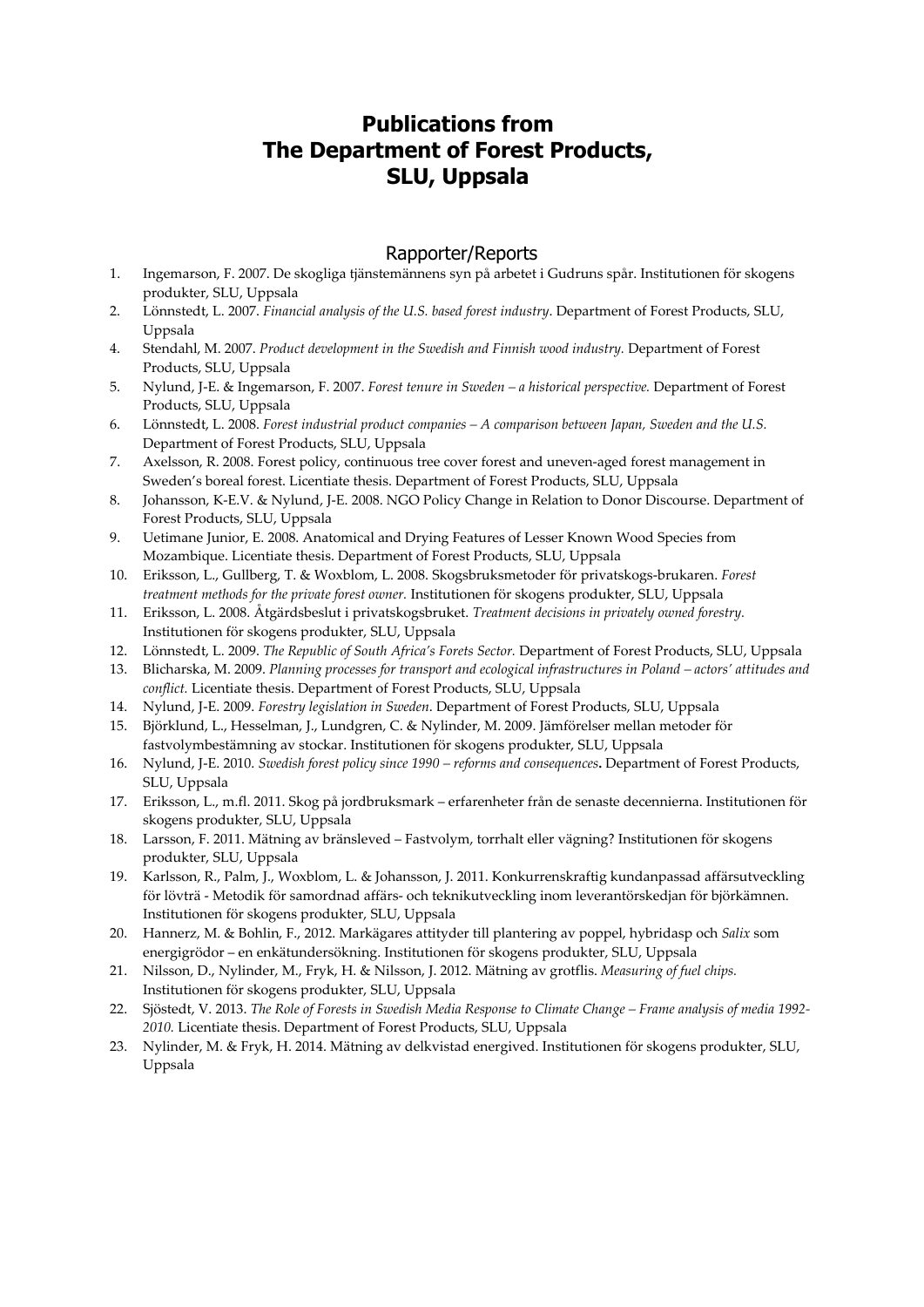#### Examensarbeten/Master Thesis

- 1. Stangebye, J. 2007. Inventering och klassificering av kvarlämnad virkesvolym vid slutavverkning. *Inventory and classification of non‐cut volumes at final cut operations.* Institutionen för skogens produkter, SLU, Uppsala
- 2. Rosenquist, B. 2007. Bidragsanalys av dimensioner och postningar En studie vid Vida Alvesta. *Financial analysis of economic contribution from dimensions and sawing patterns – A study at Vida Alvesta.* Institutionen för skogens produkter, SLU, Uppsala
- 3. Ericsson, M. 2007. En lyckad affärsrelation? Två fallstudier. *A successful business relation? – Two case studies.* Institutionen för skogens produkter, SLU, Uppsala
- 4. Ståhl, G. 2007. Distribution och försäljning av kvalitetsfuru En fallstudie. *Distribution and sales of high quality pine lumber – A case study*. Institutionen för skogens produkter, SLU, Uppsala
- 5. Ekholm, A. 2007. Aspekter på flyttkostnader, fastighetsbildning och fastighetstorlekar. *Aspects on fixed harvest costs and the size and dividing up of forest estates.* Institutionen för skogens produkter, SLU, Uppsala
- 6. Gustafsson, F. 2007. Postningsoptimering vid sönderdelning av fura vid Säters Ångsåg. *Saw pattern optimising for sawing Scots pine at Säters Ångsåg*. Institutionen för skogens produkter, SLU, Uppsala
- 7. Götherström, M. 2007. Följdeffekter av olika användningssätt för vedråvara en ekonomisk studie. *Consequences of different ways to utilize raw wood – an economic study*. Institutionen för skogens produkter, SLU, Uppsala
- 8. Nashr, F. 2007. *Profiling the strategies of Swedish sawmilling firms.* Department of Forest Products, SLU, Uppsala
- 9. Högsborn, G. 2007. Sveriges producenter och leverantörer av limträ En studie om deras marknader och kundrelationer. *Swedish producers and suppliers of glulam* – *A study about their markets and customer relations.* Institutionen för skogens produkter, SLU, Uppsala
- 10. Andersson, H. 2007. *Establishment of pulp and paper production in Russia – Assessment of obstacles.* Etablering av pappers‐ och massaproduktion i Ryssland – bedömning av möjliga hinder. Department of Forest Products, SLU, Uppsala
- 11. Persson, F. 2007. Exponering av trägolv och lister i butik och på mässor En jämförande studie mellan sport‐ och bygghandeln. Institutionen för skogens produkter, SLU, Uppsala
- 12. Lindström, E. 2008. En studie av utvecklingen av drivningsnettot i skogsbruket. *A study of the net conversion contribution in forestry.* Institutionen för skogens produkter, SLU, Uppsala
- 13. Karlhager, J. 2008. *The Swedish market for wood briquettes – Production and market development.* Department of Forest Products, SLU, Uppsala
- 14. Höglund, J. 2008. *The Swedish fuel pellets industry: Production, market and standardization*. Den Svenska bränslepelletsindustrin: Produktion, marknad och standardisering. Department of Forest Products, SLU, Uppsala
- 15. Trulson, M. 2008. Värmebehandlat trä att inhämta synpunkter i produktutvecklingens tidiga fas. *Heat‐ treated wood – to obtain opinions in the early phase of product development.* Institutionen för skogens produkter, SLU, Uppsala
- 16. Nordlund, J. 2008. Beräkning av optimal batchstorlek på gavelspikningslinjer hos Vida Packaging i Hestra. *Calculation of optimal batch size on cable drum flanges lines at Vida Packaging in Hestra*. Institutionen för skogens produkter, SLU, Uppsala
- 17. Norberg, D. & Gustafsson, E. 2008. *Organizational exposure to risk of unethical behaviour – In Eastern European timber purchasing organizations.* Department of Forest Products, SLU, Uppsala
- 18. Bäckman, J. 2008. Kundrelationer *–* mellan Setragroup AB och bygghandeln. *Customer Relationsship – between Setragroup AB and the DIY‐sector.* Institutionen för skogens produkter, SLU, Uppsala
- 19. Richnau, G. 2008. *Landscape approach to implement sustainability policies? ‐ value profiles of forest owner groups in the Helgeå river basin, South Sweden.* Department of Forest Products, SLU, Uppsala
- 20. Sokolov, S. 2008. *Financial analysis of the Russian forest product companies.* Department of Forest Products, SLU, Uppsala
- 21. Färlin, A. 2008. *Analysis of chip quality and value at Norske Skog Pisa Mill, Brazil*. Department of Forest Products, SLU, Uppsala
- 22. Johansson. N. 2008. *An analysis of the North American market for wood scanners.* En analys över den Nordameri‐ kanska marknaden för träscanners. Department of Forest Products, SLU, Uppsala
- 23. Terzieva, E. 2008. *The Russian birch plywood industry – Production, market and future prospects*. Den ryska björk‐ plywoodindustrin – Produktion, marknad och framtida utsikter. Department of Forest Products, SLU, Uppsala
- 24. Hellberg, L. 2008. Kvalitativ analys av Holmen Skogs internprissättningsmodell. *A qualitative analysis of Holmen Skogs transfer pricing method.* Institutionen för skogens produkter, SLU, Uppsala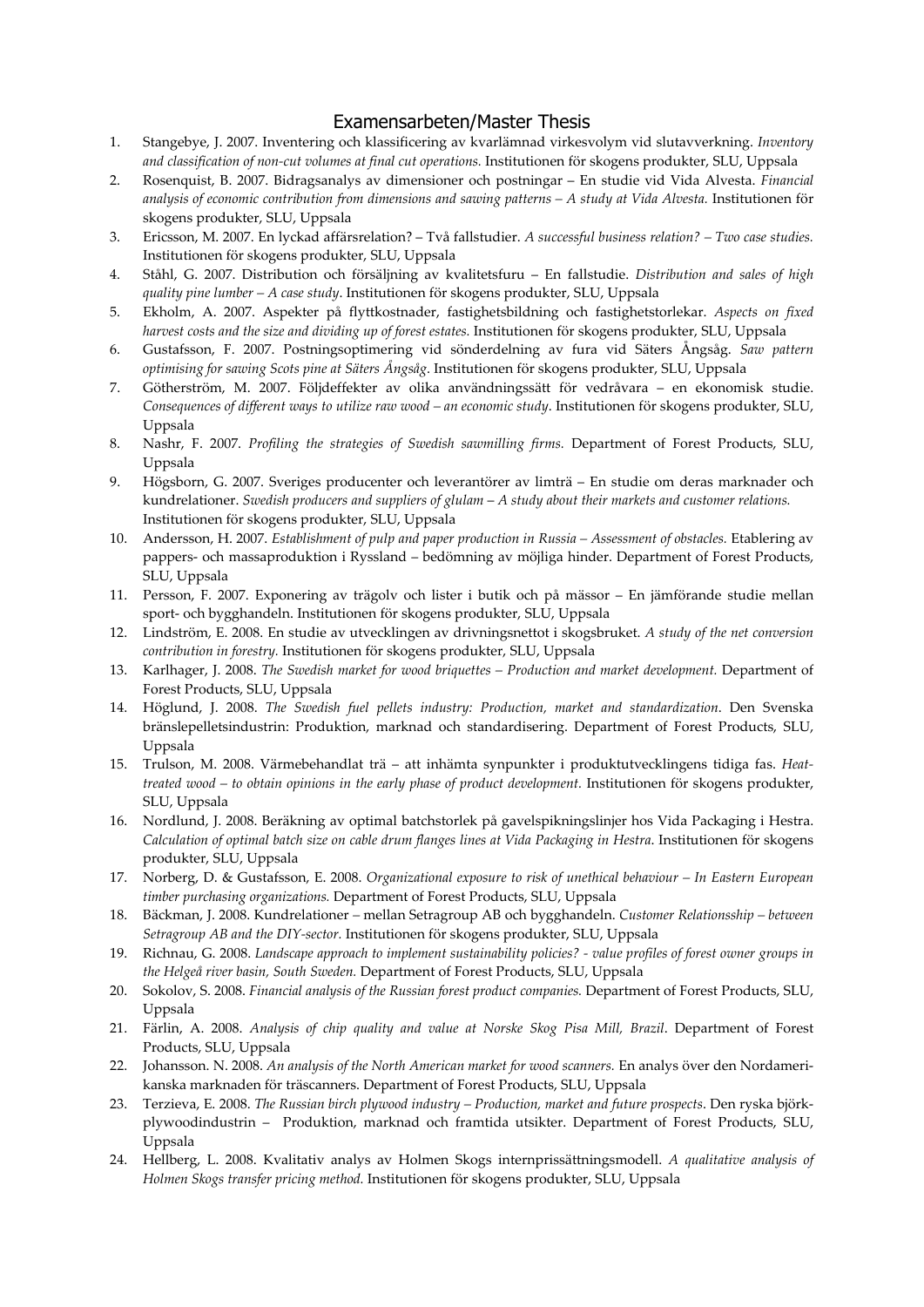- 25. Skoglund, M. 2008. Kundrelationer på Internet *–* en utveckling av Skandias webbplats. *Customer relationships through the Internet – developing Skandia's homepages.* Institutionen för skogens produkter, SLU, Uppsala
- 26. Hesselman, J. 2009. Bedömning av kunders uppfattningar och konsekvenser för strategisk utveckling. *Assessing customer perceptions and their implications for strategy development.* Institutionen för skogens produkter, SLU, Uppsala
- 27. Fors, P‐M. 2009. *The German, Swedish and UK wood based bio energy markets from an investment perspective, a comparative analysis.* Department of Forest Products, SLU, Uppsala
- 28. Andræ, E. 2009. Liquid diesel biofuel production in Sweden A study of producers using forestry- or agricultural *sector feedstock.* Produktion av förnyelsebar diesel – en studie av producenter av biobränsle från skogs‐ eller jordbrukssektorn. Department of Forest Products, SLU, Uppsala
- 29. Barrstrand, T. 2009. Oberoende aktörer och Customer Perceptions of Value. *Independent actors and Customer Perception of Value.* Institutionen för skogens produkter, SLU, Uppsala
- 30. Fälldin, E. 2009. Påverkan på produktivitet och produktionskostnader vid ett minskat antal timmerlängder. The effect on productivity and production cost due to a reduction of the number of timber lengths. Institutionen för skogens produkter, SLU, Uppsala
- 31. Ekman, F. 2009. Stormskadornas ekonomiska konsekvenser Hur ser försäkringsersättningsnivåerna ut inom familjeskogsbruket? *Storm damage's economic consequences* – *What are the levels of compensation for the family forestry?* Institutionen för skogens produkter, SLU, Uppsala
- 32. Larsson, F. 2009. Skogsmaskinföretagarnas kundrelationer, lönsamhet och produktivitet. *Customer relations, profitability and productivity from the forest contractors point of view.* Institutionen för skogens produkter, SLU, Uppsala
- 33. Lindgren, R. 2009. Analys av GPS Timber vid Rundviks sågverk. *An analysis of GPS Timber at Rundvik sawmill.* Institutionen för skogens produkter, SLU, Uppsala
- 34. Rådberg, J. & Svensson, J. 2009. Svensk skogsindustris framtida konkurrensfördelar ett medarbetar‐ perspektiv. *The competitive advantage in future Swedish forest industry* – *a co‐worker perspective.* Institutionen för skogens produkter, SLU, Uppsala
- 35. Franksson, E. 2009. Framtidens rekrytering sker i dag en studie av ingenjörsstudenters uppfattningar om Södra. The recruitment of the future occurs today  $-$  A study of engineering students' perceptions of Södra. Institutionen för skogens produkter, SLU, Uppsala
- 36. Jonsson, J. 2009. *Automation of pulp wood measuring – An economical analysis.* Department of Forest Products, SLU, Uppsala
- 37. Hansson, P. 2009. *Investment in project preventing deforestation of the Brazilian Amazonas.* Department of Forest Products, SLU, Uppsala
- 38. Abramsson, A. 2009. Sydsvenska köpsågverksstrategier vid stormtimmerlagring*. Strategies of storm timber storage at sawmills in Southern Sweden.* Institutionen för skogens produkter, SLU, Uppsala
- 39. Fransson, M. 2009. Spridning av innovationer av träprodukter i byggvaruhandeln. *Diffusion of innovations – contrasting adopters views with non adopters.* Institutionen för skogens produkter, SLU, Uppsala
- 40. Hassan, Z. 2009. *A Comparison of Three Bioenergy Production Systems Using Lifecycle Assessment.* Department of Forest Products, SLU, Uppsala
- 41. Larsson, B. 2009. Kunders uppfattade värde av svenska sågverksföretags arbete med CSR. *Customer perceived value of Swedish sawmill firms work with CSR.* Institutionen för skogens produkter, SLU, Uppsala
- 42. Raditya, D. A. 2009. *Case studies of Corporate Social Responsibility (CSR) in forest products companies ‐ and customer's perspectives.* Department of Forest Products, SLU, Uppsala
- 43. Cano, V. F. 2009. *Determination of Moisture Content in Pine Wood Chips.* Bachelor Thesis. Department of Forest Products, SLU, Uppsala
- 44. Arvidsson, N. 2009. Argument för prissättning av skogsfastigheter. *Arguments for pricing of forest estates.* Institutionen för skogens produkter, SLU, Uppsala
- 45. Stjernberg, P. 2009. Det hyggesfria skogsbruket vid Yttringe vad tycker allmänheten? *Continuous cover forestry in Yttringe – what is the public opinion?* Institutionen för skogens produkter, SLU, Uppsala
- 46. Carlsson, R. 2009. *Fire impact in the wood quality and a fertilization experiment in Eucalyptus plantations in Guangxi, southern China.* Brandinverkan på vedkvaliteten och tillväxten i ett gödselexperiment i Guangxi, södra Kina. Department of Forest Products, SLU, Uppsala
- 47. Jerenius, O. 2010. Kundanalys av tryckpappersförbrukare i Finland. *Customer analysis of paper printers in Finland.* Institutionen för skogens produkter, SLU, Uppsala
- 48. Hansson, P. 2010. Orsaker till skillnaden mellan beräknad och inmätt volym grot. *Reasons for differences between calculated and scaled volumes of tops and branches.* Institutionen för skogens produkter, SLU, Uppsala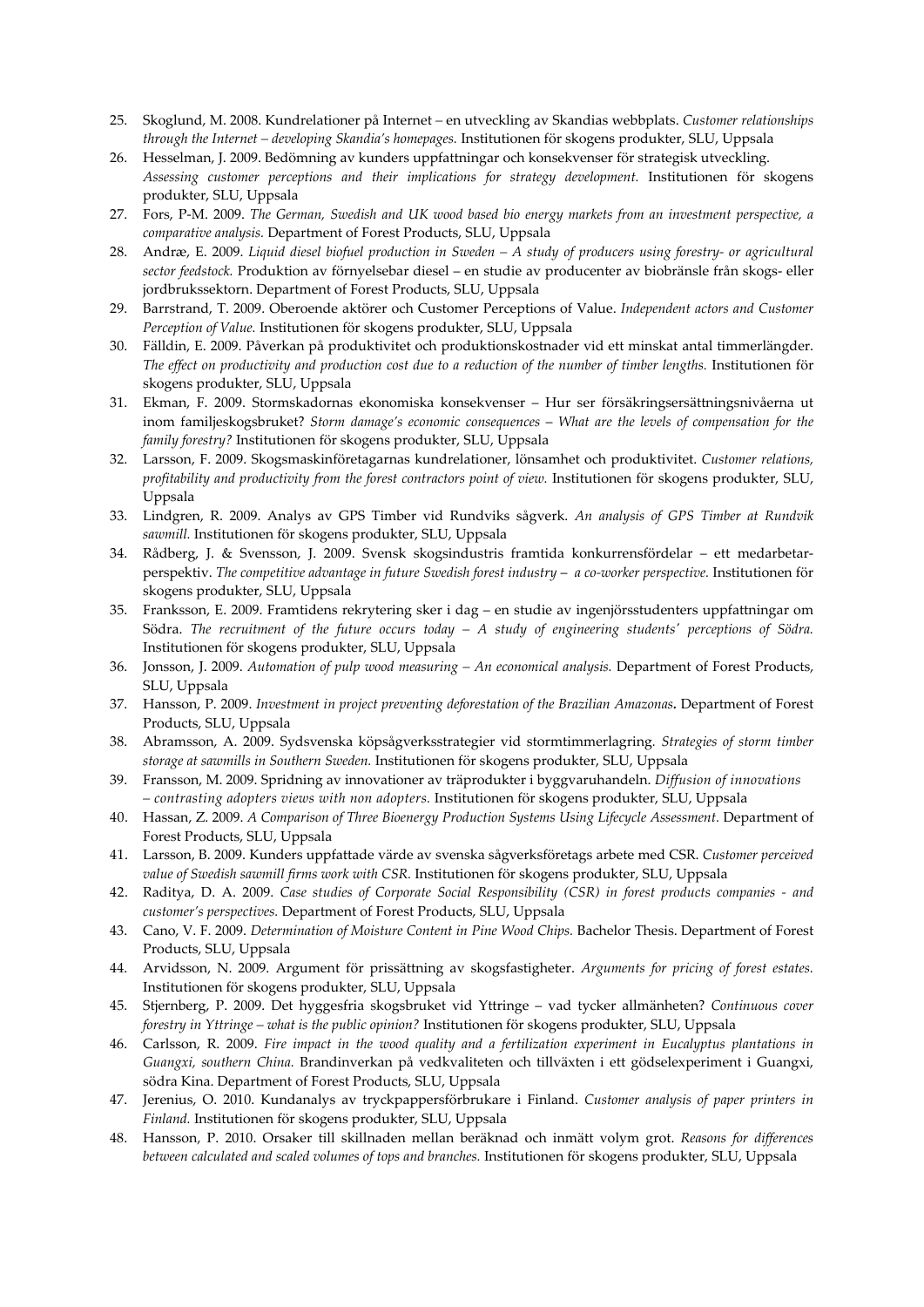- 49. Eriksson, A. 2010. *Carbon Offset Management ‐ Worth considering when investing for reforestation CDM.* Department of Forest Products, SLU, Uppsala
- 50. Fallgren, G. 2010. På vilka grunder valdes limträleverantören? *–* En studie om hur Setra bör utveckla sitt framtida erbjudande. What was the reason for the choise of glulam deliverer? - A studie of proposed future offering of *Setra.* Institutionen för skogens produkter, SLU, Uppsala
- 51. Ryno, O. 2010. Investeringskalkyl för förbättrat värdeutbyte av furu vid Krylbo sågverk. *Investment Calculation to Enhance the Value of Pine at Krylbo Sawmill*. Institutionen för skogens produkter, SLU, Uppsala
- 52. Nilsson, J. 2010. Marknadsundersökning av färdigkapade produkter. *Market investigation of pre cut lengths.* Institutionen för skogens produkter, SLU, Uppsala
- 53. Mörner, H. 2010. Kundkrav på biobränsle. *Customer Demands for Bio‐fuel*. Institutionen för skogens produkter, SLU, Uppsala
- 54. Sunesdotter, E. 2010. Affärsrelationers påverkan på Kinnarps tillgång på FSC‐certifierad råvara. Business Relations Influence on Kinnarps' Supply of FSC Certified Material. Institutionen för skogens produkter, SLU, Uppsala
- 55. Bengtsson, W. 2010. Skogsfastighetsmarknaden, 2005‐2009, i södra Sverige efter stormarna*. The market for private owned forest estates, 2005‐2009, in the south of Sweden after the storms*. Institutionen för skogens produkter, SLU, Uppsala
- 56. Hansson, E. 2010. Metoder för att minska kapitalbindningen i Stora Enso Bioenergis terminallager. *Methods to reduce capital tied up in Stora Enso Bioenergy terminal stocks.* Institutionen för skogens produkter, SLU, Uppsala
- 57. Johansson, A. 2010. Skogsallmänningars syn på deras bankrelationer. *The commons view on their bank relations*. Institutionen för skogens produkter, SLU, Uppsala
- 58. Holst, M. 2010. Potential för ökad specialanpassning av trävaror till byggföretag nya möjligheter för träleverantörer? *Potential for greater customization of the timber to the construction company – new opportunities for wood suppliers?* Institutionen för skogens produkter, SLU, Uppsala
- 59. Ranudd, P. 2010. Optimering av råvaruflöden för Setra. Optimizing Wood Supply for Setra. Institutionen för skogens produkter, SLU, Uppsala
- 60. Lindell, E. 2010. Rekreation och Natura 2000 målkonflikter mellan besökare och naturvård i Stendörrens naturreservat. *Recreation in Natura 2000 protected areas – visitor and conservation conflicts*. Institutionen för skogens produkter, SLU, Uppsala
- 61. Coletti Pettersson, S. 2010. Konkurrentanalys för Setragroup AB, Skutskär. *Competitive analysis of Setragroup AB, Skutskär*. Institutionen för skogens produkter, SLU, Uppsala
- 62. Steiner, C. 2010. Kostnader vid investering i flisaggregat och tillverkning av pellets En komparativ studie. *Expenses on investment in wood chipper and production of pellets – A comparative study.* Institutionen för skogens produkter, SLU, Uppsala
- 63. Bergström, G. 2010. Bygghandelns inköpsstrategi för träprodukter och framtida efterfrågan på produkter och tjänster. *Supply strategy for builders merchants and future demands for products and services.* Institutionen för skogens produkter, SLU, Uppsala
- 64. Fuente Tomai, P. 2010. *Analysis of the Natura 2000 Networks in Sweden and Spain.* Bachelor Thesis. Department of Forest Products, SLU, Uppsala
- 65. Hamilton, C‐F. 2011. Hur kan man öka gallringen hos privata skogsägare? En kvalitativ intervjustudie. *How to increase the thinning at private forest owners? A qualitative questionnaire.* Institutionen för skogens produkter, SLU, Uppsala
- 66. Lind, E. 2011. Nya skogsbaserade material Från Labb till Marknad. *New wood based materials – From Lab to Market.* Institutionen för skogens produkter, SLU, Uppsala
- 67. Hulusjö, D. 2011. Förstudie om e‐handel vid Stora Enso Packaging AB. *Pilot study on e‐commerce at Stora Enso Packaging AB*. Institutionen för skogens produkter, SLU, Uppsala
- 68. Karlsson, A. 2011. Produktionsekonomi i ett lövsågverk. *Production economy in a hardwood sawmill.* Institutionen för skogens produkter, SLU, Uppsala
- 69. Bränngård, M. 2011. En konkurrensanalys av SCA Timbers position på den norska bygghandelsmarknaden. *A competitive analyze of SCA Timbers position in the Norwegian builders merchant market.* Institutionen för skogens produkter, SLU, Uppsala
- 70. Carlsson, G. 2011. Analysverktyget Stockluckan fast eller rörlig postning? *Fixed or variable tuning in sawmills? – an analysis model.* Institutionen för skogens produkter, SLU, Uppsala
- 71. Olsson, A. 2011. Key Account Management hur ett sågverksföretag kan hantera sina nyckelkunder. *Key Account Management – how a sawmill company can handle their key customers.* Institutionen för skogens produkter, SLU, Uppsala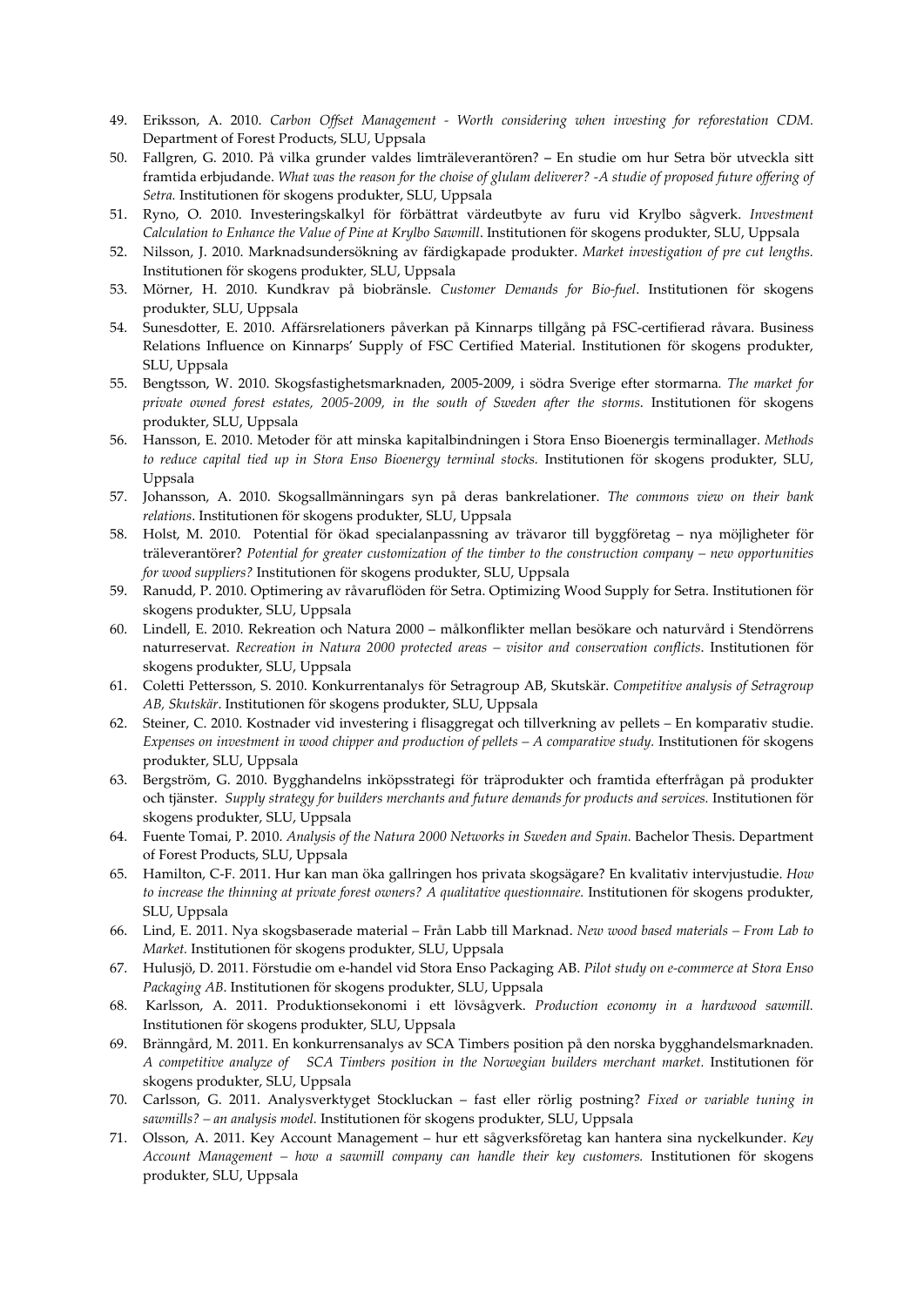- 72. Andersson, J. 2011. Investeringsbeslut för kraftvärmeproduktion i skogsindustrin. *Investment decisions for CHP production in The Swedish Forest Industry*. Institutionen för skogens produkter, SLU, Uppsala
- 73. Bexell, R. 2011. Hög fyllnadsgrad i timmerlagret En fallstudie av Holmen Timbers sågverk i Braviken. *High* filling degree in the timber yard  $-A$  case study of Holmen Timber's sawmill in Braviken. Institutionen för skogens produkter, SLU, Uppsala
- 74. Bohlin, M. 2011. Ekonomisk utvärdering av ett grantimmersortiment vid Bergkvist Insjön. *Economic evaluation of one spruce timber assortment at Bergkvist Insjön*. Institutionen för skogens produkter, SLU, Uppsala
- 75. Enqvist, I. 2011. Psykosocial arbetsmiljö och riskbedömning vid organisationsförändring på Stora Enso Skutskär. *Psychosocial work environment and risk assessment prior to organizational change at Stora Enso Skutskär.* Institutionen för skogens produkter, SLU, Uppsala
- 76. Nylinder, H. 2011. Design av produktkalkyl för vidareförädlade trävaror. *Product Calculation Design For Planed Wood Products*. Institutionen för skogens produkter, SLU, Uppsala
- 77. Holmström, K. 2011. Viskosmassa framtid eller fluga. *Viscose pulp – fad or future*. Institutionen för skogens produkter, SLU, Uppsala
- 78. Holmgren, R. 2011. Norra Skogsägarnas position som trävaruleverantör en marknadsstudie mot bygghandeln i Sverige och Norge. *Norra Skogsagarnas position as a wood‐product supplier – A market investigation towards the builder‐merchant segment in Sweden and Norway*. Institutionen för skogens produkter, SLU, Uppsala
- 79. Carlsson, A. 2011. Utvärdering och analys av drivningsentreprenörer utifrån offentlig ekonomisk information. *Evaluation and analysis of harvesting contractors on the basis of public financial information.* Institutionen för skogens produkter, SLU, Uppsala
- 80. Karlsson, A. 2011. Förutsättningar för betalningsgrundande skördarmätning hos Derome Skog AB. *Possibilities for using harvester measurement as a basis for payment at Derome Skog AB.* Institutionen för skogens produkter, SLU, Uppsala
- 81. Jonsson, M. 2011. Analys av flödesekonomi Effektivitet och kostnadsutfall i Sveaskogs verksamhet med skogsbränsle. Analysis of the Supply Chain Management - Efficiency and cost outcomes of the business of forest fuel *in Sveaskog.* Institutionen för skogens produkter, SLU, Uppsala
- 82. Olsson, J. 2011. Svensk fartygsimport av fasta trädbaserade biobränslen en explorativ studie. *Swedish import of solid wood‐based biofuels – an exploratory study.* Institutionen för skogens produkter, SLU, Uppsala
- 83. Ols, C. 2011. Retention of stumps on wet ground at stump-harvest and its effects on saproxylic insects. Bevarande av stubbar vid stubbrytning på våt mark och dess inverkan på vedlevande insekter. Department of Forest Products, SLU, Uppsala
- 84. Börjegren, M. 2011. Utvärdering av framtida mätmetoder. *Evaluation of future wood measurement methods.* Institutionen för skogens produkter, SLU, Uppsala
- 85. Engström, L. 2011. Marknadsundersökning för högvärdiga produkter ur klenkubb. *Market survey for high‐ value products from thin sawn timber.* Institutionen för skogens produkter, SLU, Uppsala
- 86. Thorn‐Andersen, B. 2012. Nuanskaffningskostnad för Jämtkrafts fjärrvärmeanläggningar. *Today‐acquisition‐ cost for the district heating facilities of Jämtkraft.* Institutionen för skogens produkter, SLU, Uppsala
- 87. Norlin, A. 2012. Skogsägarföreningarnas utveckling efter krisen i slutet på 1970-talet en analys av förändringar och trender. *The development of forest owners association's in Sweden after the crisis in the late 1970s – an analysis of changes and trends.* Institutionen för skogens produkter, SLU, Uppsala
- 88. Johansson, E. 2012. Skogsbränslebalansen i Mälardalsområdet *–* Kraftvärmeverkens syn på råvaruförsörjningen 2010-2015. The balance of wood fuel in the region of Mälardalen - The CHP plants view of the *raw material supply 2010‐2015.* Institutionen för skogens produkter, SLU, Uppsala
- 89. Biruk, K. H. 2012. *The Contribution of Eucalyptus Woodlots to the Livelihoods of Small Scale Farmers in Tropical and Subtropical Countries with Special Reference to the Ethiopian Highlands.* Department of Forest Products, SLU, Uppsala
- 90. Otuba, M. 2012. *Alternative management regimes of Eucalyptus: Policy and sustainability issues of smallholder eucalyptus woodlots in the tropics and sub‐tropics.* Department of Forest Products, SLU, Uppsala
- 91. Edgren, J. 2012. *Sawn softwood in Egypt – A market study.* En marknadsundersökning av den Egyptiska barrträmarknaden. Department of Forest Products, SLU, Uppsala
- 92. Kling, K. 2012. *Analysis of eucalyptus plantations on the Iberian Peninsula.* Department of Forest Products, SLU, Uppsala
- 93. Heikkinen, H. 2012. Mätning av sorteringsdiameter för talltimmer vid Kastets sågverk. *Measurement of sorting diameter for pine logs at Kastet Sawmill.* Institutionen för skogens produkter, SLU, Uppsala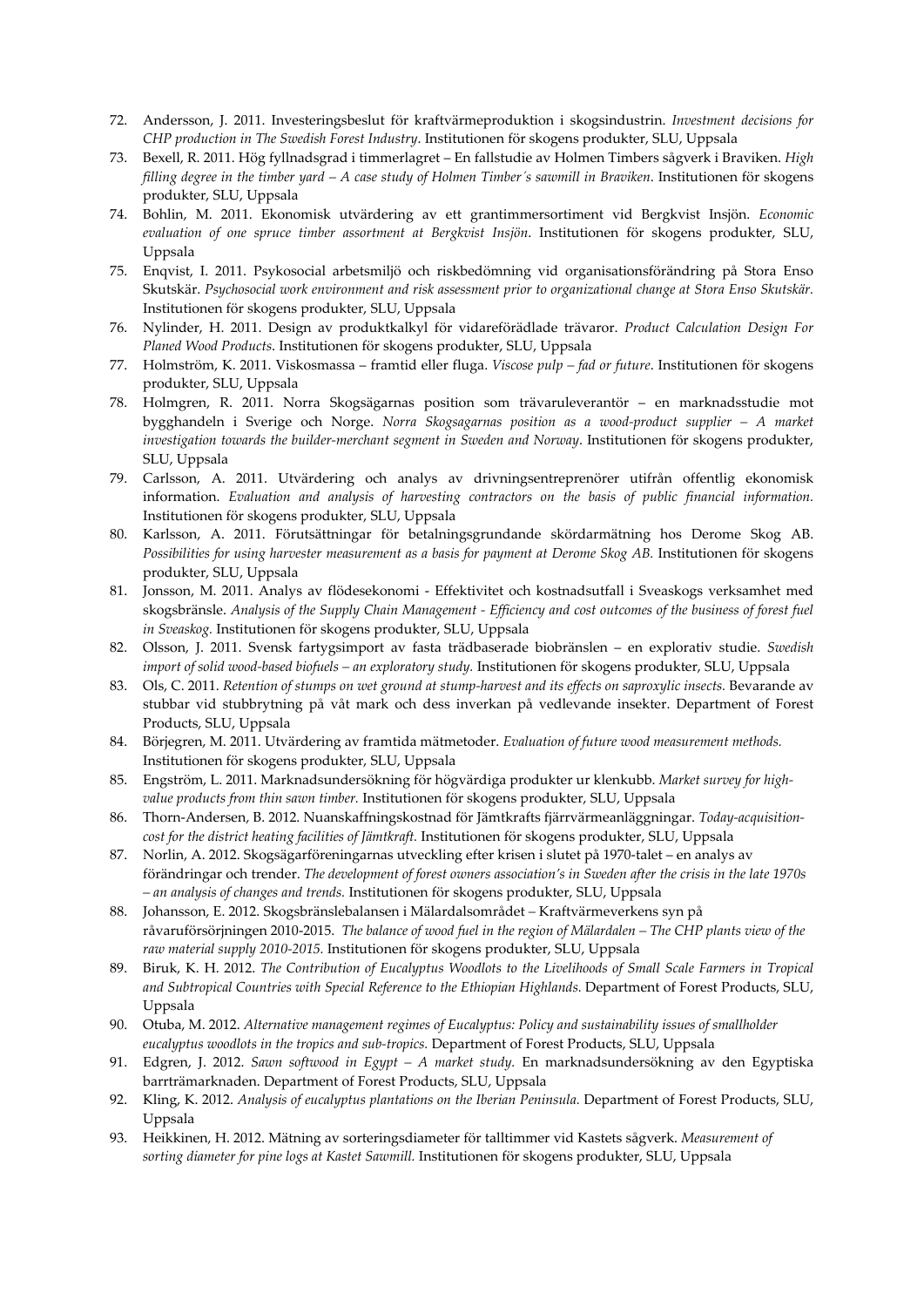- 94. Munthe‐Kaas, O. S. 2012. Markedsanalyse av skogforsikring i Sverige og Finland. *Market analysis of forest insurance in Sweden and Finland.* Institutionen för skogens produkter, SLU, Uppsala
- 95. Dietrichson, J. 2012. Specialsortiment på den svenska rundvirkesmarknaden En kartläggning av virkeshandel och ‐mätning. *Special assortments on the Swedish round wood market – A survey of wood trade and measuring*. Institutionen för skogens produkter, SLU, Uppsala
- 96. Holmquist, V. 2012. Timmerlängder till Iggesunds sågverk. *Timber lenghts for Iggesund sawmill*. Institutionen för skogens produkter, SLU, Uppsala
- 97. Wallin, I. 2012. Bioenergy from the forest  $-$  a source of conflict between forestry and nature conservation?  $-$  an *analysis of key actor's positions in Sweden.* Department of Forest Products, SLU, Uppsala
- 98. Ederyd, M. 2012. Användning av avverkningslikvider bland svenska enskilda skogsägare. *Use of harvesting payments among Swedish small‐scale forest owners.* Institutionen för skogens produkter, SLU, Uppsala
- 99. Högberg, J. 2012. Vad påverkar marknadsvärdet på en skogsfastighet? ‐ En statistisk analys av markvärdet. Determinants of the market value of forest estates. - A statistical analysis of the land value. Institutionen för skogens produkter, SLU, Uppsala
- 100. Sääf, M. 2012. Förvaltning av offentliga skogsfastigheter Strategier och handlingsplaner. *Management of Municipal Forests – Strategies and action plans.* Institutionen för skogens produkter, SLU, Uppsala
- 101. Carlsson, S. 2012. Faktorer som påverkar skogsfastigheters pris. *Factors affecting the price of forest estates.* Institutionen för skogens produkter, SLU, Uppsala
- 102. Ek, S. 2012. FSC‐Fairtrade certifierade trävaror en marknadsundersökning av två byggvaruhandlare och deras kunder. *FSC‐Fairtrade labeled wood products – a market investigation of two buildersʹ merchants, their business customers and consumers.* Institutionen för skogens produkter, SLU, Uppsala
- 103. Bengtsson, P. 2012. Rätt pris för timmerråvaran en kalkylmodell för Moelven Vänerply AB. Right price for raw material – a calculation model for Moelven Vänerply AB. Institutionen för skogens produkter, SLU, Uppsala
- 104. Hedlund Johansson, L. 2012. Betalningsplaner vid virkesköp förutsättningar, möjligheter och risker. *Payment plans when purchasing lumber – prerequisites, possibilities and risks.* Institutionen för skogens produkter, SLU, Uppsala
- 105. Johansson, A. 2012. *Export of wood pellets from British Columbia a study about the production environment and international competitiveness of wood pellets from British Columbia.* Träpelletsexport från British Columbia – en studie om förutsättningar för produktion och den internationella konkurrenskraften av träpellets från British Columbia. Department of Forest Products, SLU, Uppsala
- 106. af Wåhlberg, G. 2012. Strategiska val för Trivselhus, en fallstudie. *Strategic choices for Trivselhus, a case study.* Institutionen för skogens produkter, SLU, Uppsala
- 107. Norlén, M. 2012. Utvärdering av nya affärsområden för Luna en analys av hortikulturindustrin inom EU. Assessment of new market opportunities for Luna – an analysis of the horticulture industry in the EU. Institutionen för skogens produkter, SLU, Uppsala
- 108. Pilo, B. 2012. Produktion och beståndsstruktur i fullskiktad skog skött med blädningsbruk. *Production and Stand Structure in Uneven‐Aged Forests managed by the Selection System.* Institutionen för skogens produkter, SLU, Uppsala
- 109. Elmkvist, E. 2012. Den ekonomiska konsekvensen av ett effektiviseringsprojekt fallet förbättrad timmer‐ sortering med hjälp av röntgen och 3D‐mätram. *The economic consequences of an efficiency project ‐ the case of improved log sorting using X‐ray and 3D scanning.* Institutionen för skogens produkter, SLU, Uppsala
- 110. Pihl, F. 2013. Beslutsunderlag för besökarundersökningar ‐ En förstudie av Upplandsstiftelsens naturområden. *Decision Basis for Visitor Monitoring – A pre‐study of Upplandsstiftelsen's nature sites*. Institutionen för skogens produkter, SLU, Uppsala
- 111. Hulusjö, D. 2013. A value chain analysis for timber in four East African countries an exploratory case study. En värdekedjeanalys av virke i fyra Östafrikanska länder – en explorativ fallstudie. Bachelor Thesis. Department of Forest Products, SLU, Uppsala
- 112. Ringborg, N. 2013. Likviditetsanalys av belånade skogsfastigheter. *Liquidity analysis of leveraged forest properties.* Institutionen för skogens produkter, SLU, Uppsala
- 113. Johnsson, S. 2013. Potential för pannvedsförsäljning i Nederländerna ‐ en marknadsundersökning. *Potential to sell firewood in the Netherlands – a market research.* Institutionen för skogens produkter, SLU, Uppsala
- 114. Nielsen, C. 2013. Innovationsprocessen: Från förnyelsebart material till produkt. *The innovation process: From renewable material to product.* Institutionen för skogens produkter, SLU, Uppsala
- 115. Färdeman, D. 2013. Förutsättningar för en lyckad lansering av "Modultrall"‐ En studie av konsumenter, små byggföretag och bygghandeln. *Prerequisites for a successful launch of Modular Decking ‐ A study of consumers, small buildering firms and builders merchants firms*. Institutionen för skogens produkter, SLU, Uppsala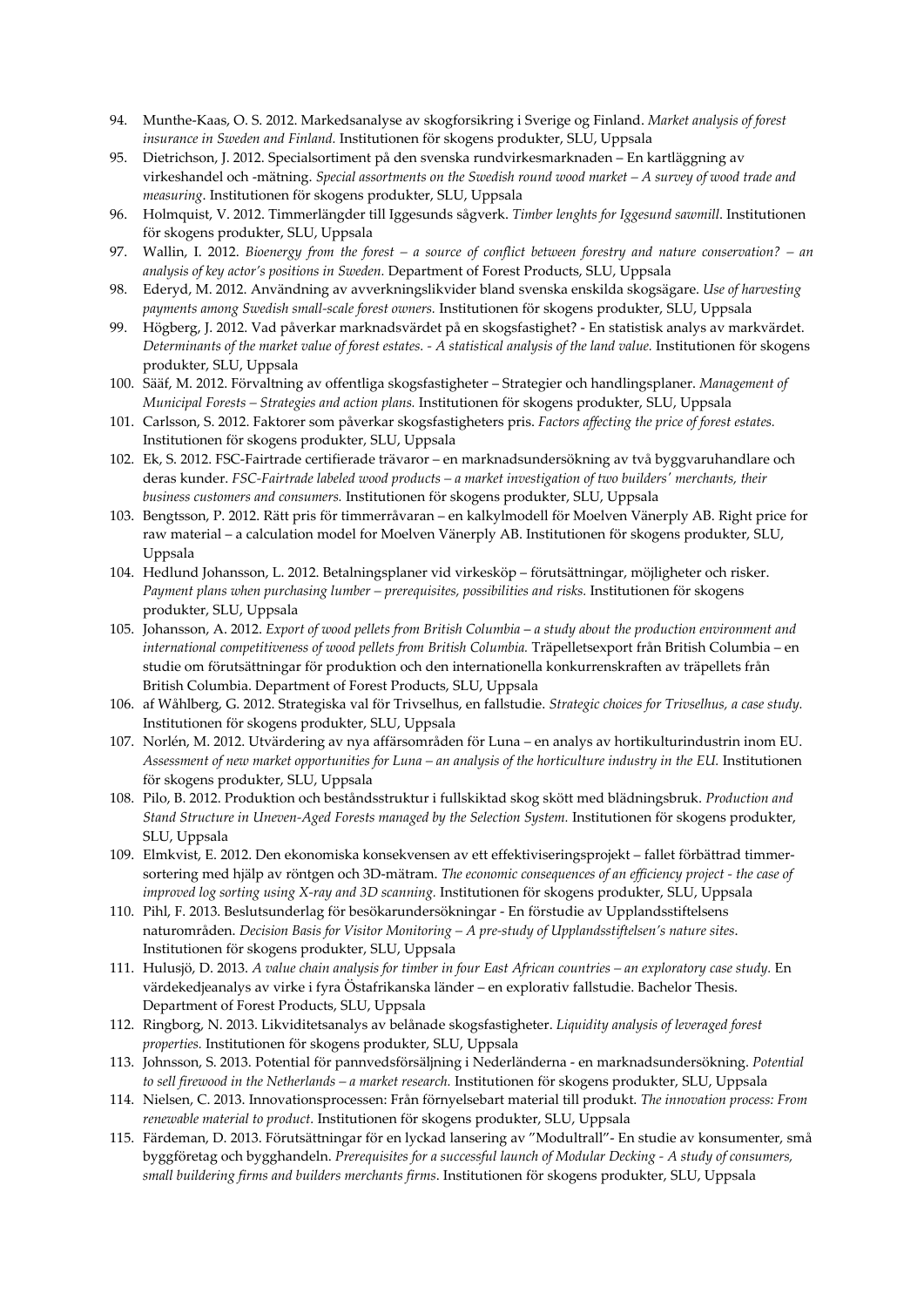- 116. af Ekenstam, C. 2013. Produktionsplanering fallstudie av sågverksplanering, kontroll och hantering. *Production – case study of sawmill Planning Control and Management.* Institutionen för skogens produkter, SLU, Uppsala
- 117. Sundby, J. 2013. Affärsrådgivning till privatskogsägare en marknadsundersökning. *Business consultation for non‐industry private forest owners – a market survey.* Institutionen för skogens produkter, SLU, Uppsala
- 118. Nylund, O. 2013. Skogsbränslekedjan och behov av avtalsmallar för skogsbränsleentreprenad. *Forest fuel chain and the need for agreement templates in the forest fuel industry.* Institutionen för skogens produkter, SLU, Uppsala
- 119. Hoflund, P. 2013. Sågklassläggning vid Krylbo såg En studie med syfte att öka sågutbytet. *Saw class distribution at Krylbo sawmill ‐ a study with the aim to increase the yield.* Institutionen för skogens produkter, SLU, Uppsala
- 120. Snögren, J. 2013. Kundportföljen i praktiken en fallstudie av Orsa Lamellträ AB. *Customer portfolio in practice – a case study of Orsa Lamellträ AB.* Institutionen för skogens produkter, SLU, Uppsala
- 121. Backman, E. 2013. Förutsättningar vid köp av en skogsfastighet en analys av olika köpares kassaflöde vid ett fastighetsförvärv. Conditions in an acquisition of a forest estate – an analysis of different buyers cash flow in a *forest estate acquisition.* Institutionen för skogens produkter, SLU, Uppsala
- 122. Jacobson Thalén, C. 2013. Påverkan av e‐handelns framtida utveckling på pappersförpackningsbranschen. *The future impact on the paper packaging industry from online sales.* Institutionen för skogens produkter, SLU, Uppsala
- 123. Johansson, S. 2013. Flödesstyrning av biobränsle till kraftvärmeverk En fallstudie av Ryaverket. Suggestions for a more efficient flow of biofuel to Rya Works (Borås Energi och Miljö AB). Institutionen för skogens produkter, SLU, Uppsala
- 124. von Ehrenheim, L. 2013. *Product Development Processes in the Nordic Paper Packaging Companies: An assessments of complex processes*. Produktutvecklingsprocesser i de nordiska pappersförpackningsföretagen: En analys av komplexa processer. Department of Forest Products, SLU, Uppsala
- 125. Magnusson, D. 2013. Investeringsbedömning för AB Karl Hedins Sågverk i Krylbo. *Evaluation of an investement at AB Karl Hedin's sawmill in Krylbo.* Institutionen för skogens produkter, SLU, Uppsala
- 126. Fernández‐Cano, V. 2013. *Epoxidised linseed oil as hydrophobic substance for wood protection ‐ technology of treatment and properties of modified wood.* Epoxiderad linolja som hydrofob substans för träskydd ‐ teknologi för behandling och egenskaper av modifierat trä. Department of Forest Products, SLU, Uppsala
- 127. Lönnqvist, W. 2013. Analys av värdeoptimeringen i justerverket Rörvik Timber. *Analysis of Value optimization in the final grading – Rörvik Timber.* Institutionen för skogens produkter, SLU, Uppsala
- 128. Pettersson, T. 2013. Rätt val av timmerråvara kan lönsamheten förbättras med en djupare kunskap om timrets ursprung? The right choice of saw logs - is it possible to increase profitability with a deeper knowledge about *the saw logs' origin?* Institutionen för skogens produkter, SLU, Uppsala
- 129. Schotte, P. 2013. Effekterna av en ny råvara och en ny produktmix i en komponentfabrik. *Effects of a new raw material and a new productmix in a component factory*. Institutionen för skogens produkter, SLU, Uppsala
- 130. Thiger, E. 2014. Produktutveckling utifrån nya kundinsikter. *Product development based on new customer insights*. Institutionen för skogens produkter, SLU, Uppsala
- 131. Olsson, M. 2014. Flytande sågklassläggning på Iggesunds sågverk*. Flexible sorting of logs at Iggesund sawmill.* Institutionen för skogens produkter, SLU, Uppsala
- 132. Eriksson , F. 2014. Privata skogsägares betalningsvilja för skogsförvaltning. *Non‐ industrial private forest owners' willingness to pay for forest administration.* Institutionen för skogens produkter, SLU, Uppsala
- 133. Hansson, J. 2014. Marknadsanalys av douglasgran (*Pseudotsuga menziesii [Mirb.] Franco*) i Sverige, Danmark och norra Tyskland. *Market analysis of douglas fir (Pseudotsuga menziesii [Mirb.] Franco) in Sweden, Denmark and northern Germany.* Institutionen för skogens produkter, SLU, Uppsala
- 134. Magnusson, W. 2014. Non-state actors' role in the EU forest policy making A study of Swedish actors and the *Timber Regulation negotiations.* Icke statliga aktörers roll i EU:s skogspolicy – En studie av svenska aktörer i förhandlingarna om timmerförordningen. Department of Forest Products, SLU, Uppsala